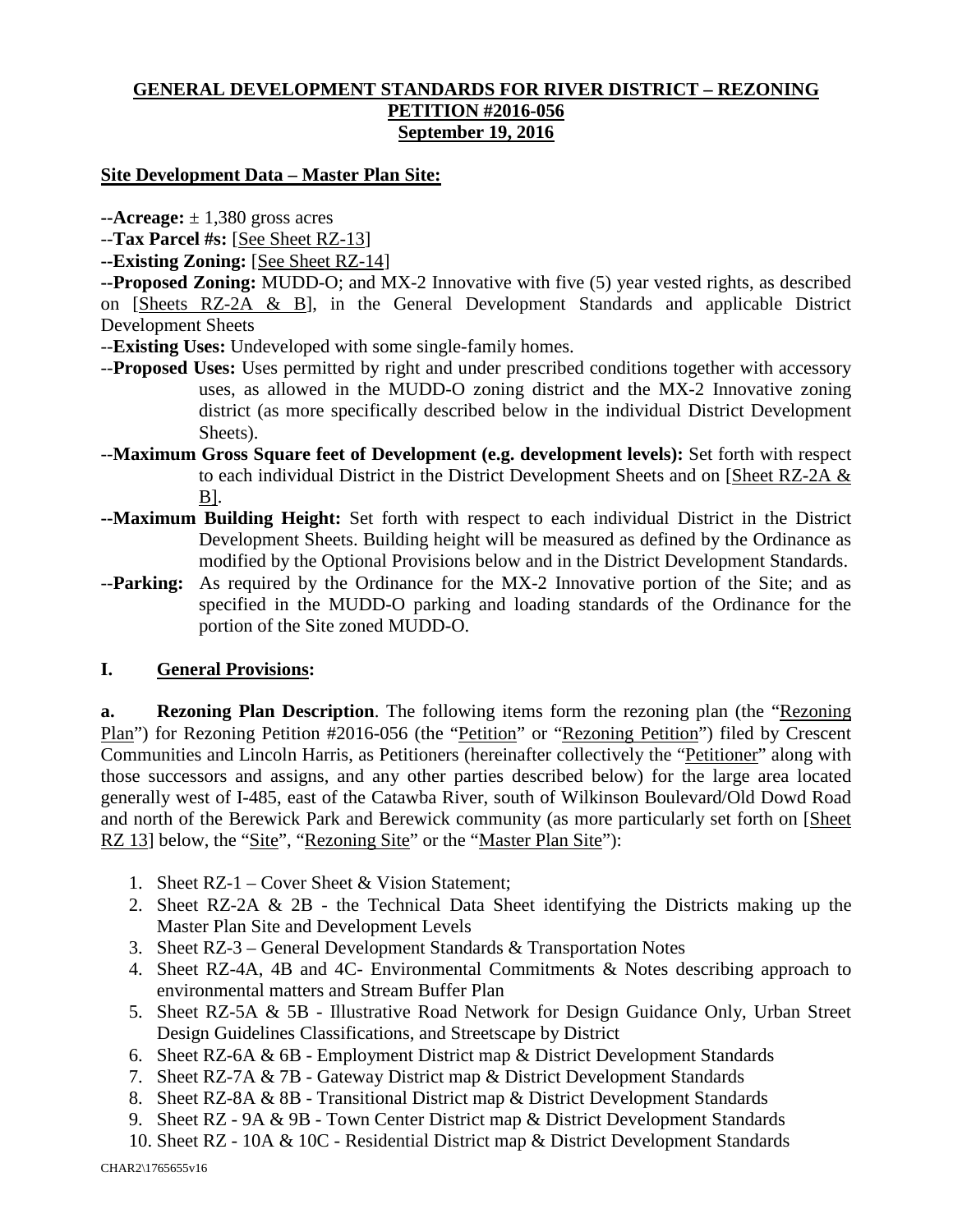- 11. Sheet RZ-11A & B Phased Development Levels & Transportation Network/Improvements (see also General Development Standards Section V)
- 12. Sheet RZ-12 General Utilities Extension/Infrastructure Plan
- 13. Sheet RZ 13 Internal Parcel Data setting forth existing ownership and parcel data
- 14. Sheet RZ 14A 15B Adjacent Parcel Owners setting forth adjacent owners to Master Plan Site & Existing Zoning

Each of the above Sheet RZ items are referred to herein as a "Sheet" or collectively the "Sheets".

**b. Zoning Classifications/Ordinance**. Development of the Master Plan Site will be governed by the Rezoning Plan as well as the applicable provisions of the City of Charlotte Zoning Ordinance (the "Ordinance"). Unless the Rezoning Plan establishes more stringent standards, (i) the regulations established under the Ordinance for the MUDD-O zoning classification for the portion of the Master Plan Site so designated on the Rezoning Plan shall govern all development taking place on such portion of the Master Plan Site, subject to the Optional Provisions provided below and in the District Development Sheets; and (ii) the regulations established under the Ordinance for the MX-2 Innovative zoning classification for the portion of the Master Plan Site so designated on the Rezoning Plan shall govern all development taking place on such portion of the Master Plan Site, subject to any applicable Innovative Provisions.

**c. Development Districts.** For ease of reference and as an organizing principle associated with the master planned nature of the development associated with the Rezoning Plan, a series of five (5) development districts as generally depicted on certain of the Sheets as: 1. Employment District (zoned MUDD-O); 2. Gateway District (zoned MUDD-O); 3. Transitional District (zoned MUDD-O); 4.Town Center District (zoned MUDD-O); and 5. Residential District (zoned MX-2 Innovative) (each a "District" and collectively "Districts"). The exact boundaries of the Districts zoned MUDD-O may be subject to minor modifications to account for natural features such as creeks and locations of roads where such roads or creeks serve as a boundary for such Districts. Any such minor changes shall be requested through an administrative amendment per Section 6.207 of the Ordinance. All such other changes in the boundaries of the Districts zoned MUDD-O and any changes in the District boundaries between the Districts zoned MUDD-O and the Residential District which is zoned MX-2 shall be subject to a site plan amendment or a rezoning.

## **d. Graphics and Alterations/Modifications/Planning Director Authority**.

- 1. Any schematic depictions, as applicable, of the uses, parking areas, sidewalks, structures and buildings, building elevations, driveways, streets, greenway and trail network, open space and other development matters and site elements (collectively the "Development/Site Elements") that may be set forth on the Rezoning Plan should be reviewed in conjunction with the provisions of these General Development Standards and the District Development Standards (collectively the "Development Standards"). The layout, locations, sizes and formulations of the Development/Site Elements that may be depicted on the Rezoning Plan are graphic representations of the Development/Site elements proposed. Except as otherwise expressly set forth in the Development Standards, including, without limitation this subsection 1.d., changes to the Rezoning Plan not anticipated by the Rezoning Plan will be reviewed and approved as allowed by Section 6.207 of the Ordinance.
- 2. Since the project has not undergone the design development and construction phases and given the long term master planned nature of this Rezoning Petition, it is intended that this Rezoning Plan provide for flexibility in allowing some alterations or modifications from the graphic representations of the Development/Site Elements shown on the Rezoning Plan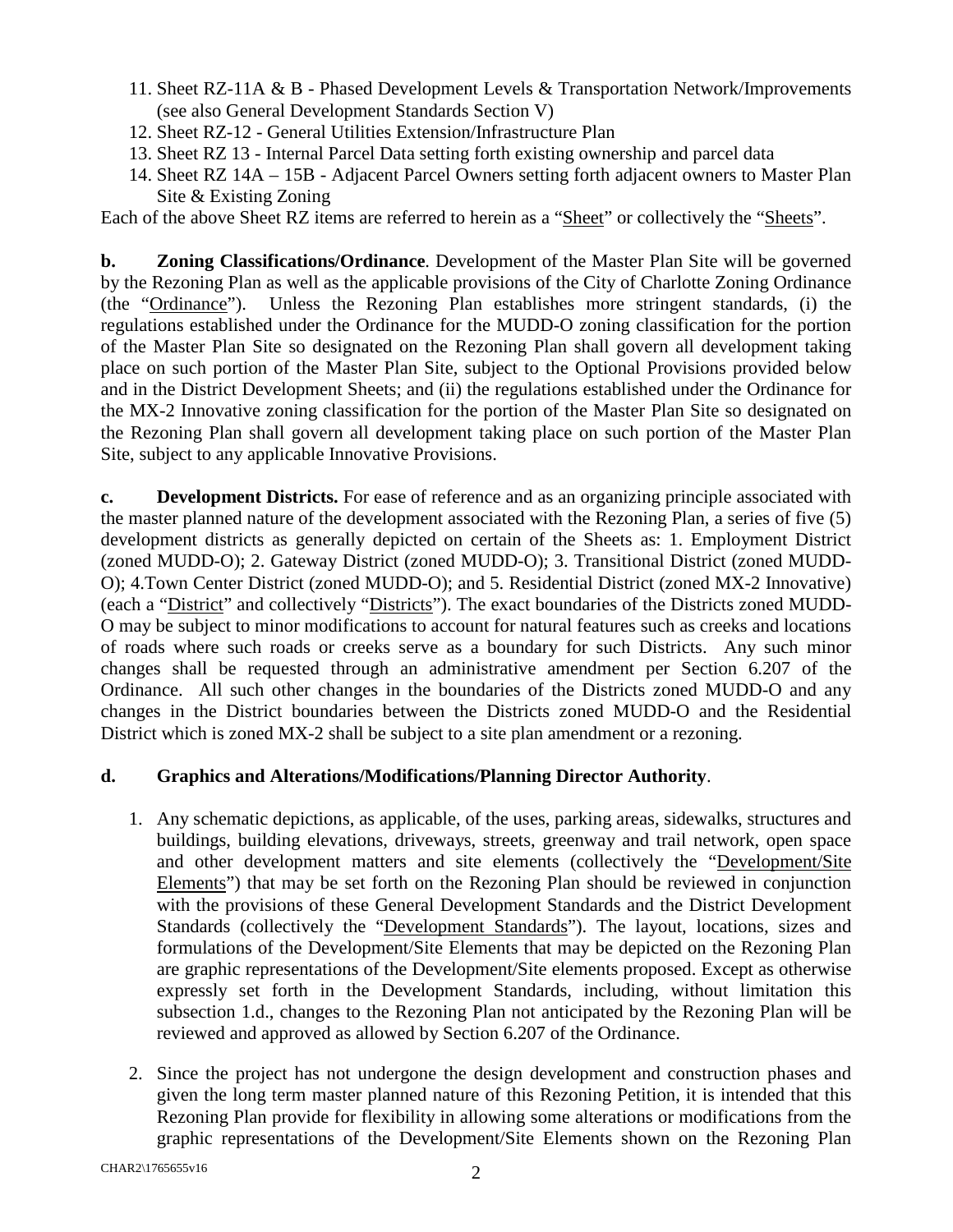upon initial approval or as the same may be amended from time to time. Therefore, there may be instances where minor modifications will be allowed without requiring the Administrative Amendment Process per Section 6.207 of the Ordinance. These instances would include changes to graphics if they are:

- (i) expressly permitted by the Rezoning Plan (it is understood that if a modification is expressly permitted by the Rezoning Plan it is deemed a *minor* modification for the purposes of these Development Standards); or
- (ii) *minor* and do not materially change the overall design intent that may be depicted on the Rezoning Plan; or
- (iii) *minor* modifications to move structures graphically depicted on the Rezoning Plan (either on the Rezoning Plan initially approved or as the same may be amended from time to time) closer to adjacent properties in a residential zoning district or abutting a residential use but no closer than the "external building line" indicated on the Sheets (in this case the external setbacks or buffer areas or other stated distance constraints set forth on the Rezoning Plan); or
- (iv) modifications to allow *minor* increases in the mass of the buildings, to the extent such mass of buildings are in fact shown on the Rezoning Plan initially approved or on future amendments of the same as may be approved from time to time, that do not materially change the design intent depicted on or described in the Rezoning Plan but only to the extent such massing is set forth on the Rezoning Plan as described above.
- 3. The Planning Director, or designee, will determine if such *minor* modifications are allowed per this amended process**,** and if the Planning Director, or designee, determines that the alteration does not meet the criteria described above, Petitioner, or owner of the applicable parcel in question, shall then follow the administrative amendment process per Section 6.207 of the Ordinance or seek a site plan amendment or rezoning; in each instance, however, subject to the Petitioner's appeal rights set forth in the Ordinance.
- 4. In addition to the foregoing, it is acknowledged that the Rezoning Plan contains design guidelines/standards that in their application to the development taking place could result in interpretation questions or requests for alterations to the application of such design guidelines/standards that are appropriate without resulting in a material deviation from the applicable design intent. These design guidelines/standards include those set forth in (i) Section VI of these General Development Standards, (ii) Sections VI and VII of the District Development Standards for the Employment, Gateway, Transitional, and Town Center Districts, and (iii) such other provisions of the Rezoning Plan dealing with design treatment and related standards for the MUDD-O Districts added in the future. Accordingly, as an *Optional Provision*, the Planning Director, or designee, in conjunction with the Zoning Administrator, shall have discretion to address the application of such design guidelines/standards to development taking place within the MUDD-O Districts that result in interpretation questions or requests for alterations to such application that the Planning Director, or designee, in conjunction with the Zoning Administrator, believes are reasonable and the public interest in light of the overall objectives and design intent set forth in the Rezoning Plan.
- 5. Furthermore and in addition to the foregoing, at any time the Petitioner, or assigns, may seek approval of the development sought by filing of a site plan amendment rezoning pursuant to the requirements of Section 6.207 of the Ordinance.**"**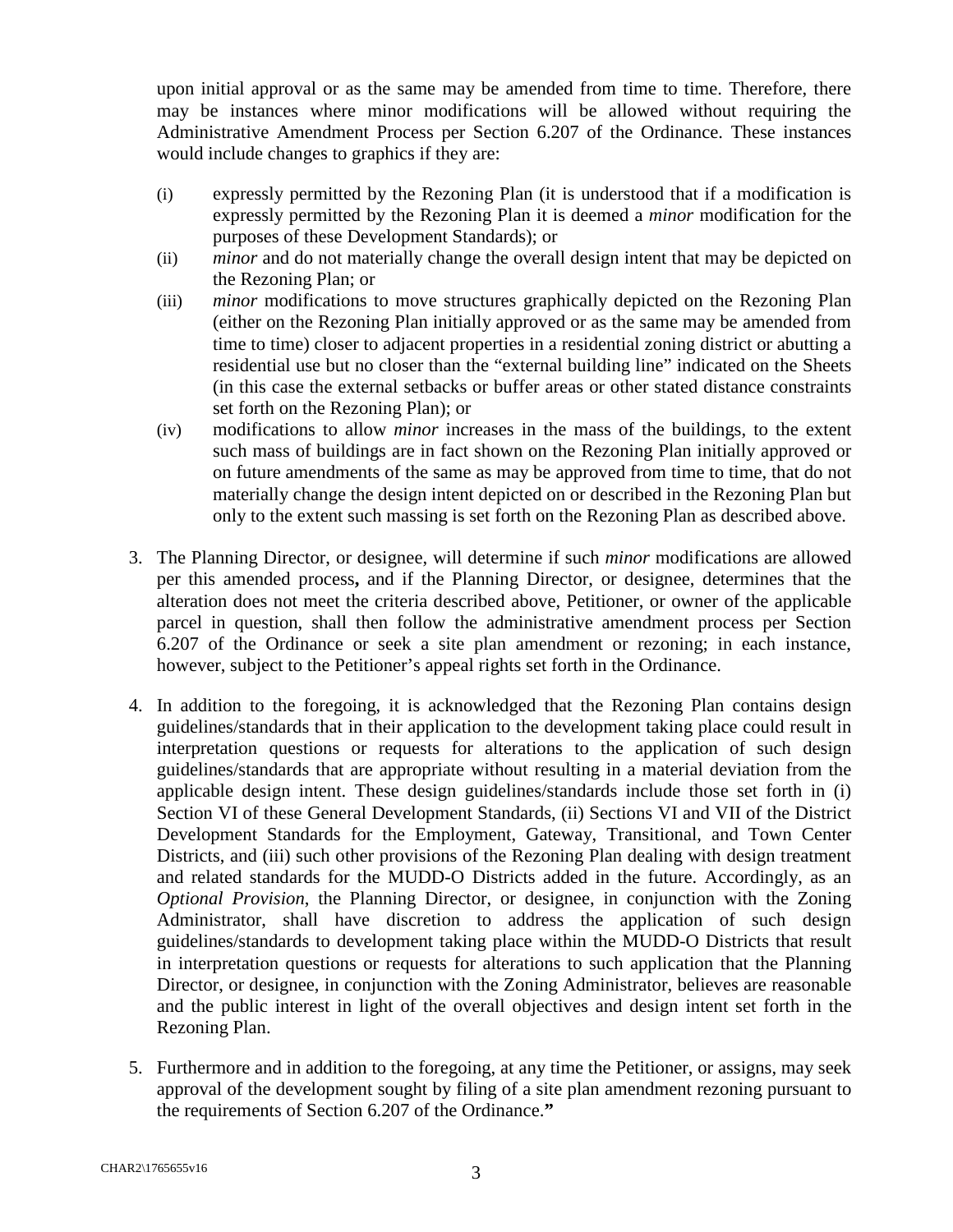**e. Number of Buildings Principal and Accessory**. Given the master planned nature of the Rezoning, the Petitioner is not required to set forth the number of buildings and structures on the Rezoning Plan and an unlimited number of buildings and structures may be allowed.

**f. Planned/Unified Development**. Each District shall be viewed as a planned/unified development plan as to the elements and portions of the Site generally depicted on the Rezoning Plan for such District. As such, except where design guidelines or standards are set forth within portions of such Districts in the Rezoning Plan, side and rear yards, buffers, building height separation standards, FAR requirements, and other similar zoning standards will not be required internally between improvements and other Development/Site Elements located within an applicable District. Furthermore, the Petitioner and/or owner of the portion of a Site within a District reserve the right to subdivide the portions or all of the Site within such District and create lots within the interior of the portion of the Site within such District without regard to any such internal separation standards and FAR requirements, provided, however, all such separation standards along the exterior boundary of the applicable District and such separation standards expressly set forth on the Rezoning Plan for such portion of the Site within such District shall be adhered to. In addition, all FAR requirements will be regulated by any development limitations set forth in this Rezoning Plan for each District as to the Master Plan Site and each District as a whole and not individual portions or lots located therein.

**g. Five Year Vested Rights.** Per Section 1.110 of the Ordinance and N.C.G.S. Section 160A-385.1, due to the master planned large scale nature of the development & its timing, and the level of investment, among other factors, this Petition includes vesting of the Rezoning Plan and conditional zoning districts for a five (5) year period, but such provisions shall not limit any other vested rights at common law or otherwise.

**h. Definitions & Clarifications.** In addition to certain defined terms set forth in the Development Standards, the following apply to certain definitions:

- 1. **Gross Floor Area Clarification.** When determining the maximum development levels set forth in this Rezoning Plan, the term gross floor area shall exclude any surface or structured parking facilities (including, without limitation, corridors and elevators within such facilities), enclosed loading dock/service areas, and outdoor dining and gathering areas whether on the roof of the building or at street level.
- 2. **Personal Services.** The terms "personal service uses" and/or "personal services" (whether capitalized or not) will mean and refer to uses that primarily provide or sell a service to customers versus the selling of goods. A personal service use may also sell products or merchandised but the sale of products and merchandise is typically ancillary. Examples of Personal Service uses include but are not limited to: beauty salons and barber shops, Spa's, Yoga and exercise studios, fitness and wellness facilities, nail salons, martial art training studios, laundries and dry cleaning establishments, locksmiths, funeral homes and the like.
- 3. **Limited Service Restaurant**. A "Limited Service Restaurant" or "limited service restaurant" (whether capitalized or not) shall mean a restaurant with no more than 3,000 square feet of gross floor area serving primarily items such as coffee, ice cream, yogurt, juices, bagels, muffins, pastries, sandwiches and similar foods that do not require onpremise cooking of food (other than heating and the baking of premixed dough).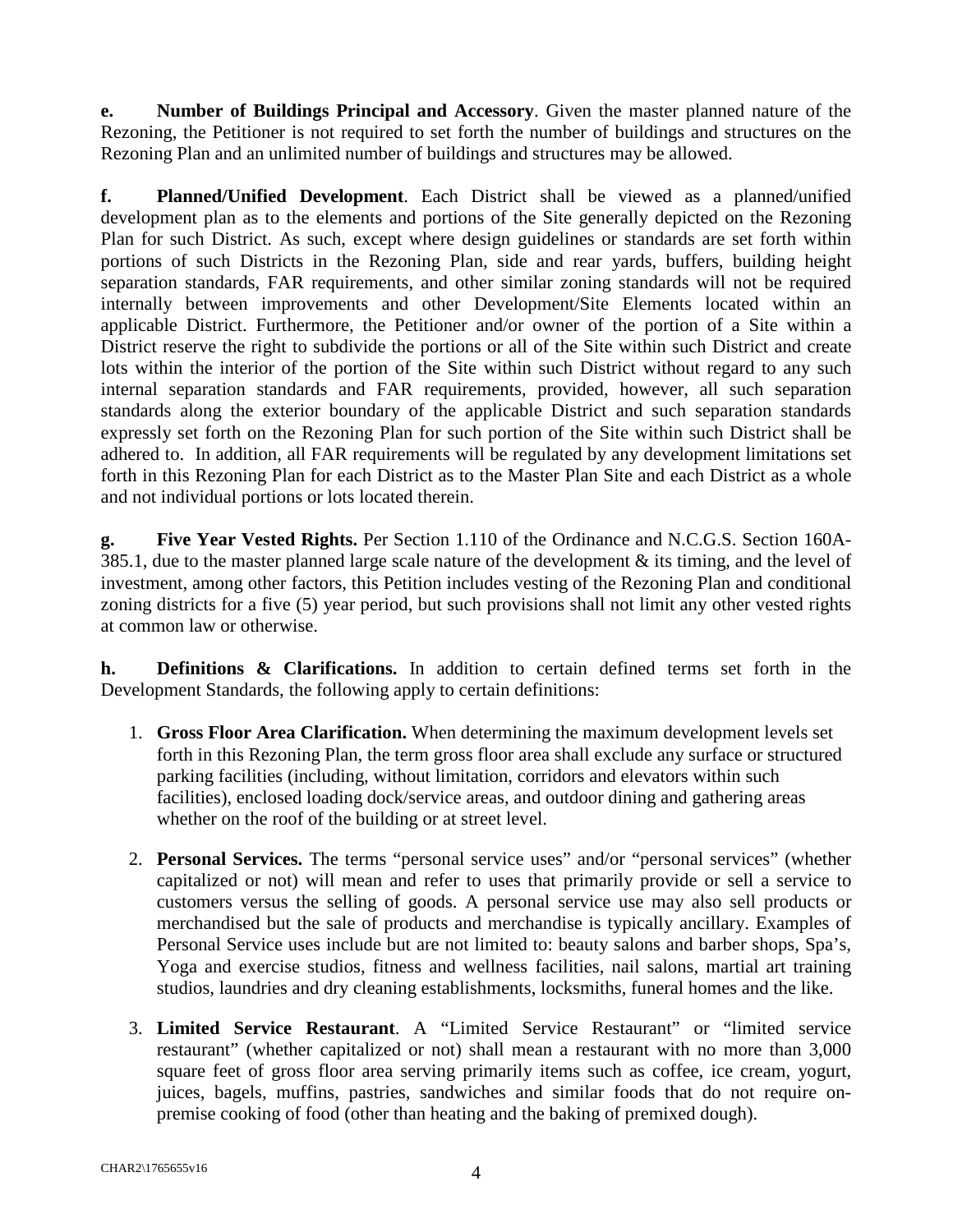- 4. **Open Space**. References to the term "open space" or "Open Space" (whether capitalized or not) shall have the meaning ascribed to such term in the Ordinance but for further clarification shall include parks, nature trails, greenways, buffers, gathering places, preserves, floodplains (other than the water below the mean high water line located adjacent to the Catawba River and impoundments), storm water ponds and facilities, plazas, tree save areas, wildlife hubs and habitats, and other similar open and unobstructed areas of land or water.
- 5. **EDEE Uses**. References to the term "EDEE" shall mean "Eating Drinking Entertainment Establishments" as defined in the Ordinance and shall include without limitation restaurants.
- 6. **Commercial Uses**. References to the term "commercial uses" or "Commercial Uses" (whether capitalized or not) shall mean office uses, retail uses, EDEE uses and personal services uses, and the term "non-office commercial uses" or "Non-office Commercial Uses") (whether capitalized or not) shall mean retail uses, EDEE uses and personal services uses.
- 7. **Development Levels**. Reference is made the District Development Standards, [Sheet RZ-2B] and the applicable District Sheets for the permitted uses and development levels permitted within the Districts. Development levels listed in the same category defined by applicable letter "a", "b", "c", "d" or "e" shall govern the total maximum development level for all such listed uses, subject to the conversion and transfer rights set forth in Section III of these General Development Standards. For example and illustration, a reference to "b. Retail, EDEE, personal services up to 50,000 sf of gross floor area;" shall mean that the total aggregate amount of all such listed uses shall not exceed 50,000 sf of gross floor area."
- 8. **Institutional, recreation and civic uses**. Reference in the District Development Standards, [Sheet RZ-2B] and the applicable District Sheets to the permitted uses of: "institutional" or "Institutional" use (whether capitalized or not) shall mean and refer to all uses permitted by right or under prescribed conditions in the Institutional zoning district as set forth in the Ordinances together, to the extent necessary and for clarity, schools, religious institutions and similar uses; "recreation (indoor and outdoor)" (whether capitalized or not) shall mean "indoor recreation" and/or "outdoor recreation" as defined in the Ordinance; and "civic" uses (whether capitalized or not) shall mean uses characterized by "civic, social service, or fraternal uses and facilities" as referenced in the Ordinance. Given the nature of these uses, it is understood that in there shall be no development level limits on these uses EXCEPT that (i) each indoor recreation use/facility of greater than 120,000 sf of gross floor area shall count against the development levels allowed within the applicable District for office uses in the MUDD-O Districts, and (ii) the provisions governing such uses set forth in the Ordinance for the MX District shall govern the portions of the Master Planned Site zoned MX; provided, further, however, it is expressly understood that indoor recreation uses associated with schools or religious institutions shall be excluded from the above-referenced exception.

## **II. Optional Provisions for MUDD-O Districts & MX-2 Innovative Standards for Residential District.**

**a. Optional Provisions for All MUDD-O Zoned Districts.** These General Development Standards set forth certain *Optional Provisions* which apply to the portions of the Master Plan Site designated MUDD-O on the Rezoning Plan and which allow variations from the minimum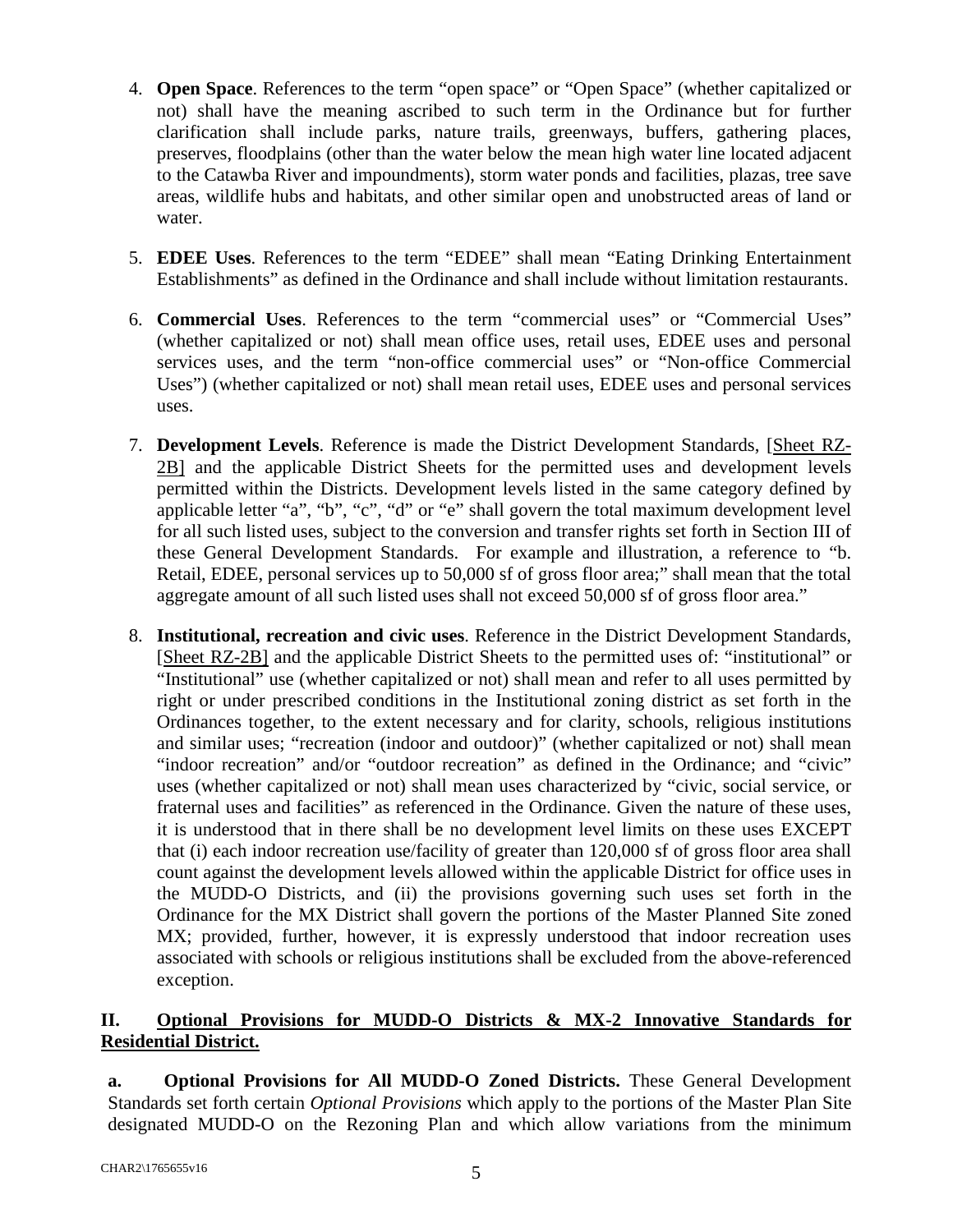standards for development under MUDD. These Optional Provisions are identified in various portions of the General Development Standards with reference to "*Optional Provision(s)"*. In addition, the following optional provisions shall apply to all Districts that are zoned MUDD-O (the "MUDD-O Districts"), many details of which are set forth within each of the District Development Standards for the MUDD-O Districts and identified with "*Optional Provisions*" references:

- **1.** To allow vehicular parking, maneuvering and service between and to the side of the proposed buildings and the street in the manner as further described (i) under Street Frontage and Other Architectural Standards provisions of Sections VI and VII of each District Development Standards for the MUDD-O Districts, (ii) in Section VI of these General Development Standards, and (iii) and on [Sheet RZ-2B] for Streetscape by District.
- 2. To allow accessory drive thru windows in the manner as indicated in Section VI of the Development District Standards and Section VI of these General Development Standards.
- 3. To allow certain deviations from MUDD standards with respect to certain specialty uses or conditions as more particularly described in Section VI of these General Development Standards such as Campus office buildings, auto-oriented uses, larger format uses among others.
- 4. To not require doorways to be recessed into the face of buildings within the Town Center Core portion of the Town Center District, when the abutting sidewalk width is greater than ten (10) feet or as defined in the specific District.
- 5. To allow required long term bike parking spaces for the uses to be located within the parking decks constructed within the MUDD-O Districts.
- 6. To allow buildings to use limited instances (as defined below) of window like openings with non-clear glazing to help break up building facades and meet blank wall requirements except in the Town Center Core portion of the Town Center District. The intent of this provision is to allow wall treatments other than windows with clear glass to be used to meet the fenestration standards in instances ("Limited Instances') when the use or uses located within the building are for areas related to storage rooms, bathrooms, mechanical equipment areas and alike and are not related to active retail/EDEE customer floor areas or active office areas.
- 7. To allow ground floor retail integrated into a mixed use building or multi-story office building within the MUDD-O Districts not to be included in the maximum development level for retail, EDEE or personal services uses for such District up to a maximum amount of gross floor area of such uses so excluded of 75,000 square feet for each such District.
- 8. To allow multi-tenant office buildings constructed on the Master Plan Site, except for the Town Center Core portion of the Town Center, to have one ground mounted detached sign each with up to 50 square feet of sign area and up to seven (7) feet in height.
- 9. To allow detached ground mounted identification signs for each building that is located on streets with a lower classification than Parkways and Boulevards (as defined on [Sheet RZ-5B]), provided that (i) these detached identification signs shall not exceed five (5) feet in height nor greater than 36 square feet of sign area and (ii) this Optional Provision exception may not be used in combination with Optional Provision 7. above.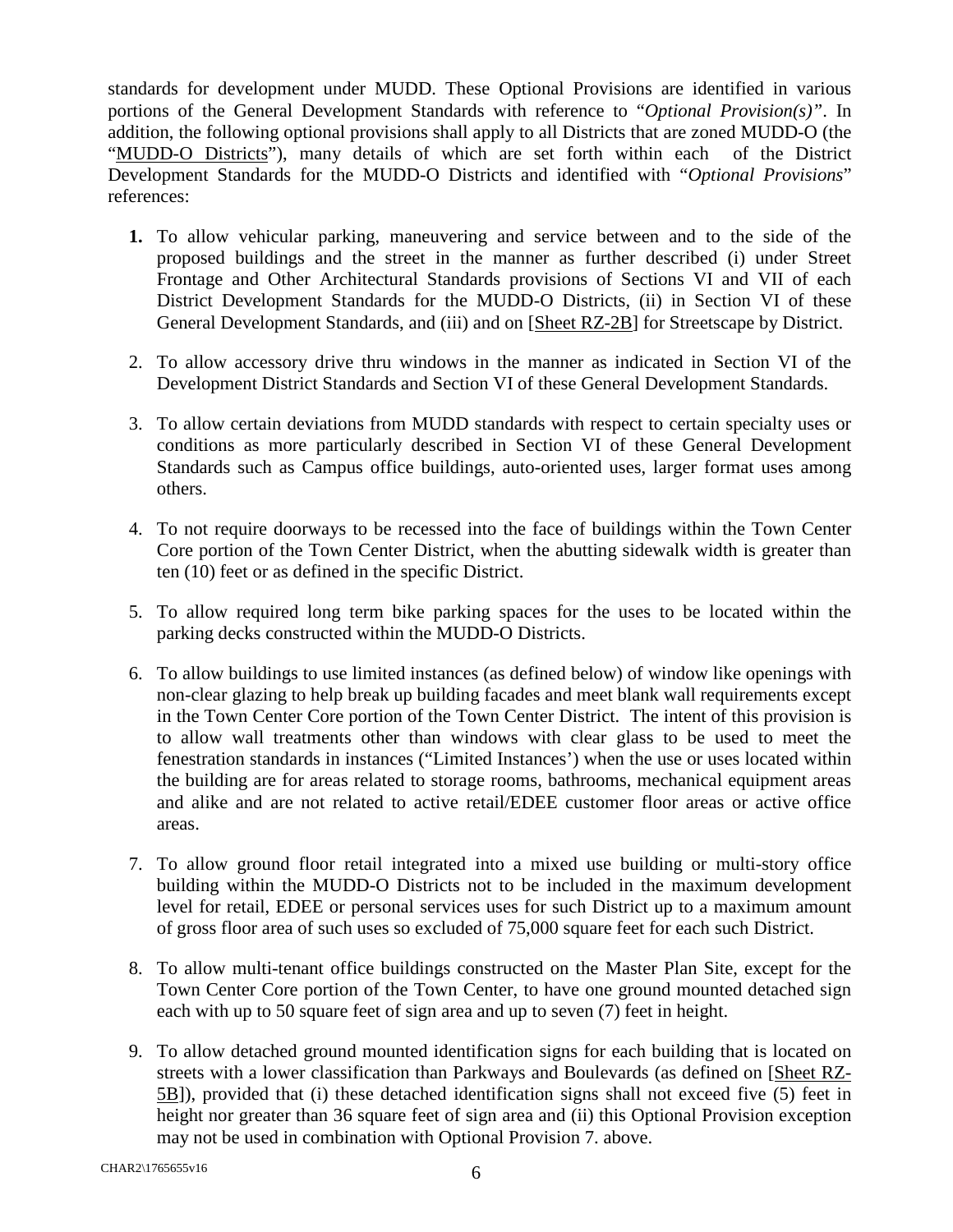- 10. To allow wall signs to have up to 200 square feet of sign surface area per walls or 10% of the wall area to which they are attached, whichever is less. The sign area of the wall signs may be increased by 10% if individual letters are used.
- 11. To allow temporary signs and/or banners when located along public or private streets with up to 150 square feet of sign face area and with a maximum height of seven (7) feet.
- 12. To allow any of the detached signs allowed by the Ordinance or these Optional Provisions to be placed within the setback when building and/or parking setback is a minimum of 35' provided that the sign shall be a minimum 5' from the back of sidewalk.

**Note:** The optional provisions regarding signs are additions/modifications to the standards for signs in the MUDD district and are to be used with the remainder of MUDD standards for signs not modified by these optional provisions.

**b. MX-2 Innovative Development Standards for Residential District**. The Petitioner reserves the right to seek Innovative Provisions or other innovative development standards in the future pursuant to the applicable process set forth in the Ordinance.

## **III. Permitted Uses, Development Level Limitations, Transfer & Conversion Rights:**

**a. Development/Entitlement Levels Shown on District Development Standards.** Subject to the restrictions, limitations, and transfer/conversion rights listed below, development on the Master Plan Site shall be subject to the development level limitations set forth with respect to each District in the applicable District Development Standards.

**b. Process & Record-keeping for Development Levels within Districts & Master Planned Site.** Given the large master planned nature of the development contemplated for the Districts and the Master Planned Site, Petitioner, or assigns, and owners of portions of the Master Planned Site, will follow a process for recording entitlement taking place in accordance with the Rezoning Plan as part of a written summary table and report (the "Entitlement Summary"), a sample copy of the same being set forth as a Table/Chart on [Sheet RZ-2B], filed on no less than a calendar year basis and within 10 business days of the issuance, as applicable of MUDD urban review approval, building permit or certificate of occupancy for specific development taking place within each District and the Master Planned Site as a whole. Such Entitlement Summary shall also reflect adjustments to applicable development levels allowed based on approved Site Plan Amendments and approved Administrative Site Plan Amendments, and shall include the following information in a format reasonably acceptable to the Planning Director, or designee:

- 1. The then current (as of date of each required filing of the Entitlement Summary) maximum development levels ("Maximum Development Levels") by use with reference to gross floor area, hotel rooms, or dwelling units/lots, as applicable, allowed for each District and the Master Planned Site;
- 2. The amount of then current development levels (the "Completed Development Levels") by use with reference to gross floor area, hotel rooms, or dwelling units/lots, as applicable, for each District and the Master Planned Site, which: (i) for the MUDD-O Districts have received MUDD approvals and (ii) for the MX District have received subdivision approval, planned multi-family approval or for which building permits (respecting commercials uses)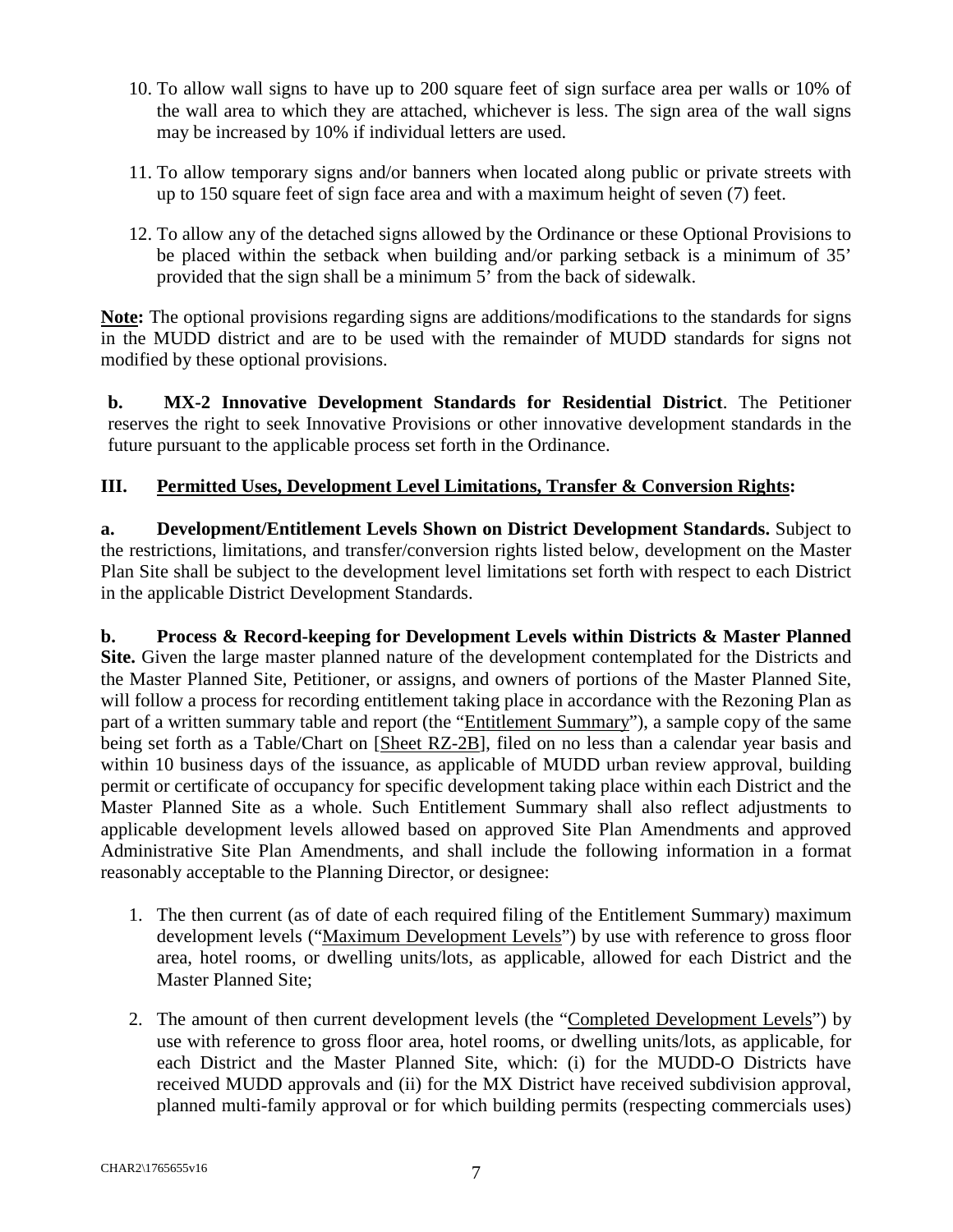have been issued (in connection with such approval requests the amount of then Current Development Levels shall also include the development requested by such approval;

- 3. The amount of the development level proposed to be developed in connection with the specific development plan sought for approval ("Proposed Development Level") by use with reference to gross floor area, hotel rooms, or dwelling units/lots, as applicable, for the parcel or site in question;
- 4. The amount of the development levels remaining within each District and the Master Planned Site overall ("Remaining Development Levels") when comparing the Maximum Development Levels and the Completed Development Levels.
- 5. The Maximum Development Levels, the Completed Development Levels and the Proposed Development Levels shall take into consideration the development levels and limitations for each District and all conversions and transfers development levels allowed pursuant to the provisions of this Section III. In other words, the amount of transfers and/or conversions of uses described below, both those exercised and those remaining with respect to each District and the Master Planned Site overall (the "Transfers/Conversions Levels") shall be set forth as part of the Entitlement Summary.
- 6. Such adjustments to the transportation/roadway improvements described in Section V. as may be approved by CDOT in accordance with the provisions of Section V.i. of these General Development Standards.

The Petitioner shall provide written notice to the Planning Director, or designee, of two (2) individuals who are designated and charged for keeping the Entitlement Summary up to date accurately on a timely basis for the portion of the Master Planned Site zoned MUDD-O (the "MUDD-O Recording Parties") and one (1) individual who is so designated and charged for the portion of the Master Planned Site zoned MX-2 (the "MX-2 Recording Party", and with the MUDD-O Recording Parties each a "Recording Party" and collectively the "Recording Parties"). Errors resulting from failure of a Recording Party to keep the Entitlement Summary up to date accurately on a timely basis shall be remedied promptly with reasonable cooperation of the Planning Department, but the Planning Department shall not be responsible for updating the Entitlement Summary. Any failure of a Recording Party to keep the Entitlement Summary up to date may adversely affect development levels and rights as well as the timing when at odds with the actual approved entitlements. As indicated above, the Entitlement Summary shall be updated as development received the MUDD-O approvals, subdivision approvals, planned multi-family approvals and building permits, as applicable.

Furthermore, in addition to required updates of the Entitlement Summary as set forth above, annually as of January  $1<sup>st</sup>$  of each year, the Recording Parties shall ensure that the Rezoning Plan or portions of the Rezoning Plan for parcels within the Master Planned Site are evidenced by administrative site plan amendments for the applicable Districts to show the then current Maximum Development Levels, the Completed Development Levels, the Remaining Development Levels and the Transfers/Conversions Levels as of such date. It is understood that approvals of these administrative site plan amendments being ministerial in nature, such approvals shall not be unreasonably delayed or denied if the information set forth comports with the requirements of this Section III.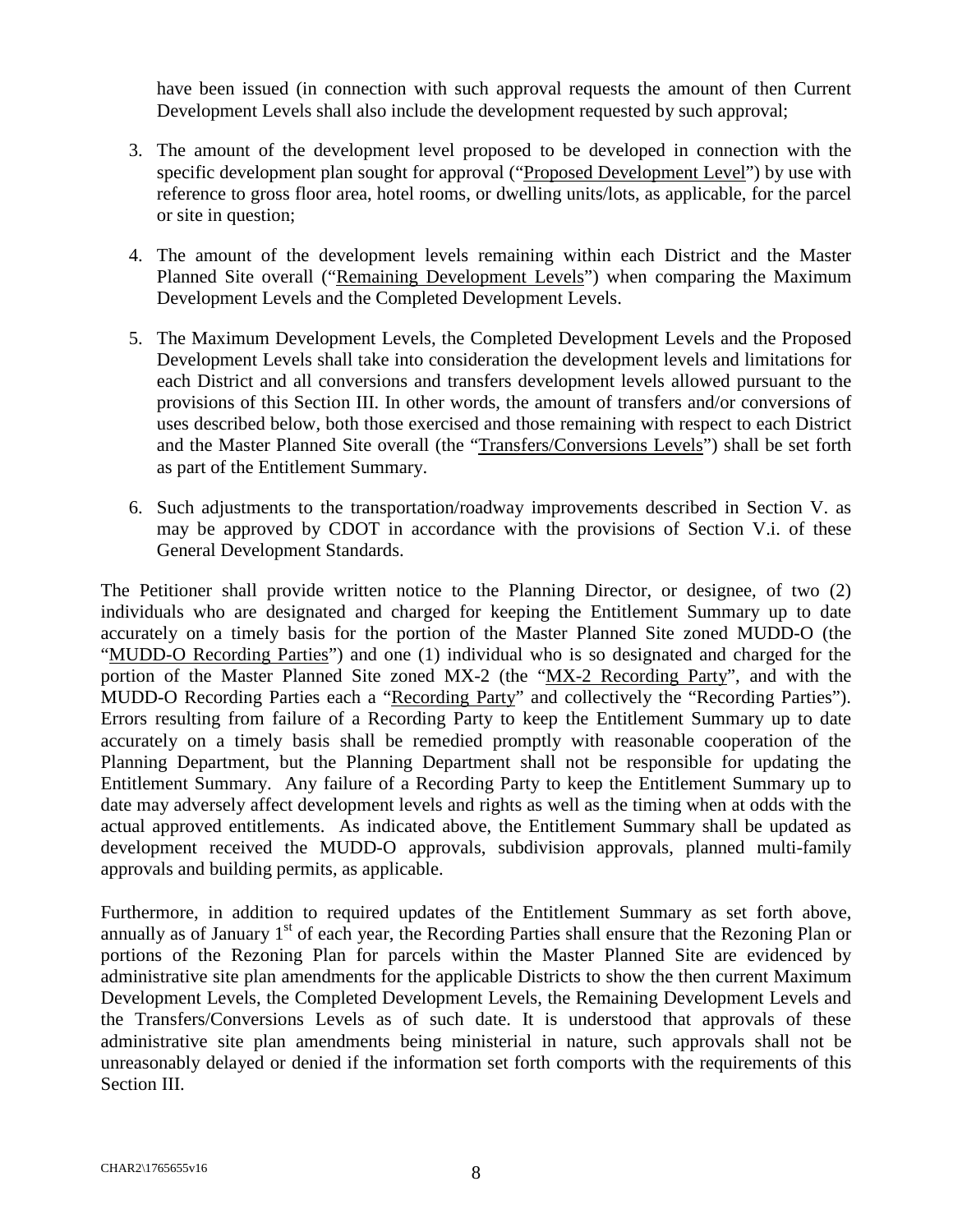**c. Conversion of Commercial Uses in MUDD-O Zoned Districts.** As further described on [Sheet RZ-2B] within the Districts zoned MUDD-O, retail, EDEE, and Personal Services uses ("non-office commercial uses") may exceed the applicable development level specifications set forth in the applicable District Development Standards by up to 25% and office commercial uses may exceed the applicable development level specifications by up to 25% by converting non-office commercial uses into office commercial uses and vice versa at a ratio of 1.0 square foot of gross floor area of such uses so converted. In such event the total gross floor area of commercial uses (office and non-office) allowed for the applicable District shall not exceed the total specified amount as a result of such conversions, rather only the mix of such uses shall change but not by greater than 25%; *provided, however, changes in the total amount of such commercial uses within a District may occur pursuant to the conversion rights set forth in subsection c. below and pursuant to the transfer rights among Districts set forth in subsection d. below.* The conversions described above are in addition to other conversions set forth herein and include both the conversions properly exercised and those remaining shall be set forth as part of the Transfers/Conversions Levels on the Entitlement Summary and related Chart described on [Sheet RZ-2B].

**d. Conversion of Hotel Rooms & Residential Units in MUDD-O Zoned Districts.** As further described on [Sheet RZ-2B] additional hotel rooms may be developed within each of the Districts zoned MUDD-O by converting residential dwelling units into hotel rooms at the rate of one (1) residential unit so converted into one (1) hotel room, up to a maximum of 300 hotel rooms created in the aggregate within such Districts zoned MUDD-O by such conversion, and additional residential dwelling units may be developed within the Districts zoned MUDD-O by converting hotel rooms into residential dwelling units at the rate of one (1) hotel room so converted into one (1) residential dwelling unit up to a maximum of 300 residential dwelling units created by such conversion in the aggregate within such Districts zoned MUDD-O. The conversions described above are in addition to other conversions set forth herein and include both the conversions properly exercised and those remaining shall be set forth as part of the Transfers/Conversions Levels on the Entitlement Summary and related Chart described on [Sheet RZ-2B].

**e. Conversion of Hotel Rooms & Commercial Uses in MUDD-O Zoned Districts**. As further described on [Sheet RZ-2B] additional hotel rooms may be developed within each of the Districts zoned MUDD-O by converting commercial uses (e.g. office, retail, EDEE and Personal Services uses) into hotel rooms at the rate of 500 square feet of gross floor area of such commercial uses so converted for one (1) hotel room added, up to a maximum of 300 hotel rooms created in the aggregate within such Districts zoned MUDD-O by such conversion, and additional commercial uses may be developed within the Districts zoned MUDD-O by converting hotel rooms into commercial uses at the rate of one (1) hotel room so converted into 500 square feet of gross floor area of commercial uses so created up to a maximum of 300 hotel rooms so converted in the aggregate within such Districts zoned MUDD-O. The conversions described above are in addition to other conversions set forth herein and include both the conversions properly exercised and those remaining shall be set forth as part of the Transfers/Conversions Levels on the Entitlement Summary and related Chart described on [Sheet RZ-2B].

**f. Transfers of Development Level/Entitlement Among the MUDD-O Districts.** (see [Sheet RZ-2B]) The development/entitlement levels specified for each District zoned MUDD-O in the applicable District Development Standards may be adjusted by transferring permitted development/entitlement levels for certain uses from one such District to another District in accordance with the following: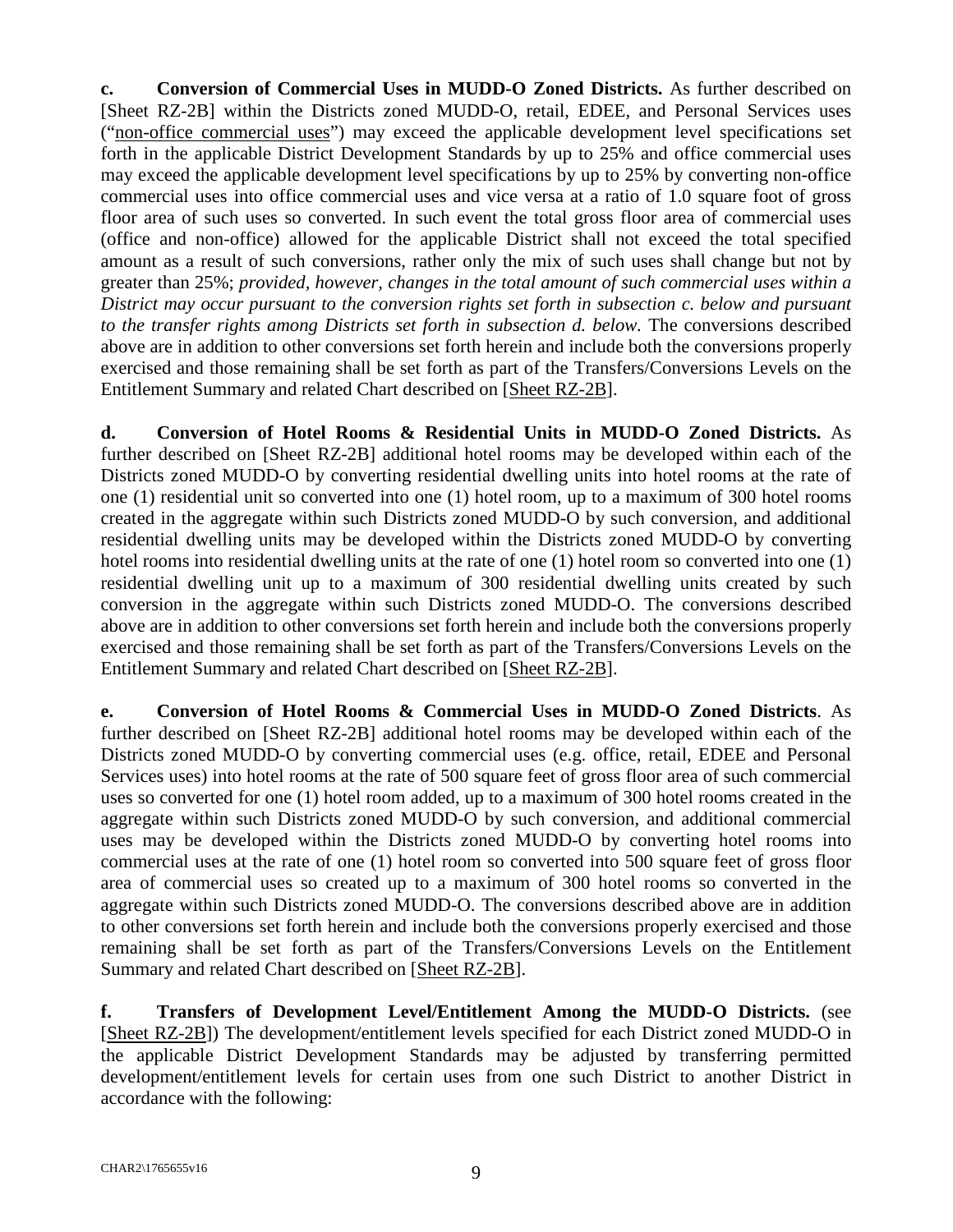- 1. The development levels for commercials uses (office commercial uses and non-office commercial uses- e.g. retail, EDEE and personal services uses) for the applicable receiving District resulting from any such transfers shall not be increased by more than 25% from the original development levels specified as of the date of approval of the Rezoning Petition, unless such increase occurs in connection with a site plan amendment approval or rezoning.
- 2. The development levels for residential uses (single family detached, single family attached and multi-family uses) for the applicable receiving District resulting from any such transfers shall not be increased by more than 30% from the original development levels specified as of the date of approval of the Rezoning Petition, unless such increase occurs in connection with a site plan amendment approval or rezoning.
- 3. In no event shall aggregate development levels for the commercial and residential uses within the entire Master Plan Site as set forth in the Rezoning Plan as of the date of approval of the Rezoning Petition be increased, except as same may be increased in connection with a site plan amendment approval or rezoning.

The transfers described above, including both the transfers properly exercised and those remaining shall be set forth as part of the Transfers/Conversions Levels on the Entitlement Summary and related Chart described on [Sheet RZ-2B].

## **g. Transfers of Entitlements Between Town Center District & Residential District.**

- 1. The development levels specified for residential uses (single family detached, single family attached and multi-family uses) for the Town Center District and the Residential District in the applicable District Development Standards may be adjusted by transferring permitted development levels from one such District to the other. In such event, however, the development levels for residential uses for the receiving District shall not be increased by more than 30% from the original development levels specified as of the date of approval of the Rezoning Petition, unless such increase occurs in connection with a site plan amendment approval or rezoning.
- 2. The development levels for commercial uses (office and non-office commercial uses) and hotel uses for the Town Center District and the Residential District in the applicable District Development Standards may be adjusted by transferring permitted development levels from one such District to the other. In such event, however, the development levels for commercial uses and hotels for the receiving District shall not be increased by more than 25% from the original development levels specified as of the date of approval of the Rezoning Petition, unless such increase occurs in connection with a site plan amendment approval or rezoning.

The transfers described above, including both the transfers properly exercised and those remaining shall be set forth as part of the Transfers/Conversions Levels on the Entitlement Summary and related Chart described on [Sheet RZ-2B].

**h. Written Requests & Records for Conversions & Transfers; Administrative Amendments.** Prior to any conversions of entitlement pursuant to subsections c., d. and e. above and prior to any transfers of development levels/entitlement pursuant to subsections f. and g. above, the Petitioner or owner of the portion of the District(s) involved in the conversion or transfer under request shall provide to the Planning Department a written request for such conversion and transfer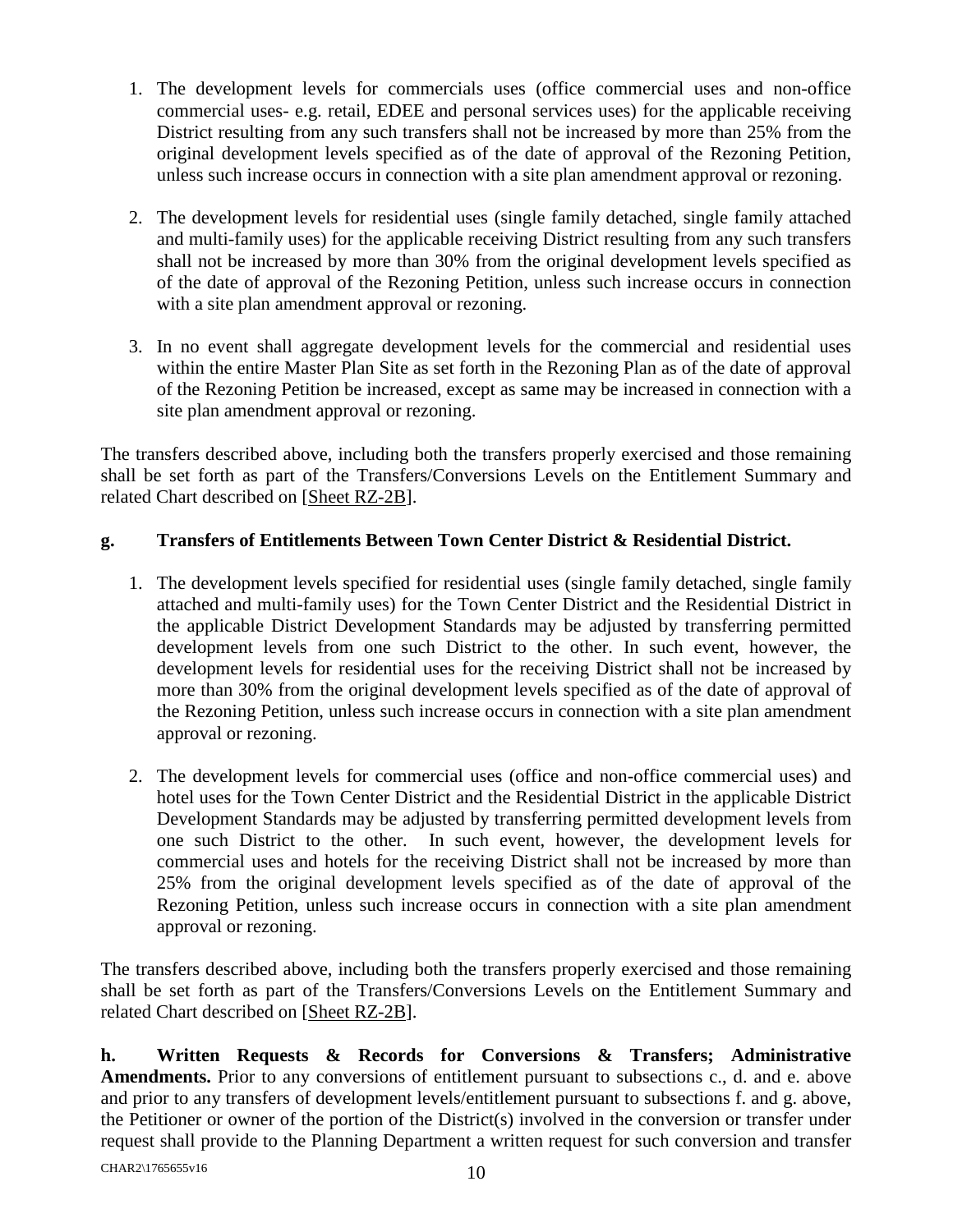as well as an updated Entitlement Summary in accordance with subsection b. above, including the applicable Transfers/Conversions Levels. Furthermore, the results of such conversions and transfers shall be evidenced by an administrative site plan amendment for the applicable Districts involved as described above in subsection b.

## **IV. Commitments regarding Infrastructure & Civic/Community Uses & Services**

**a. Petitioner Commitments to Infrastructure & Civic Uses/Services Generally**. As set forth below in this Section IV (and as to roadway improvements in Section V below), Petitioner commits to:

- 1. Undertake certain **roadway improvements** associated with development of the Master Plan Site (**Section V. below)**;
- 2. Work with Charlotte Water regarding **extension of water and sewer service** to the Master Plan Site (**subsection b. below)**;
- 3. Work with Charlotte Mecklenburg Schools regarding **public school capacity needs** for the identification of land for a school site within the Master Plan Site (**subsection c. below)**;
- 4. Work with Mecklenburg County Parks & Recreation to identify park sites, dedicate Beaver Dam Creek greenway areas and other commitments (**see subsection d. below**); and
- 5. Work with City Neighborhood Development and other appropriate stakeholders to develop a framework for the **inclusion of workforce housing** within the Master Plan Site, including providing for a certain number of workforce housing residential rental/dwelling units within the Phase I Development (**subsection e. below)**.

It is contemplated that the commitments of Petitioner and work of local governmental entities/departments, including possible funding aspects will be documented in a Memorandum of Understanding or Memoranda of Understandings ("MOU").

**b. Utility Infrastructure Extensions.** Utility installations will take place over time as private development occurs and as warranted and supported by Charlotte Water and the Petitioner. Reference is made to [Sheet RZ-12] which sets forth a general utility plan ("Utility Plan") for the extension of water and sewer from existing utility connections in a manner that will result in water and sewer service being made available to the portions of the Master Plan Site designated for the Phase I Development and other Phases of the Master Planned Site. Petitioner commits to work with Charlotte Water and other applicable agencies to ensure that acceptable levels of water and sewer service are made available to serve the Phase I Development. Petitioner understands that it shall be responsible for extension of utilities to portions of the Master Plan Site in addition to the extensions contemplated by the Utility Plan. The Petitioner also recognizes that such water and sewer service needed to serve the Development may constitute an impediment on the level of such development that can take place.

**c. Public Schools Support.** Petitioner recognizes the importance of school capacity and related aspects. As such, to help address the most pressing anticipated school needs, the Petitioner will identify two (2) areas within the Residential-MX District portion of River District from which two (2) approximately 15 to 25 acre parcels will be reserved school sites. Petitioner commits to work with CMS to further refine the locations of the above referenced school sites within 10 years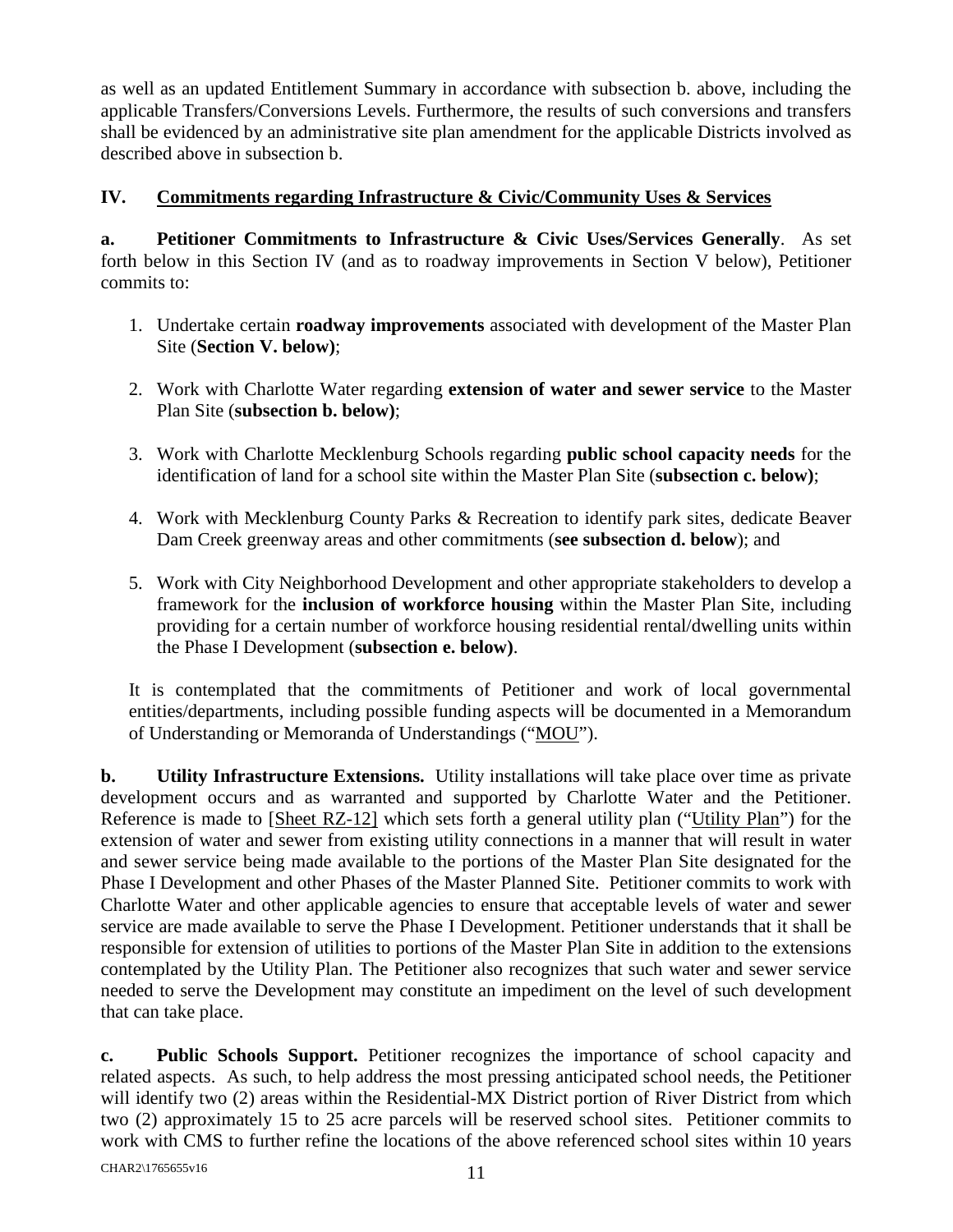of approval of the Rezoning Plan and shall reserve the school sites for a period of 10 years from approval of the Rezoning Plan to allow CMS to obtain or set aside applicable funding for acquisition of the school site(s). When the school sites are identified, Petitioner will promptly notify the Planning Staff as such locations once determined.

**d. Parks & Recreation Facilities.** The Petitioner recognizes that transformative communities with exceptional livability are benefitted by quality public parks and recreation facilities. Accordingly the Petitioner provides the following commitments in connection with park and recreation facilities, open space and greenways:

- 1. **Reservation of Park Sites.** To help support public park uses and services, the Petitioner will identified two (2) general areas, one within the Residential District portion of River District and one within the Employment/Transition/Gateway Districts, from which parcels/land aggregating  $\pm 10$  acres will be reserved for neighborhood park land and facilities. The park facilities areas will be within the designated Districts and may be divided into smaller parcels of no less than 2 acres, and if requested by Parks & Rec one such parcel shall contain at least 5 acres, but all together aggregating 10 acres for each of the two (2) areas. These neighborhood park sites will have reasonable vehicular and pedestrian access to and will be in close proximity of the developed portions of the Master Planned Site as the applicable Districts are built out over time. Petitioner commits to reserve the park sites for a period of 7 years from approval of the Rezoning Plan to allow Park & Rec to obtain or set aside applicable funding for acquisition of the park sites.
- 2. **Dedication of Beaver Dam Creek Greenway**. **[**Sheet RZ-4A**]** sets forth the general proposed location of the Beaver Dam Creek greenway areas, which are subject to adjustment as described in the District Development Standards. Petitioner will work with Park & Rec to finalize the greenway areas locations in a manner reasonably consistent with development plans for the Master Planned Site. Greenway trails with a width of 12 feet shall be located within the Beaver Dam Creek greenway areas with the cost of such installation being borne by Park & Rec. The Beaver Dam Creek greenway land dedication will take place without compensation for land value prior to the last certificate of occupancy for Phase I Development, subject to Park & Rec's commitment to bear the cost of the greenway improvements and otherwise cooperate in a manner so that development plans for the Master Planned Site are not delayed.
- 3. **Overland Trail Location. [**Sheet RZ-4A**]** sets forth the proposed location of the planned "Overland Trail" along Dixie River Road, which is contemplated by the County Greenway Master Plan Update as well as a linear park to be installed by Petitioners within the extension of West Boulevard (subject to CDOT and NCDOT approval). . Petitioner agrees to include the proposed Overland Trail and West Boulevard linear park within the Master Planned Site and such trail and linear park shall be installed as associated roadway segments and adjacent development occur. It is noted, however, that the Overland Trail and the linear park could be adjusted over the life of the Master Planned Site to accommodate potential long range transit plans for the area.

**e. Affordable & Workforce Housing.** The Petitioner recognizes that transformative communities with exceptional livability are benefitted by a variety of housing opportunities to promote a vibrant community accessible to residents who will make up the broad-based workforce associated with the community vision. Accordingly, Petitioner agrees to the following commitments: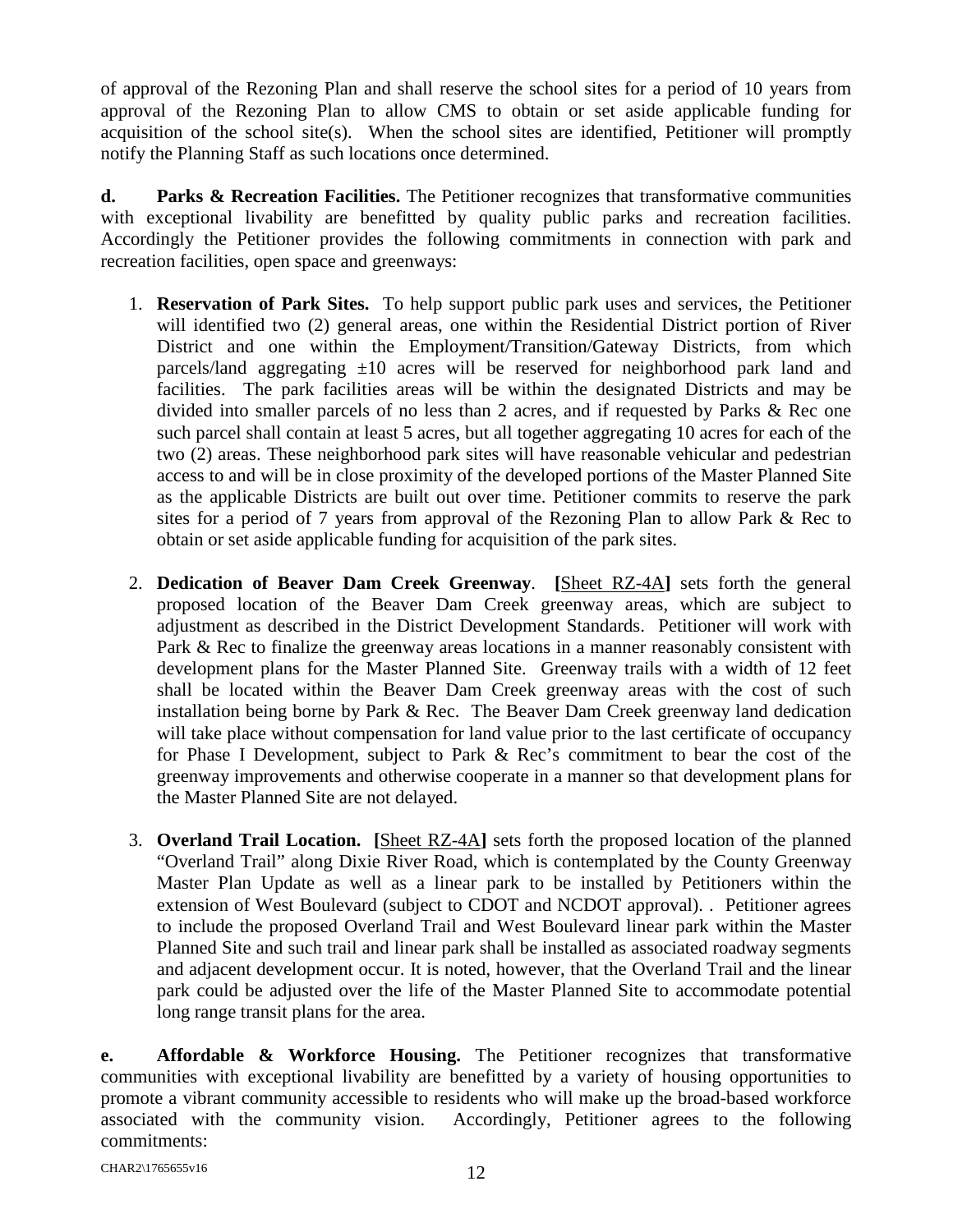- 1. **Phase I Affordable/Workforce Housing Commitment**. 85 workforce housing residential rental units (the "Phase I Housing Commitment") will be provided prior to the issuance of certificates of occupancy for greater than 850 residential dwelling units as part of the residential development allowed in the Phase I Development. The Phase I Housing Commitment will be subject to and based on approval by applicable governmental entities of an appropriate tax credit housing grants pursuant to North Carolina Housing Finance Agency, other possible public funding support in the form of tax increment grants and/or other such workforce housing funding vehicles ("Tax Credit/Housing Support Vehicles") associated with such commitment. The Phase I Housing Commitment will provide that the 85 designated workforce/affordable housing rental units maintain monthly rents that are income restricted for households earning 80% or less of the area median income, for a period of not less than 30 years after occupancy, or some other metric mutually acceptable to the Petitioner, or assigns, and the City of Charlotte Neighborhood Development Department. Petitioner, or assigns, including without limitation experienced providers of workforce/affordable housing, will use diligent good faith efforts to comply in a timely manner with the Phase I Housing Commitment (including approval of an appropriate Tax Credit/ Housing Support Vehicle(s)).
- 2. **Additional Phases Affordable/Workforce Housing**. Petitioner, or assigns, including without limitation experienced providers of workforce housing, will use diligent good faith efforts to support implementation of a Workforce/Affordable Housing Strategy in connection with Phase II and in future phases. It is contemplated that delivery of 8% of the residential dwelling units provided for in connection with Phase II and future phases (the "Additional Phases Housing Commitment") will consist of residential rental dwelling units that maintain monthly rents that are income restricted for households earning 80% or less of the area median income, for a period of not less than 30 years after occupancy, or some other metric mutually acceptable to the Petitioner, or assigns, and the City of Charlotte Neighborhood Development Department. It is understood that the menu of options available to Petitioner, or assigns, in future phases for addressing the workforce/affordable housing framework shall remain available as a condition to compliance to the parties including without limitation the Tax Credit/Housing Support Vehicle(s). Furthermore, it is understood that the implementation of such future Additional Phases Housing Commitment shall be based on increments reflecting total market deliveries of 2,000 dwelling units or more. In particular and for example, the required 8% eligible housing rental units beyond the Phase I Housing Commitment shall be under development no later than 6 months after total delivery of 3,000 dwelling units (which includes 1,000 dwelling units within Phase I Development). City agrees to work in good faith regarding discussions for certain City support in connection with permitting and fees for delivery of such workforce housing units.

#### **V. Transportation/Roadway Improvements & Implementation.**

**a. Transportation Methodology & Framework.** The overall transportation methodology framework for the transportation/roadway improvements associated with the Master Planned Site will include specific and/or outlined roadway improvements by phase and/or District and will provide a technical approach to determine mitigation for those phases/sub-phases over the life of the Master Planned Site. The general outline and other provisions related to this phased mitigation approach is as follows: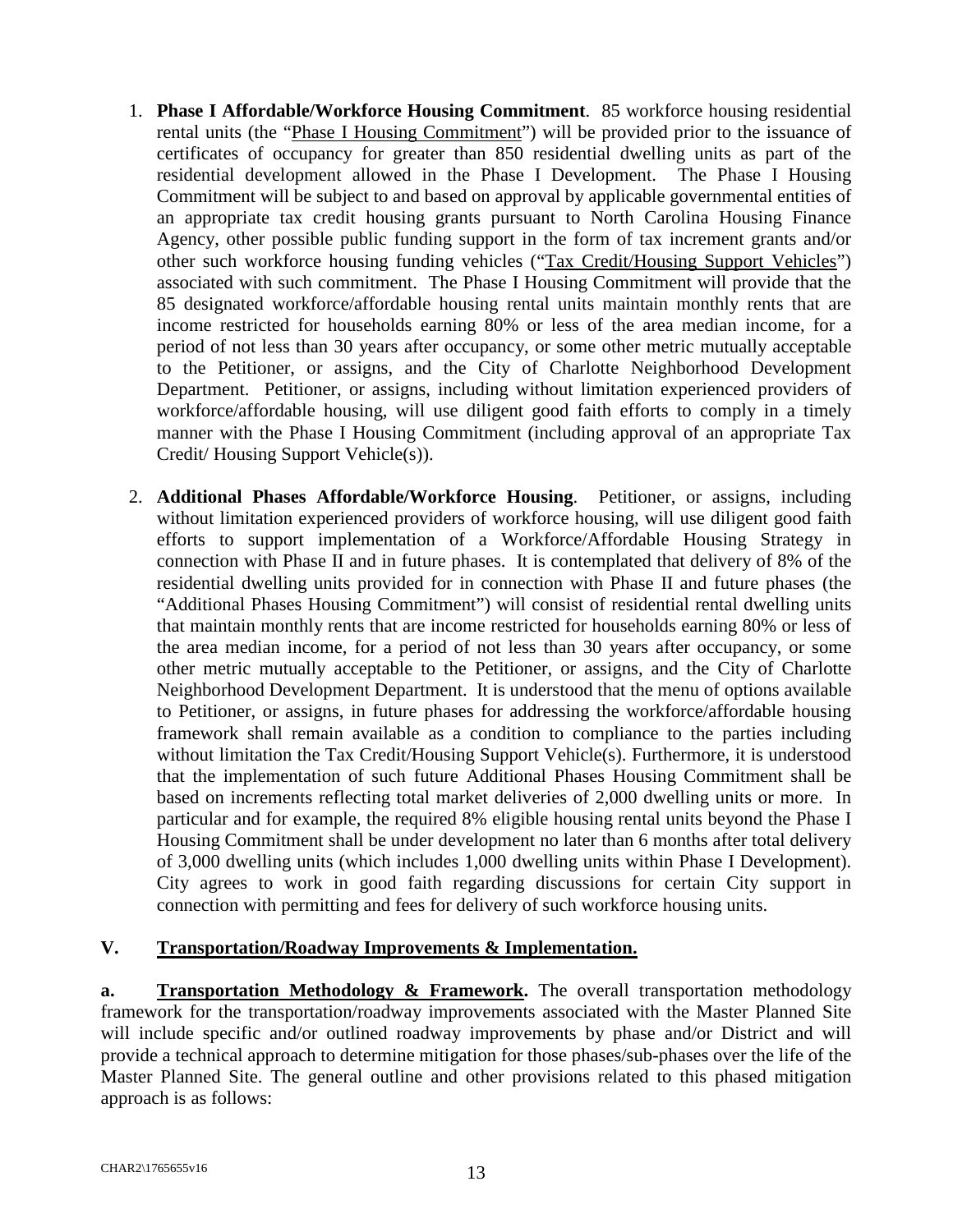- **1. Transportation Network**. Due to the large master planned nature of the development of the Master Plan Site which will occur over many years, it is understood that the roadway & street network associated with the development will be implemented over time and will adapt to timing of development, availability of public and private funding and other factors. Accordingly, the transportation network set forth on [Sheets RZ-11A and 11B] is conceptual and sets forth an illustrative of the roadway and street network that may be constructed over time as development occurs, and the exact locations of the roadways and streets set forth are subject to change. Changes to the roadway network and alignments may also take place per the actions or input of the Charlotte Regional Transportation Planning Organization, CDOT and/or NCDOT.
- **2. Multiple Phases.** The transportation improvements required for the Master Planned Site will be accomplished in multiple phases, the development levels/entitlements for portion of the development of the Master Planned Site are described on [Sheets RZ-11A and 11B] but subject to the provisions of these transportation notes.
- **3. Phase I Development & Phase I Improvements Generally.** Reference is made to [Sheet RZ-11A] for the development levels allowed for Phase I (the "Phase I Development") associated with the roadway improvements determined to be required in connection with the Phase I Development (the "Phase I Improvements") per that certain Traffic Impact Study prepared by Design Resource Group ("DRG"), last updated as of February, 2016 (the "Phase I Traffic Impact Study"). The Phase I Improvements are more particularly described below in Section V.b. and will be required pursuant to the provisions of this Section V.
- **4. Sub-phasing of Phase I Improvements.** Sub-phasing of Phase I Improvements by Development District will be allowed through administrative approvals subject to appropriate technical analysis as determined by CDOT (and NCDOT to the extent necessary per customary approved practice) in the form of Traffic Impact Analysis (TIA) or Transportation Technical Memorandum (TTM). It is contemplated that multiple sub-phases of the Phase I Improvements tied to appropriate levels of the Phase I Development will take place in accordance with such transportation analysis work, and such transportation analysis work and approvals may result in adjustments to the nature of the Phase I Improvements as may be reflected in the applicable TIA or TTM and as approved by CDOT (and NCDOT to the extent necessary by customary approved practice). By way of illustration only, Petitioner, or assigns, may proposed to develop residential or commercial uses at levels below the total amount of the Phase I Development and upon delivery and approval of applicable TIA or TTM the Petitioner, or assigns, will be entitled to develop the levels approved for such sub-phase on an administrative basis.
- **5. Phase II Development/Sub-phases & Phase II Improvements Generally.** Reference is made to [Sheet RZ-11A] for development levels allowed for Phase II development (the "Phase II Development") associated with the roadway improvements determined to be required in connection with the Phase II Development (the "Phase II Improvements"). The Phase II Improvements are generally as set out below in Section V.c.2 below, and the Phase II Development and related Phase II Improvements have been subject to regional transportation modeling analysis undertaken by the City and the Petitioner. It is understood, however, that the Phase II Improvements, and the applicable sub-phases of the Phase II Improvements described below are subject to change as part of further appropriate technical analysis as determined by CDOT (and NCDOT to the extent necessary per customary approved practice) in the form of TIA or TTM submittals. Changes to the Phase II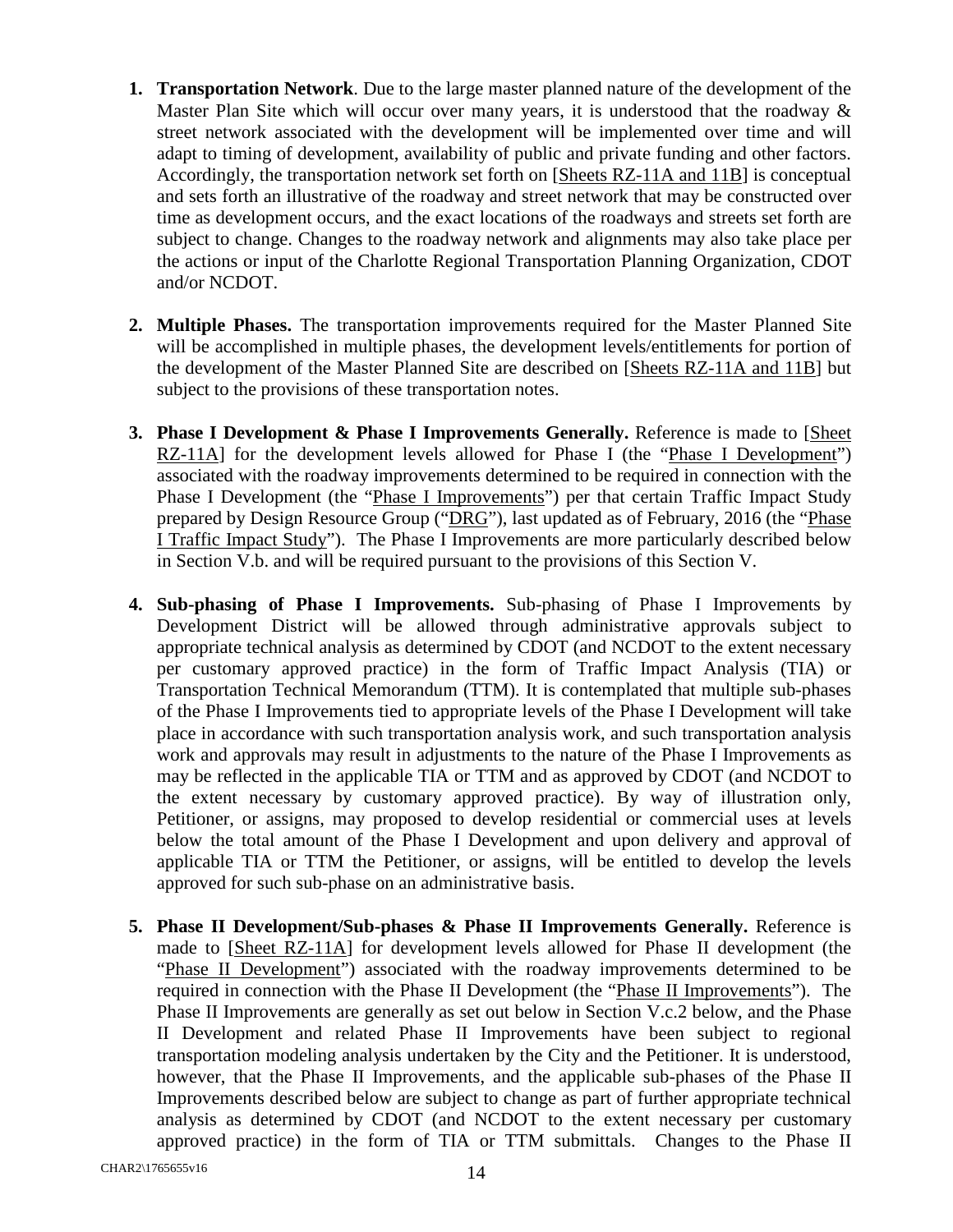Improvements and the sub-phases of development for the Phase II Development resulting from such transportation analysis and approvals may result in more or fewer transportation improvements or in alternative improvements being deemed suitable to address transportation adequacy. This could include increases in the level of development above the Phase II Development. It is acknowledged, however, that based upon the regional modeling and transportation analysis undertaken to date regarding the Phase II Development, the entire amount of development levels associated with Phase II Development may require improvements to the West Boulevard Interchange in the manner generally described below but again as may be modified in accordance with appropriate TIA measures described and subject to appropriate Phase II Development sub-phases approved pursuant to applicable TIA and related traffic assessments.

- **6. Future Phase Development & Future Phase Improvements**. Reference is made to [Sheet RZ-11B] for development levels allowed beyond the Phase I Development and Phase II Development (referenced as the "Future Phase Development") associated with roadway improvements conceptually outlined on such [Sheet RZ-11B] and which shall, subject to additional transportation analysis, shall be determined as required in connection with such Future Phase Development (the "Future Phase Improvements"). The Future Phase Improvements have been subject to regional transportation modeling analysis undertaken by the City and the Petitioner. It is understood, however, that the Future Phase Development and Future Phase Improvements, and any applicable sub-phases, are subject to change as part of further appropriate technical analysis as determined by CDOT (and NCDOT to the extent necessary per customary approved practice) in the form of TIA and/or TTM assessments.
- **7. Impact of Permitted Uses/Development Levels & Transportation Adequacy Assessments.** The levels of development associated with the Phase I Development, the Phase II Development and the Future Phase Development as well as sub-phases of development set forth herein are intended to reflect limitations that may vary with reference to the individual permitted uses and their traffic impact based on appropriate transportation impact metrics for the applicable uses such as the International Transportation Engineers' manual and the like. Accordingly, references in connection to major phasing or sub-phasing to a certain development level for office uses, retail/EDEE/personal services uses and residential uses may be adjusted during the development phases of the Master Planned Site and the completion and approvals of applicable TIA and/or TTM assessments to reflect the differing transportation impacts of such permitted uses. By way of illustration only, the amount of residential units allowed as part of the Phase I Development and the required implementation of the Phase I Improvements may be increased above the limits listed for Phase I Development residential uses on [Sheet RZ-11A] provided that there is a reduction in other permitted development levels associated with Phase I Development so as to account for the differing transportation impact in the applicable transportation assessments.
- **8. Completion of Improvements Prior to Certificates of Occupancy.** All improvements for each major phase are required to be completed prior to the issuance of the first certificate of occupancy for each phase, or in connection with each sub-phase approved by CDOT as may be requested by the Petitioner, or assigns, in connection with submittal and approval by CDOT (or NCDOT to the extent necessary per customary approved practice) of accompanying technical (TIA/TTM) information that allow for sub-phasing (as noted above) in order to proportionally allocate the improvements and entitlements within each such phase.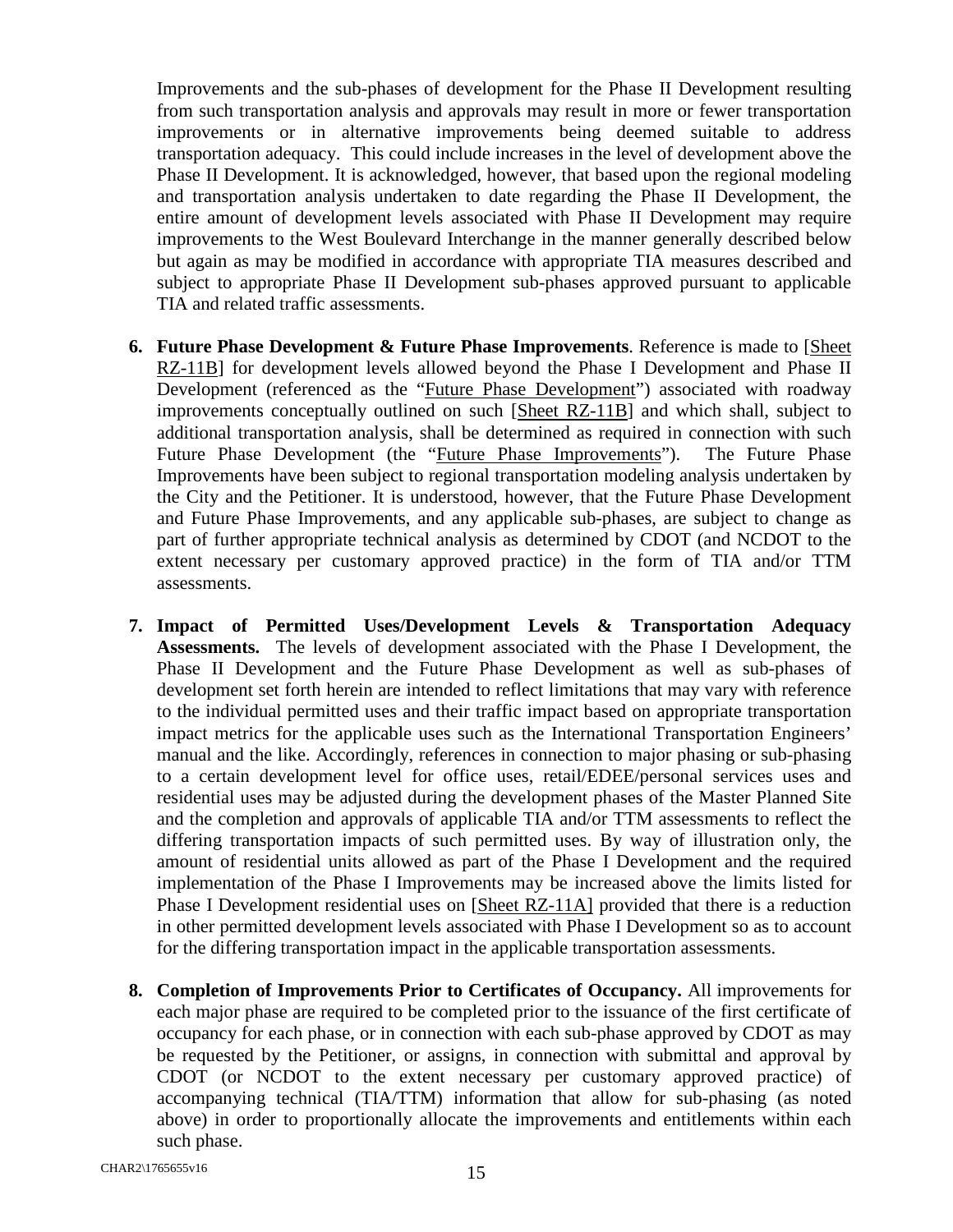- **9. Completion of Improvements by Others; Public/Private Funding; Design/Alternative Improvements.** Some of the roadway improvements (e.g. the Phase I Improvements, Phase II Improvements and/or the Future Phase Improvements, as the same may be adjusted) may be completed by Petitioner, or assigns, by others, by governmental bodies on through governmental funding, or by way of a public private partnership with public and/or private funds. Accordingly, a listing of required improvements needed to allow certain development to take place whether in this Section V or future transportation assessments does not mean that the Petitioner is exclusively responsible for such improvements, but the applicable requirements such as required roadway improvements associated with various major phases or sub-phases of development must be satisfied prior to issuance of the applicable certificates of occupancy associated with such development regardless of which party is involved in such development or commits to make such roadway improvements. As project planning occurs for these improvements, design variations in designated roadway improvements and/or alternative roadway improvements, as well as adjustments in corresponding development levels for major or sub-phases, may occur from what is described in the Rezoning Plan with the consent of CDOT (and NCDOT to the extent necessary per customary approved practice) based upon appropriate technical analysis as described herein.
- **10. CRTPO Review.** It is acknowledged that currently the Charlotte Regional Transportation Planning Organization (CRTPO) must approve any required changes to the adopted Thoroughfare Plan or Comprehensive Transportation Plan, as applicable.
- **11. References to Petitioner; Responsibility for Improvements; Communication; Record-Keeping/Tracking.** It is acknowledged that individual developers or owners will cause individual portions of the Master Planned Site to be developed pursuant to this Rezoning Plan. This may include the Petitioner but in many instances such development will not include the Petitioner but rather third parties referred to often herein as assigns. Furthermore, roadway improvements described in the Rezoning Plan as required to be completed or as required by future transportation analysis may be undertaken by governmental bodies either by way of public funding or in a public private partnership funding/reimbursement model. So references in the Rezoning Plan, including this Section V regarding roadway improvements, to commitments of the "Petitioner" or "Petitioner, or assigns", or references to roadway improvements in other areas of the Rezoning Plan may be implemented or executed by other developers or owners or governmental bodies, and not the Petitioner; but the applicable requirements such as required roadway improvements associated with various major phases or sub-phases of development must be satisfied prior to issuance of the applicable certificates of occupancy associated with such development regardless of which party is involved in such development or commits to make such roadway improvements. Petitioner and such individual developers/owners shall provide such communication and approvals related to the improvements to be done as CDOT shall reasonably request so as to properly track the roadway improvements and associated development levels for record keeping purposes, including adherence to the Section III. b. recording keeping requirements. CDOT, Planning Director, or designee, and Petitioner, its successors and assigns, may mutually agree on appropriate notice and record-keeping procedures in the future as part of an Administrative Amendment.

**Description of Phase I Roadway Improvements.** [Sheet RZ-11A] sets forth development to be undertaken in connection with Phase I Development of the Master Plan Site (as defined above). As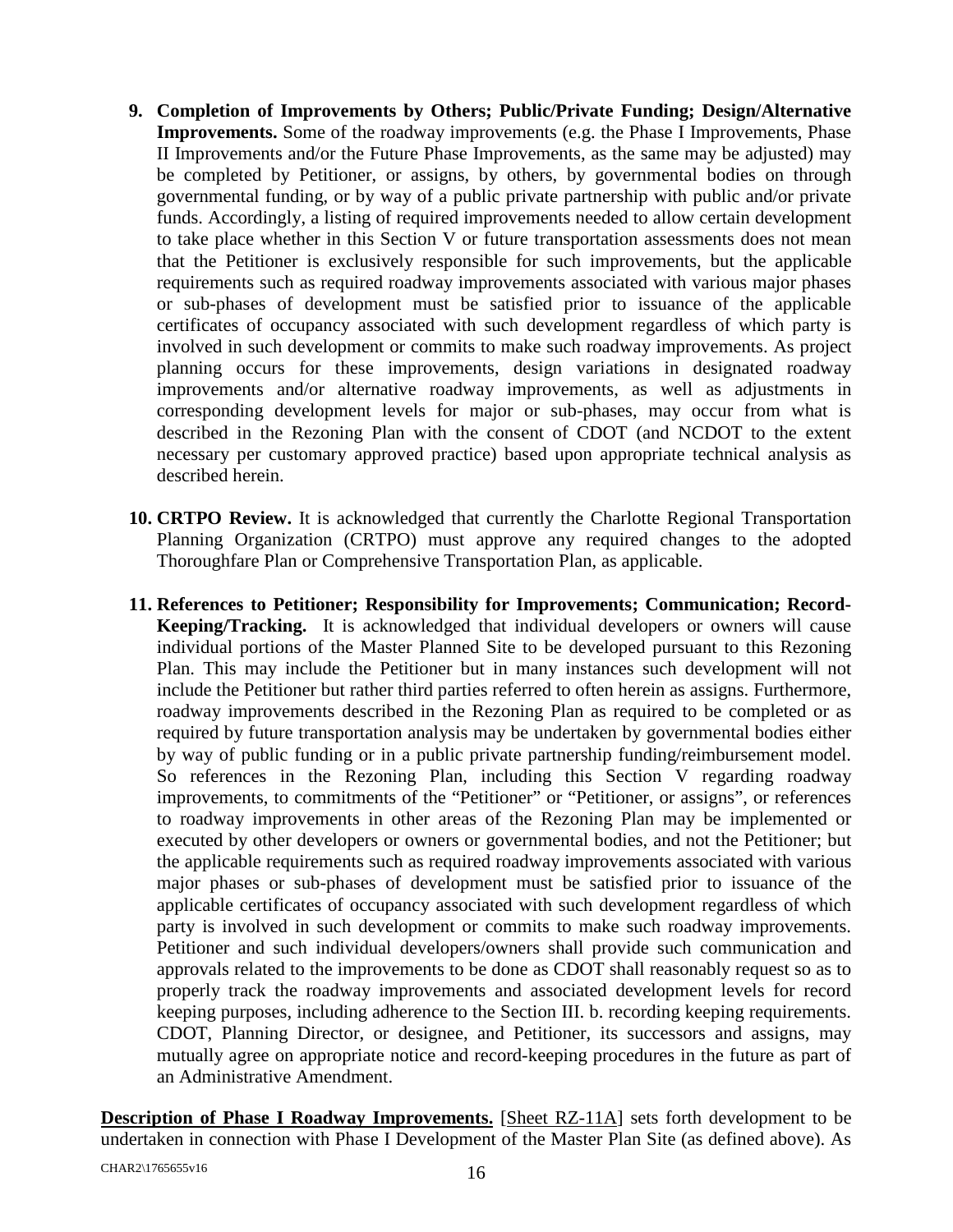part of the Phase I Development, the Petitioner will provide or cause to be provided on its own or in cooperation with other parties, including without limitation local or state governmental bodies by way of public/private partnerships or otherwise, the improvements set forth below (e.g. the "Phase I Roadway Improvements" as defined above) to benefit overall traffic patterns throughout the area. These Phase I Roadway Improvements will be constructed or administered in accordance with the implementation provisions set forth in this Section V., including without limitation the provisions of Section V.a. above dealing with sub-phasing of such improvements and adjustments in permitted development levels for such major phasing and sub-phasing based on differing transportation impact for such permitted uses; so that, as indicated above, for example a larger amount of residential uses than listed for an applicable phase or sub-phase may be develop if there is a reduction in the level of other permitted uses that reflects applicable transportation impact metrics as part of transportation assessments.

**b.** .

*The following Phase I Roadway Improvements are also on [Sheet RZ-11A] of the Rezoning Plan. [Sheet RZ-11A] is to be used in conjunction with the following notes to determine the extent of the proposed improvements but the following notes shall control in the event of a conflict or discrepancy.* 

## **1. West Blvd./Byrum Drive & Steele Creek Road/West Blvd. (signalized)**

- Extend the existing northbound left turn lane storage on Steele Creek Road from 375 feet to 450 feet and construct a 2<sup>nd</sup> northbound left turn lane with 450 feet of storage and appropriate bay taper. This will require a  $2<sup>nd</sup>$  receiving lane on West Boulevard with 400 feet of storage and a 400-foot taper (to an existing guardrail/bridge deck) (by others).
- Extend the existing southbound right turn lane storage on West Blvd. from 275 feet to 325 feet and construct a  $2<sup>nd</sup>$  southbound right turn lane with 325 feet of storage and appropriate bay taper. A 2<sup>nd</sup> westbound receiving lane will be constructed on West Blvd. with the inclusion of the  $2<sup>nd</sup>$  northbound left turn lane at the intersection described previously (by others).
- Construct an eastbound right turn lane on West Boulevard with 225 feet of storage and appropriate bay taper.
- Construct a  $2<sup>nd</sup>$  eastbound left turn lane on West Blvd. with 175 feet of storage and an appropriate bay taper (into the existing thru lane taper located to the west).
- It should be noted that there are no pedestrian amenities at or within the immediate vicinity of the intersection; however, improvements such as high-visibility crosswalks, pedestrian signal heads and pushbuttons should be considered.

## **2. West Blvd. & Wallace Neel Road (recommended signalization)**

- The installation of a traffic signal.
- Construct a westbound right turn lane on West Boulevard with 300 feet of storage and appropriate bay taper (by others).
- Modify the southbound combined left-right lane on Wallace Neel Road to a left turn lane and construct a southbound right turn lane on Wallace Neel Road with 275 feet of storage and appropriate bay taper (by others).
- Construct an eastbound left turn lane on West Boulevard with 350 feet of storage and appropriate bay taper (into the existing thru lane taper located to the west for the intersection of West Blvd. & I-485 Inner Loop Ramps).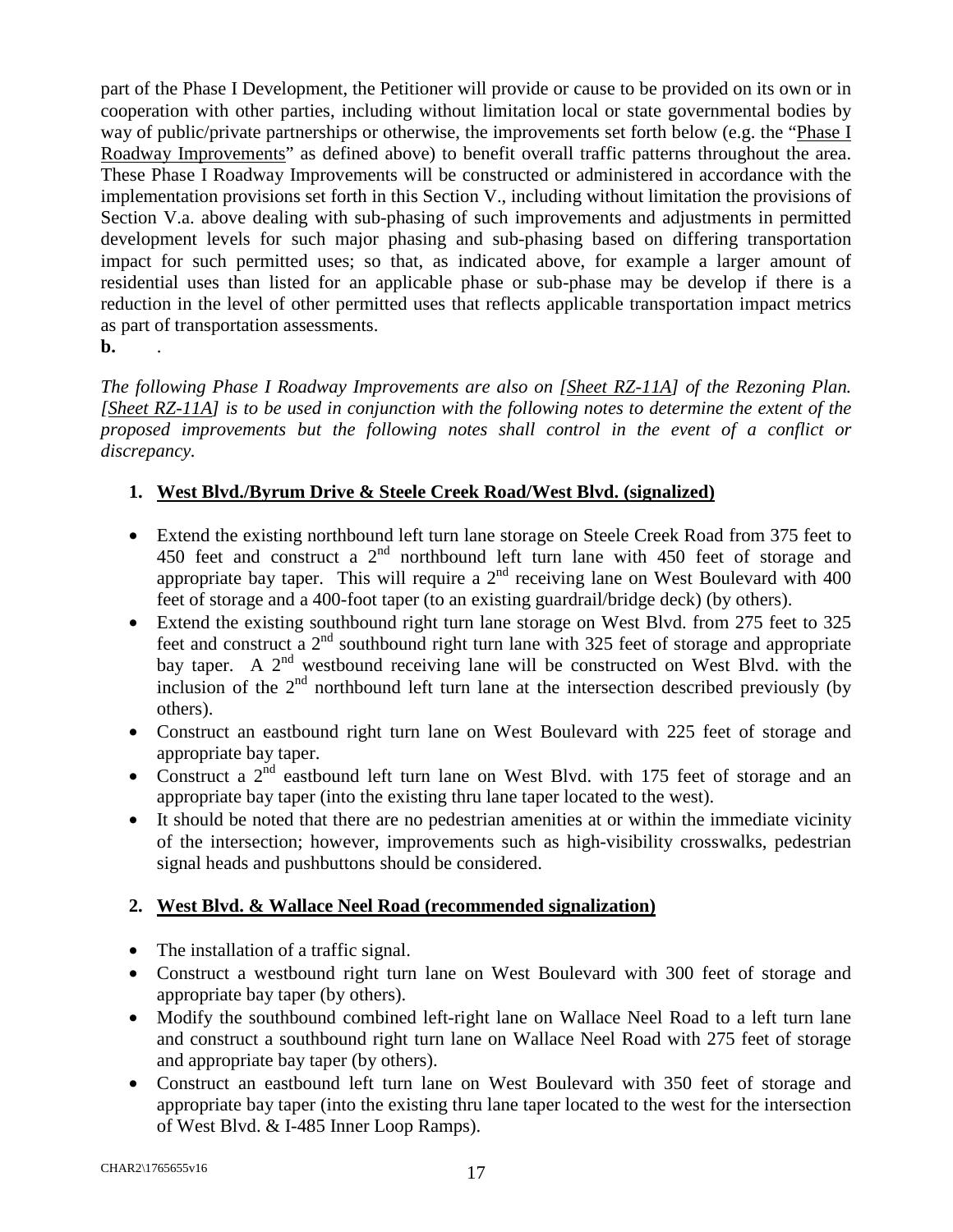- o This will also require an appropriate thru lane taper on the east side of the intersection.
- It should be noted that there are no pedestrian amenities at or within the immediate vicinity of the intersection; however, improvements such as high-visibility crosswalks, pedestrian signal heads and pushbuttons should be considered.

## **3. West Blvd. & I-485 Inner Loop Ramps (recommended signalization)**

- The installation of a traffic signal.
- Extend the existing eastbound left turn lane storage on West Blvd. from 275 feet to terminate at the I-485 Outer Loop Ramps intersection and construct a  $2<sup>nd</sup>$  eastbound left turn lane on West Boulevard with 350 feet of storage and a 200-foot bay taper (this improvement is located on the existing bridge deck over I-485 - no widening is necessary [10-foot wide lane]).
	- $\circ$  This will require a 2<sup>nd</sup> receiving lane on the I-485 Inner Loop Entrance Ramp with a minimum of 500 feet of full lane and a 400-foot taper.
- Extend the existing northbound left turn lane storage on the I-485 Inner Loop Exit Ramp from 140 feet to 650 feet with an appropriate bay taper.
- It should be noted that there are no pedestrian amenities at or within the immediate vicinity of the intersection; however, improvements such as high-visibility crosswalks, pedestrian signal heads and pushbuttons should be considered.

## **4. West Blvd./West Blvd. Extension & I-485 Outer Loop Ramps (recommended signalization)**

- Realign West Boulevard to the north to better line up with the existing bridge deck over I-485.
- The installation of a traffic signal.
- Construct a short (300-foot)  $2<sup>nd</sup>$  westbound thru lane on West Blvd. east of the intersection starting with a 150-foot taper (to an existing guardrail for the bridge deck over I-485).
- Construct a  $2<sup>nd</sup>$  westbound left turn lane on West Boulevard with 250 feet of storage and a 200-foot bay taper.
	- $\circ$  This will require a 2<sup>nd</sup> receiving lane on the I-485 Outer Loop Entrance Ramp with a minimum of 500 feet of full lane and a 400-foot taper.
- Extend the existing southbound right turn lane from 140 feet to 400 feet of storage.
- Construct a southbound left turn lane with 400 feet of storage.
- Construct a second southbound right turn lane with 400 feet of storage.
	- o The proposed West Blvd. Extension will include a five-lane section (two thru lanes in each direction with left turn lanes) – a  $2<sup>nd</sup>$  de-facto receiving lane will be in place with the inclusion of this additional southbound right turn lane.
- Construct the eastbound approach of West Blvd. Extension with a thru lane and combined thru-right turn lane.
- It should be noted that there are no pedestrian amenities at or within the immediate vicinity of the intersection; however, improvements such as high-visibility crosswalks, pedestrian signal heads and pushbuttons should be considered.

## **5. West Blvd. Extension & Realigned Garrison Road/Garrison Road Extension (recommended signalization)**

• The installation of a traffic signal.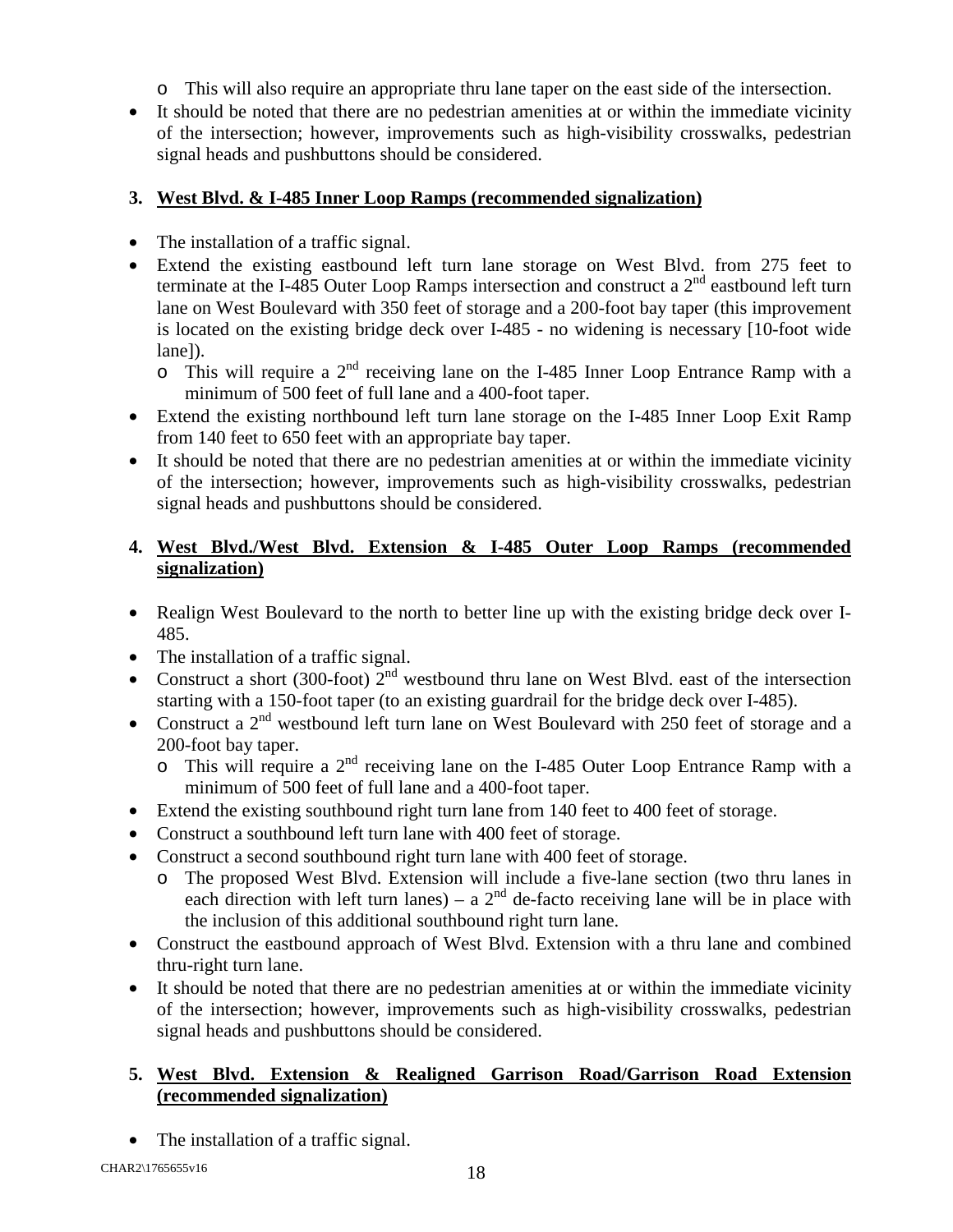- West Blvd. Extension is expected to include a five-lane section (two travel lanes in each direction with a center median or left turn lanes); the two westbound lanes will terminate as separate left and right lanes at Realigned Dixie River Road.
- Realigned Garrison Road is expected to contain the following cross-section:
	- o Two southbound receiving lanes
	- o A northbound left turn lane with 150 feet of storage and appropriate bay taper
	- o A northbound thru lane
	- $\circ$  A 2<sup>nd</sup> northbound thru lane that terminates as a right turn lane at West Blvd. Extension.
- Garrison Road Extension is expected to contain the following cross-section:
	- o A northbound receiving lane
	- o Dual southbound left turn lanes (the inner lane should contain a minimum 175 feet of storage and the outer lane should terminate as a left turn lane) with an appropriate bay taper
	- o A southbound combined thru-right turn lane
- Install pedestrian amenities such as sidewalks, high-visibility crosswalks, pedestrian signal heads and pushbuttons.

#### **6. Realigned Dixie River Road & West Blvd. Extension (unsignalized)**

- Construct a northbound right turn lane on Realigned Dixie River Road with 325 feet of storage and appropriate bay taper.
- Construct a southbound left turn lane on Realigned Dixie River Road with 325 feet of storage and appropriate bay taper.
	- o This will also require an appropriate thru lane taper on the south side of the intersection.
- West Blvd. Extension is expected to include a five-lane section (two travel lanes in each direction with a center median or left turn lanes); the two westbound lanes will terminate as separate left and right lanes at Realigned Dixie River Road.

#### **c. Phase II Development & Phase II Improvements**.

As referenced in Section V.a. above, [Sheet RZ-11A] references development levels for the Phase II Development. This sub-section V.c. sets out a description of the Phase II Improvements and additional transportation assessment of such Phase II Improvements and the corresponding subphases set forth below will be required to reconfirm or alter the level of suitable roadway improvements to be installed to address transportation adequacy, all as set forth in Section V.a. above. Items #s 1-6 reference certain phased Phase II Improvements that relate to the West Boulevard Interchange and related improvements as generally depicted on [Sheet RZ-11A] (the "West Blvd Interchange Phase II Improvements". The West Blvd Interchange Phase II Improvements are not tied to specific Districts but are recommended to allow the Phase II Development (i.e. beyond Phase I Development to occur. The West Blvd Interchange Improvements listed below are accompanied by levels of Phase II Development that would be expected to be permitted based on the corresponding improvements.

In addition, the Phase II Improvements shown for individual Districts as set forth in item #7 below (the "Phase II District Improvements"), shall be completed for each such District to allow the levels of development referenced in sub-phases for Phase II (i.e. Phase II.A., Phase II.B, and Phase II.C set forth below in connection with the West Blvd Interchange Phase II Improvements; but as set forth in Section V.a.8 & 10 above, this does not require the Petitioner to undertake all improvements but rather these improvements may be done by assigns of Petitioner/third parties including governmental bodies. Furthermore, the following Phase II Roadway Improvements will be constructed or administered in accordance with the implementation provisions set forth in this Section V., including without limitation the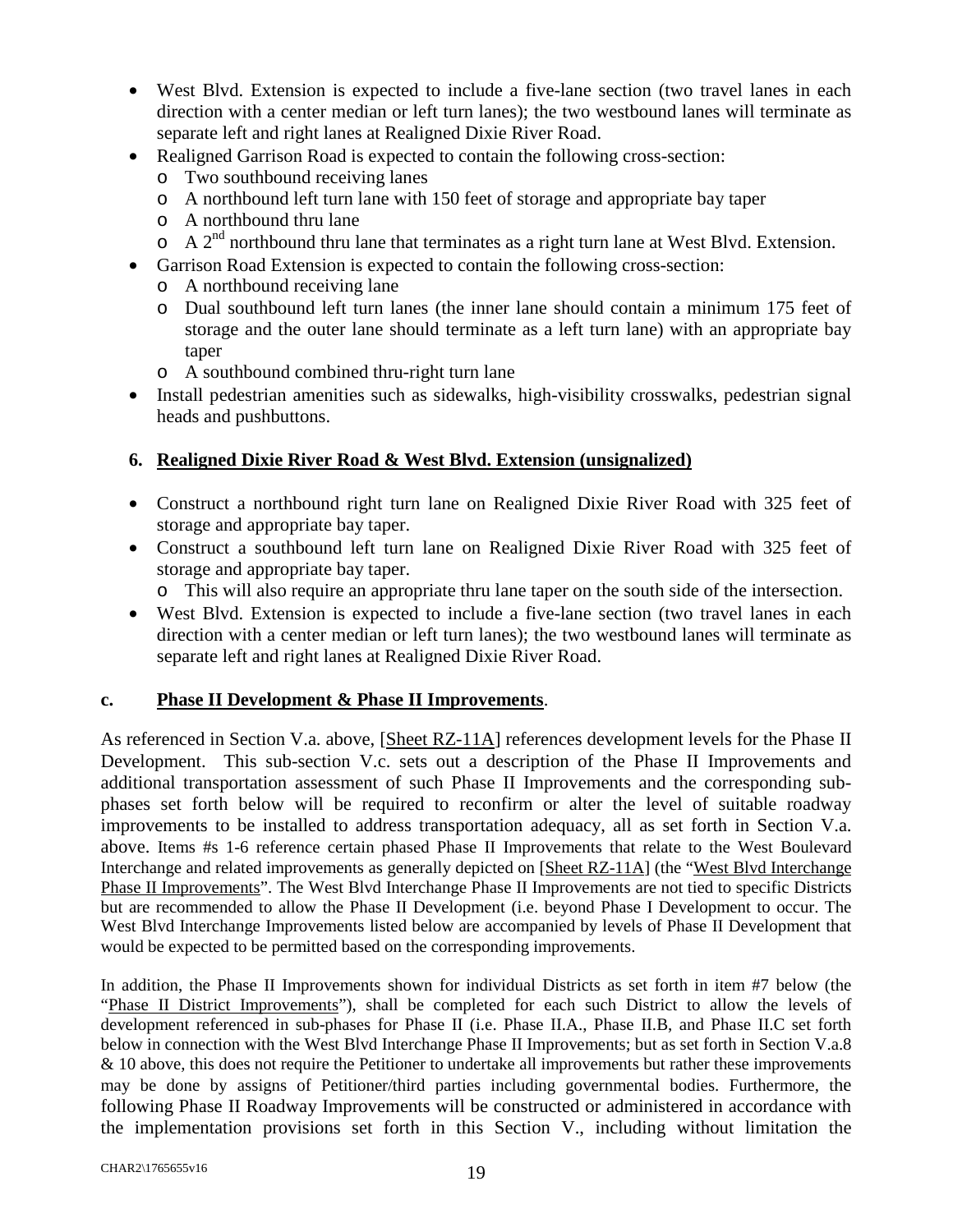provisions of Section V.a. above dealing with sub-phasing of such improvements and adjustments in permitted development levels for such major phasing and sub-phasing based on differing transportation impact for such permitted uses so that, as indicated above, for example a larger amount of residential uses than listed for an applicable phase or sub-phase may be develop if there is a reduction in the level of other permitted uses that reflects applicable transportation impact metrics as part of transportation assessments.

#### **West Boulevard Interchange & Related Improvements - #s 1-6 Below**

**Phase II.A Development & Improvements**: The following roadway improvements listed in item #1 below will permit up to (including the Phase I Development): (i) 1,500,000 sf of gross floor area of office uses; (ii) 115,000 sf of gross floor of retail, EDEE and/or personal services uses; (iii) 1,350 residential dwellings; and (v) 200 hotel rooms, together with all institutional, recreational and civic uses allowed under this Rezoning Plan; subject to adjustments to reflect applicable transportation implications for various uses listed as described in Section V.a.

#### **1. West Blvd. & I-485 Inner Loop Ramp (shifted signalization)**

- Install a loop ramp on the southeast quadrant of the intersection for eastbound West Blvd. to northbound entering I-485 vehicular movements (free-flow).
- Eliminate the dual eastbound left turn lanes as they will be replaced by the loop ramp.
- Shift the existing northbound I-485 Inner Loop Exit Ramp to the east.
- Shift the existing northbound I-485 Inner Loop Entrance Ramp to the east.
- Shift traffic signal location to the east to align with realigned ramps.

**Phase II.B Development & Improvements**: The following roadway improvements listed in item #2 below will permit up to (including the Phase I Development and sub-phase II.A development levels): (i) 1,800,000 sf of gross floor area of office uses; (ii) 135,000 sf of gross floor of retail, EDEE and/or personal services uses; (iii) 1,620 residential dwellings; and (iv) 270 hotel rooms, together with all institutional, recreational and civic uses allowed under this Rezoning Plan; subject to adjustments to reflect applicable transportation implications for various uses listed as described in Section V.a.

#### **2. West Blvd./West Blvd. Extension & I-485 Outer Loop Ramps (signalized)**

- Install a loop ramp on the northwest quadrant of the intersection for westbound West Boulevard entering southbound I-485 vehicular movements (free-flow).
- Eliminate the dual westbound left turn lanes as they will be replaced by the loop ramp.
- Construct an eastbound right turn lane ("Yield" control with the inclusion of a raised median island).
- With these new loop ramps the bridge deck will be reconfigured to two lanes in each direction to allow for free-flow loop ramp vehicular movements. The two inside lanes will continue to the I-485 ramp intersection.

**Phase II.C Development & Improvements**: The following roadway improvements listed in items  $#3 - 6$ below will permit up to (including the Phase I Development and Sub-phases Phase II.A. and B. development levels): (i) 4,000,000 sf of gross floor area of office uses; (ii) 200,000 sf of gross floor of retail, EDEE and/or personal services uses; (iii) 2,250 residential dwellings; and (iv) 400 hotel rooms, together with all institutional, recreational and civic uses allowed under this Rezoning Plan; subject to adjustments to reflect applicable transportation implications for various uses listed as described in Section V.a..

#### **3. West Blvd. Extension & Realigned Garrison Road/Garrison Road Extension (signalized)**

• Construct a westbound right turn lane on West Blvd. Extension with 150 feet of storage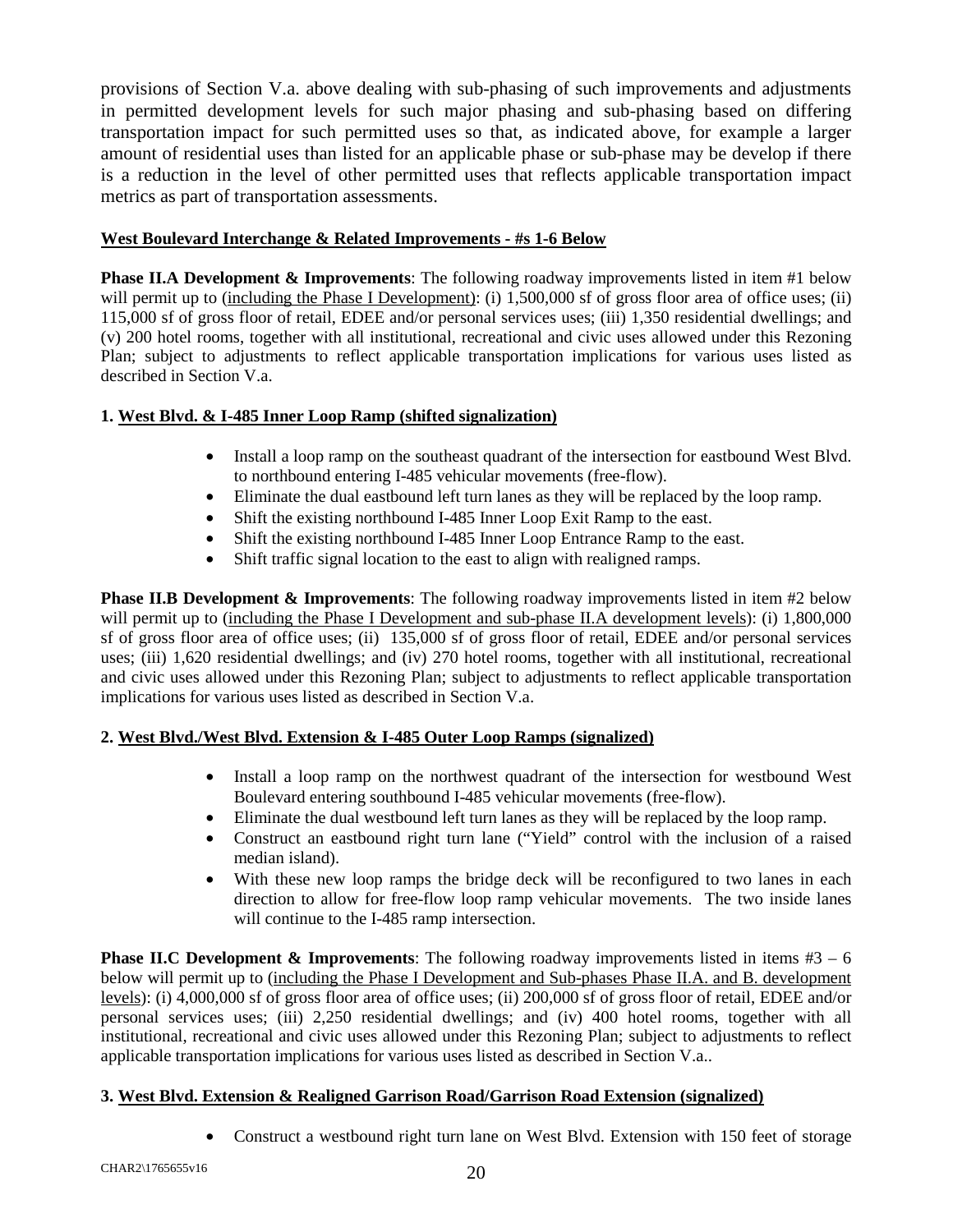and an appropriate bay taper. This will be a free-flow movement with the installation of a raised median/pedestrian island and utilization of the  $2<sup>nd</sup>$  northbound thru lane on Garrison Road Extension as a receiving lane.

• Modify the northbound outer travel lane on Realigned Garrison Road to terminate as a right turn lane ("Yield" control with the inclusion of a raised median/pedestrian island).

#### **4. Garrison Road Extension & East-West Connection Road (required signalization)**

- Install a traffic signal.
- Construct East-West Connection Road as a five-lane section (two travel lanes in each direction with a center median or left turn lanes).
- Construct a westbound left turn lane on East-West Connection Road.
- Modify the westbound inner travel lane on East-West Connection Road to terminate as a  $2<sup>nd</sup>$  left turn lane. A  $2<sup>nd</sup>$  de-facto receiving lane will be in place with the construction of Garrison Road Extension as a five-lane section.
- Construct a westbound right turn lane on East-West Connection Road.
- Construct an eastbound left turn lane on East-West Connection Road.
- Construct an eastbound right turn lane on East-West Connection Road.
- Construct Garrison Road Extension north of East-West Connection Road as a three-lane section (one travel lane in each direction with a center median or left turn lanes).
- Construct a northbound left turn lane on Garrison Road Extension.
- Modify the northbound outer travel lane on Garrison Road Extension to terminate as a right turn lane ("Yield" control with the inclusion of a raised median/pedestrian island).
- Construct dual southbound left turn lanes on Garrison Road Extension.
- Construct a southbound right turn lane on Garrison Road Extension.

#### **5. East-West Connection Road & New I-485 Outer Loop North Interchange Exit Ramp (required signalization)**

- Install a traffic signal.
- Construct East-West Connection Road as a four-lane section (two travel lanes in each direction) west of the North Interchange Exit Ramp and a three-lane section (two eastbound travel lanes and one westbound travel lane as a new bridge deck over I-485) east of the North Interchange Exit Ramp.
- Construct the North Interchange Exit Ramp to terminate as a southbound right turn lane at East-West Connection Road.
- Construct a southbound right turn lane on North Interchange Exit Ramp. A  $2^{nd}$  de-facto receiving lane will be in place with the construction of East-West Connection Road as a four-lane section west of North Interchange Exit Ramp.
- Construct a southbound left turn lane on North Interchange Exit Ramp.

#### **6. East-West Connection Road & Wallace Neel Road/New I-485 Inner Loop North Interchange Entrance Ramp (required signalization)**

- Install a traffic signal.
- Construct East-West Connection Road over I-485 as a three-lane section (two eastbound travel lanes that terminate as left turn lanes at New I-485 Inner Loop North Interchange Entrance Ramp and one westbound travel lane).
- Construct an eastbound right turn lane on East-West Connection Road.
- Construct New I-485 Inner Loop North Interchange Entrance Ramp with two northbound receiving lanes (the inner lane will include a minimum 500 feet of full lane storage and a 500-foot taper).
- Construct a northbound left turn lane on Wallace Neel Road.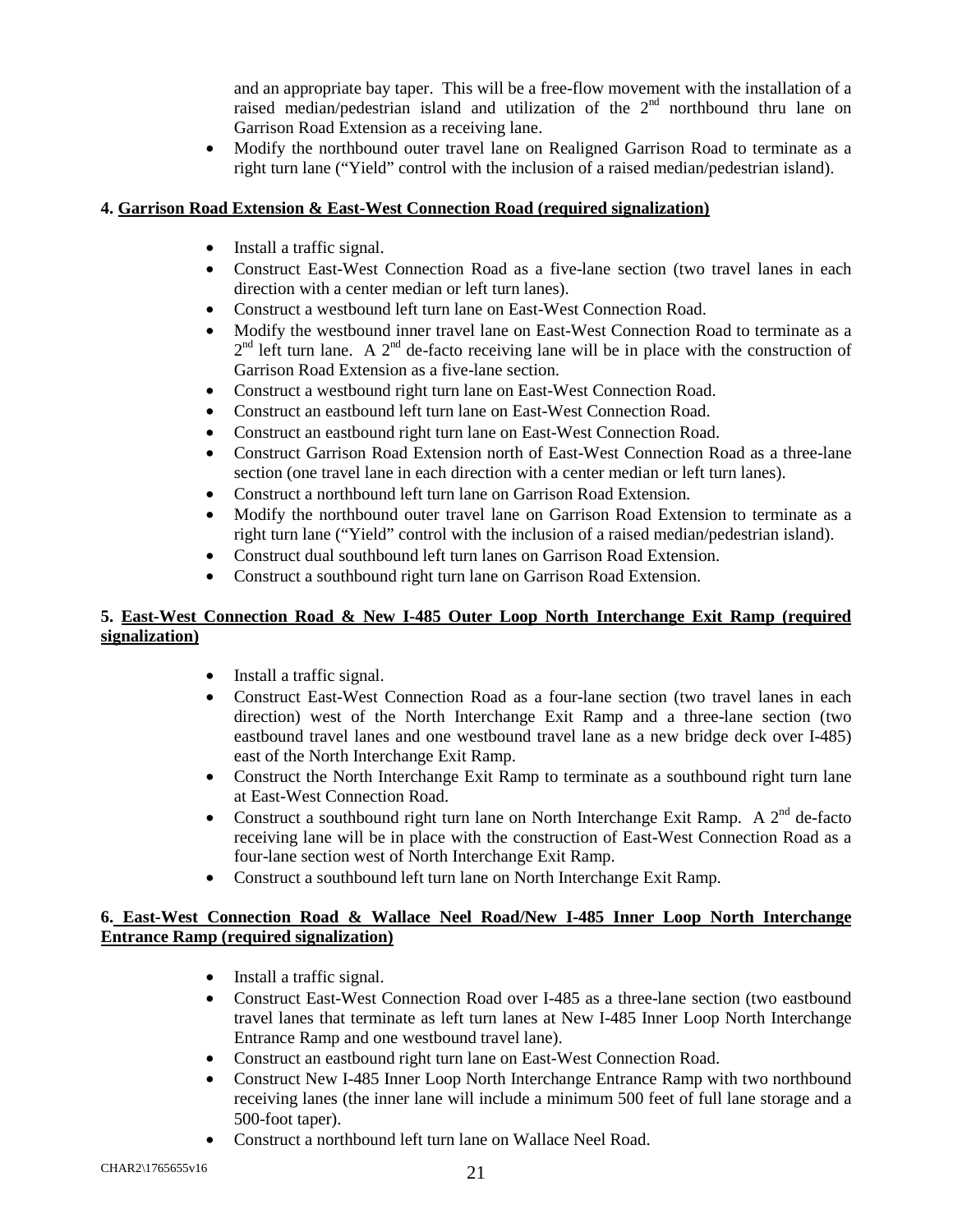- An alternative intersection configuration includes a dual-lane roundabout (vs. signalization).
- 7. **District Related Phase II Roadway Improvements**. In addition to the West Blvd Phasae II Interchange Improvements described above in item #s 1-6, the additional Phase II Improvements and the Districts to which they relate are more particularly described as follows:
	- Employment District:
		- o Development within the Employment District beyond the development levels set out for the Phase I Development and Phase I Roadway Improvements above is expected to require the construction of the following roadway improvements prior to completion of 70% of allowed Phase II Development within the Employment District:
			- The extension of Garrison Road north to Dixie River Road:
			- Garrison Road Dixie River Road intersection improvements to include evaluation of turn lanes and signalization.
	- Gateway District:
		- o Development within the Gateway District is expected to be fully covered by way of the Phase I Roadway Improvements;
	- Transitional District:
		- o Development within the Transitional District beyond the development levels set out for the Phase I Development and the Phase I Roadway Improvements above is expected to require the construction of the following roadway improvements:
			- **IMPROVEMENTS** Improvements along Dixie River Road from end of Phase I Roadway Improvements limits north to Garrison Road;
			- Dixie River Road Garrison Road intersection improvements to include evaluation of turn lanes and signalization (if not completed with improvements associated with the Employment District).
	- Town Center District:
		- o Development within Town Center District beyond the development levels set out for the Phase I Development and Phase I Roadway Improvements above is expected to require the construction of the following roadway improvements:
			- Improvements along Dixie River Road south from end of Phase I Roadway Improvements limits to new intersection of future Catawba Crossing or such other connector road;
			- $\blacksquare$  Dixie River Road & Catawba Crossing intersection improvements to include evaluation of turn lanes and signalization;
			- Catawba Crossing from intersection with Dixie River Road east to new intersection with southern extension of Garrison Road;
			- Catawba Crossing & Garrison Road intersection improvements to include evaluation of turn lanes and signalization;
			- Garrison Road extension south from end of Phase I Roadway Improvements to new intersection with Catawba Crossing.
	- Residential District:
		- o Development within Residential District beyond the development levels set out for the Phase I Development and Phase I Roadway Improvements above is expected to require the construction of the following roadway improvements: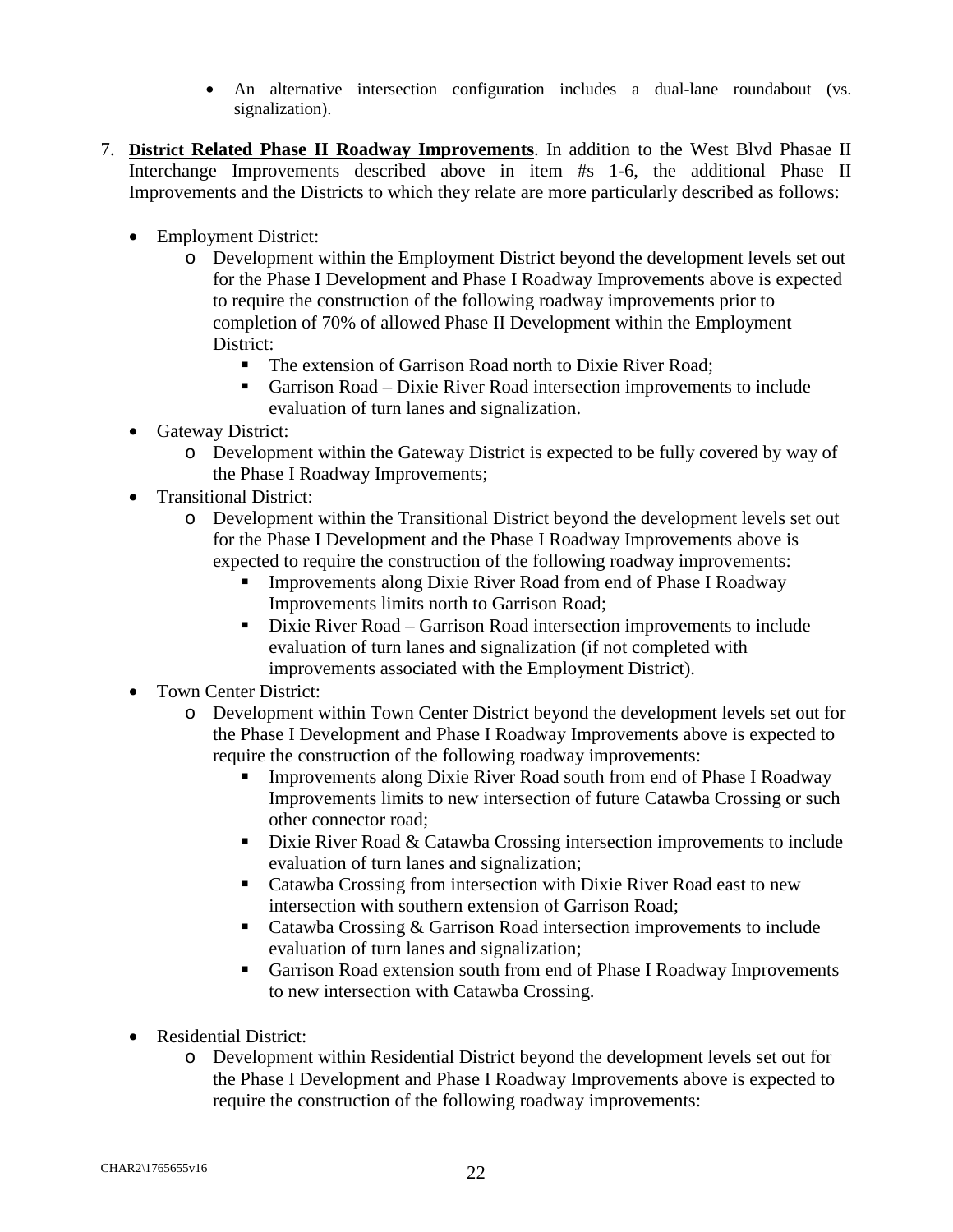- Improvements along Dixie River Road south from new intersection of future Catawba Crossing to southern limit of rezoning;
- Dixie River Road  $&$  Sadler Road intersection improvements to include evaluation of turn lanes and signalization;
- Improvements along Sadler Road west from improved intersection with Dixie River Road to western limit of rezoning (note the distance to be confirmed).
- **8. Additional Sub-Phases for Phase II Development & Phase II Improvements.** As indicated above, portions of the Phase II Development may be undertaken in sub-phases per the levels described with appropriate Phase II Roadway Improvements that support the transportation adequacy associated with such sub-phases as may be further reviewed and approved by CDOT (and NCDOT to the extent necessary per customary practice) in accordance with applicable transportation assessment provisions set forth in Section V.a. above, including possible adjustments to reflect applicable transportation implications for various uses listed as described in Section V.a..

## **d. Development Beyond Phase I & II Development – Future Phase Development & Improvements**.

As set forth in Section V.a. above, [Sheet RZ-11B] sets forth development levels allowed beyond the Phase I Development and Phase II Development as the Future Phase Development with reference to associated Future Phase Improvements conceptually outlined on such [Sheet RZ-11B]. The Future Phase Improvements have been subject to regional transportation modeling analysis undertaken by the City and the Petitioner. It is understood, however, that the Future Phase Development and Future Phase Improvements, and any applicable sub-phases, are subject to change as part of further appropriate technical analysis as determined by CDOT (and NCDOT to the extent necessary per customary practice) in the form of TIA and/or TTM assessments.

**e. CDOT/NCDOT Standards; Local Streets Per Subdivision Ordinance.** All of the transportation/roadway improvements contemplated now or in the future by the Rezoning Plan, as may be amended from time to time, including without limitation the Phase I Roadway Improvements, the Phase II Roadway Improvements and the Future Phase Improvements, and unless otherwise expressly noted, will be subject to the standards and criteria of CDOT and NCDOT, as applicable, to the roadway improvements within their respective road system authority. It is understood that such improvements may be undertaken by the Petitioner on its own or in conjunction with other development or roadway projects taking place within the Airport/West Corridor, by way of a private/public partnership effort or other public sector project support, including for instance improvements approved in connection with the CIP (as defined in Section IV). Furthermore, local streets serving the Master Planned Site shall be install as development takes place and in accordance with subdivision regulations

**f. Substantial Completion.** Reference to "substantial completion" for certain improvements as set forth in the provisions of this Section V above and otherwise set forth in these General Development Standards shall mean completion of the roadway improvements in accordance with the standards set forth herein provided, however, in the event certain non-essential roadway improvements (as reasonably determined by CDOT) are not completed at the time that the Petitioner seeks to obtain a certificate of occupancy for building(s) on the Master Plan Site in connection with related development phasing described above, then Petitioner may seek approval from CDOT and the Planning Director, or designee to allow the issuance of certificates of occupancy for the applicable buildings, and in such event the Petitioner may be asked to post a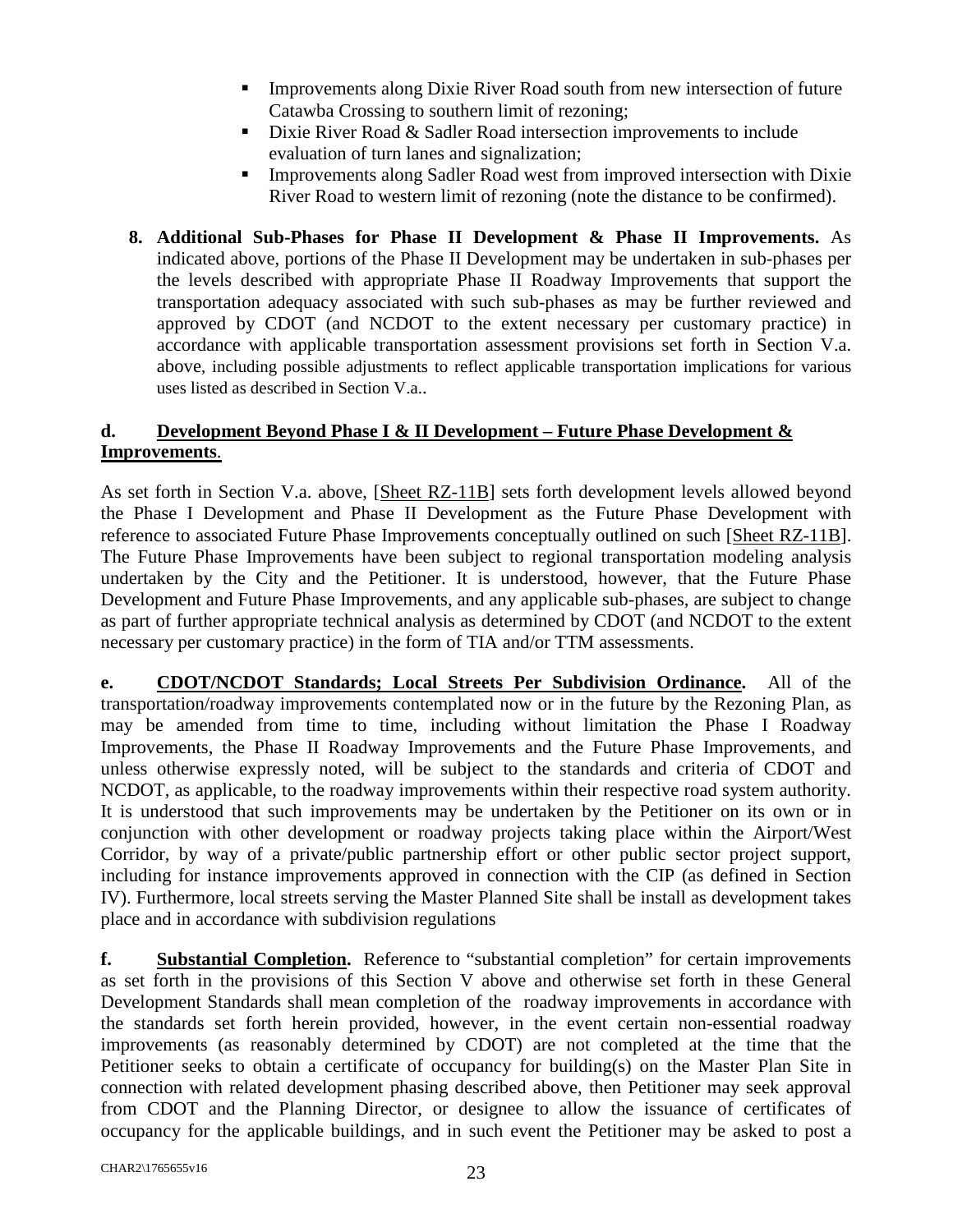letter of credit or a bond for any improvements not in place at the time such a certificate of occupancy is issued to secure completion of the applicable improvements.

**g. Right-of-way Availability.** It is understood that some of the public roadway improvements referenced in Section V may not be possible without the acquisition of additional right of way. If after the exercise of diligent good faith efforts, as specified by the City of Charlotte right-of-way acquisition process as administered by the City of Charlotte's Engineering & Property Management Department, the Petitioner, or assigns, is unable to acquire any land necessary to provide for any such additional right of way upon commercially reasonable terms and at market prices, then Petitioner, or assigns, may request that CDOT, the City of Charlotte Engineering Division or other applicable agency, department or governmental body proceed with acquisition of any such land, subject to a decision by such parties that such condemnation is not appropriate due to the size and scale of the condemnation unduly interfering with a larger impact area that desirable. In the event such efforts for condemnation take place, unless otherwise agreed by the Petitioner, or assigns, and the City, the Petitioner, or assigns, shall reimburse the applicable agency, department or governmental body for the cost of any such acquisition proceedings including compensation paid by the applicable agency, department or governmental body for any such land and the expenses of such proceedings. Furthermore, in the event public roadway improvements referenced in subsection a. above are delayed because of delays in the acquisition of additional right-of-way as contemplated herein above, then the Petitioner, or assigns, will contact the Planning Department and CDOT regarding an appropriate infrastructure phasing plan that appropriately matches the scale of the development proposed to the public infrastructure mitigations. If after contacting the Planning Department and CDOT to determine the appropriate infrastructure phasing plan, delays in the acquisition of additional right-of-way extends beyond the time that the Petitioner, or assigns, seeks to obtain a certificate of occupancy for building(s) on the Site in connection with related development phasing described above, then Petitioner, or assigns, may request that CDOT inform applicable authorities that it is comfortable with allowing the issuance of certificates of occupancy for the applicable buildings; provided, however, in such event Petitioner, or assigns, shall continue to exercise good faith efforts to complete the applicable road-way improvements; and in such event the Petitioner may be asked to post a letter of credit or a bond for any improvements not in place at the time such a certificate of occupancy is issued to secure completion of the applicable improvements. It is understood that the above provisions are not to be construed as a limitation on the ability of the City or State of North Carolina to seek condemnation for right of way needed for installation of public streets that are to be constructed pursuant to public purposes of such bodies in connection with the overall street/roadway network needs; in such event the Petitioner, or assigns, shall not be obligated to provide for the reimbursement of any such acquisition costs for public roads/streets to sought by the City or State, whether by public funding or a public support/reimbursement approach.

**h. Alternative Improvements; Design Changes.** The above referenced Phase I Improvements, Phase II Improvements, Future Phase Improvements and other roadway improvements to be deemed necessary as described herein are anticipated to take place over the long term development horizon contemplated by this Rezoning Plan which can result in changes in circumstances or conditions (e.g. increased transit service and the like) that may arise as to the ability or advisability of the construction of the transportation/roadway improvements contemplated herein. In addition, as indicated in Section V.a. above, certain design changes or alternative roadway improvements may make sense under future circumstances. Accordingly, it understood that some transportation/roadway improvements may be altered with alternate improvements, design changes or other adjustments upon suitable review and approval administratively by CDOT, and if applicable NCDOT, in a manner as CDOT may reasonably determine will provide (in the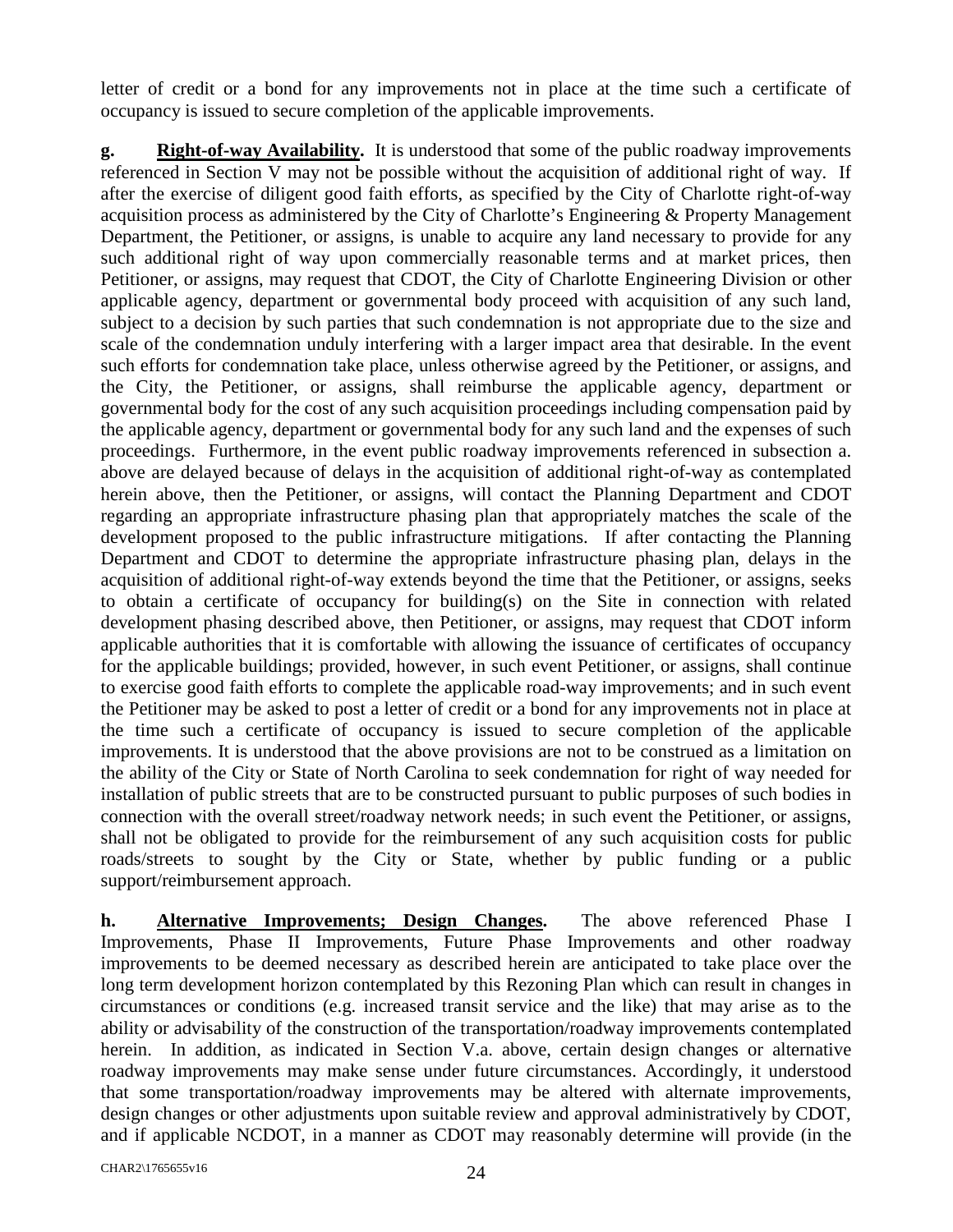aggregate) based on upon comparable transportation network benefits to the improvements contemplated by this Rezoning Plan or other appropriate circumstances. The above-referenced adjustments or design changes referenced in this subsection may be approved administratively upon CDOT's approval and shall be documented in accordance with the process set forth in Section III.b. of these General Development Standards.

**i. Access to Master Plan Site; Street Alignments**. Access to the portions of the Master Plan Site will be from various roadways and streets as described in the District Development Standards for the respective District. The alignment of the internal public and private streets, vehicular circulation and driveways as described on the District Development Standards may be modified by the Petitioner, subject to CDOT's final approval, to accommodate minor changes in traffic patterns, parking layouts and any adjustments required for approval by CDOT and NCDOT in accordance with published standards and industry best practices.

**j. Arterial Streets Right**-**of-Way Dedication.** Petitioner agrees to dedicate the applicable right-of-way for public arterial streets concurrently with improvements made by Petitioner.

**VI. Design Standards/Guidelines Applicable to all MUDD-O Districts & Some Uses within MX Districts.** The following sets forth certain design standards for specific types of conditions and building types/uses and they are in addition to and will control in the event of a conflict or discrepancy with those standards/guidelines set forth in the applicable District Development Standards. Unless expressly noted below, the following provisions only apply to the MUDD-O Districts. The following provisions are subject to the application of any applicable MUDD *Optional Provisions* set forth in the Rezoning Plan.

**a.** *Optional Provision*. The following *Optional Provisions* dealing with **side and rear building elevations** fronting Boulevards or Parkways may use landscaping, with a minimum installed height of 1/2 the height of the first story', to address blank walls and/or screen service areas and such landscaping shall be planted at installation in a manner to prevent views of the walls at grade where the landscaping is used.

**b.** *Optional Provision*. The following *Optional Provisions* dealing **with Loading docks, truck doors and service areas. Loading docks, truck doors and service areas** shall not be located between the primary building and the primary street. Loading docks, truck doors and service areas shall be screened, with landscaping, screen walls or other architectural features, from public view except when topographic and/or environmental site conditions exist making such limitation impractical or if there is a demonstrated public benefit reasonably acceptable to the Planning Director to deviate from this standard.

**c.** *Optional Provision*. The following *Optional Provision shall apply.* If the final architectural design cannot meet the design standards for blank wall articulation, **alternative innovative design solutions** may be considered for the reasonable approval of the Planning Director, or designee, under Section I.d. of these General Development Standards.

**d.** *Optional Provision.* The following *Optional Provision* shall apply. The **maximum contiguous area without windows or doors** on any floor shall not exceed 20 feet in length. Where blank or unarticulated walls 20' or greater cannot be addressed principally with doors or windows, they shall be treated with a combination the following options: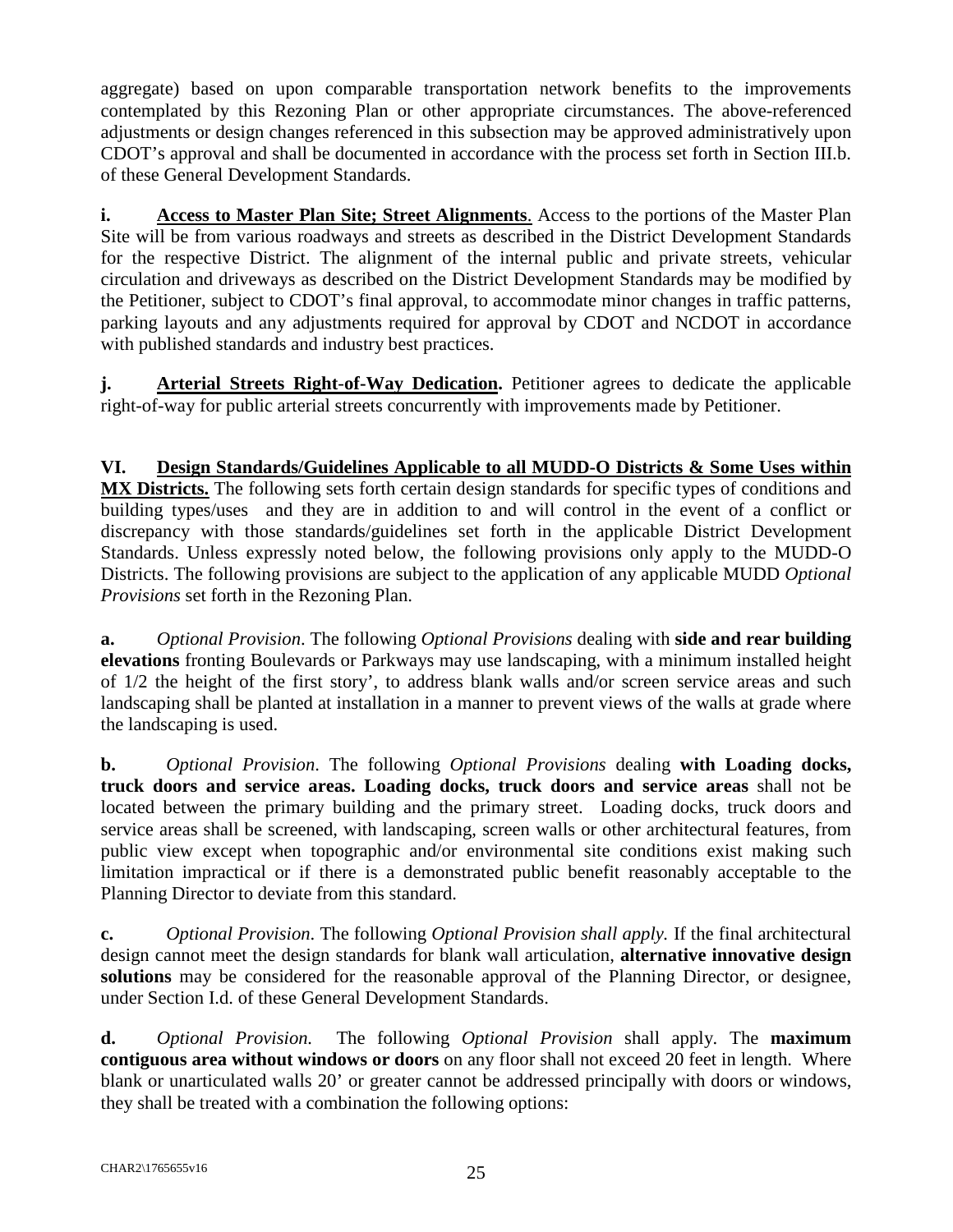1. Provide a higher level of transparency/active use on the ground floor (exaggerated or larger windows indicative of habitable living areas) than the level of transparency provided for on upper stories;

2. Utilize horizontal and vertical variations in wall planes that are a minimum 8 inches in depth;

- 3. Change in building materials;
- 4. Display windows a minimum depth of 12"; and/or
- 5. Landscaping on non-network required streets or secondary street frontages.
- **e.** The following standards apply to **vertical mixed-use and/or multi-story office buildings**:
	- 1. Where a building is served by common entrances (not individual unit entrances) common usable open spaces, site amenity areas or courtyards can be utilized to break up the wall plane.
	- 2. The ground floor shall be architecturally differentiated from upper stories i.e. taller ground floor windows, variations in building materials, increased pedestrian level detail etc.
	- 3. The ground floor height (floor to ceiling) shall be a minimum of 15 feet. At least 50% of the ground floor per linear street frontage should meet this provision.
	- 4. **Office buildings provided in the campus style format** (cluster of buildings for one entity on a site that is 15 acres or greater) may have larger setbacks from public and private streets than those set forth in the District Development Standards and may be oriented to common open spaces, greenways, I-485 and/or other buildings within the campus.

## **f.** The following standards apply in the *MUDD-O Districts and the MX District* to **multifamily buildings 3 stories or taller**:

- 1. The scale and massing of buildings longer than 150' along a street shall be minimized by utilizing a combination of the following options: (a) varied roof lines through the use of slopes, modulated buildings heights, gables, dormers or innovative architectural solutions; (b) utilize building corners to provide visual interest at the pedestrian level as well as to differentiate roof lines or highlight ground floor uses; (c) utilize horizontal and vertical variations in wall planes; (d) provide architectural protrusion to accentuate enclosed balconies, and/or (e) a significant change in color and/or material accompanied with a minimum building articulation.
- 2. Common and private individual entrances will be provided along public streets at intervals of no more than 100 feet or as defined in the Streetscape by District Standards on [Sheet RZ-5C]. Where a building is served by common entrances (not individual unit entrances) and cannot achieve the interval spacing, common ground level usable open spaces, site amenity areas or courtyards can be utilized to break up the wall plane.
- 3. When outdoor living area in the form of a porch is provided, individual residential unit entrances shall orient to Local Public Streets with sidewalk connections so as to have a direct pedestrian connection to adjacent public sidewalks or greenways.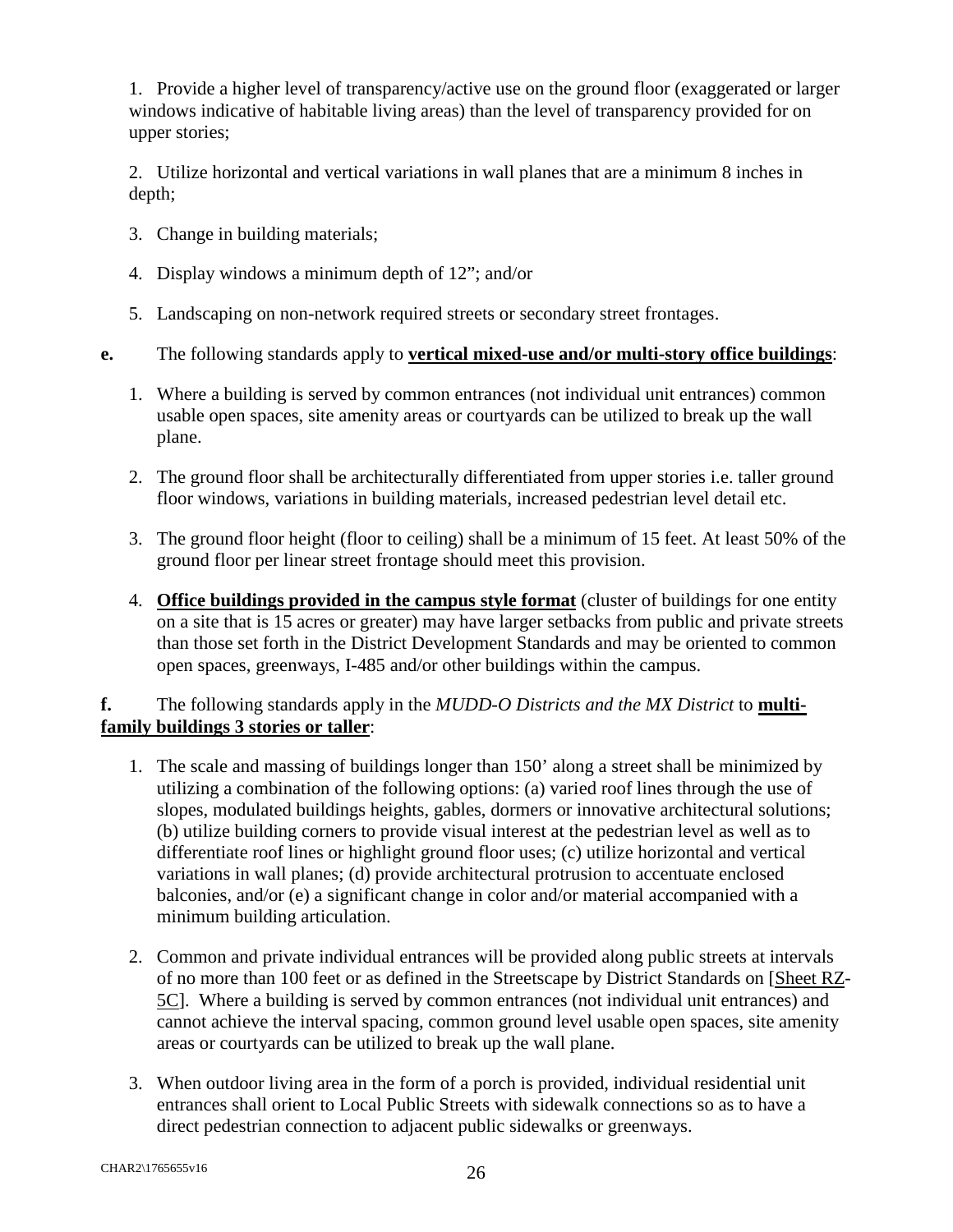- 4. The ground floor shall architecturally differentiate active ground floor uses such as common areas, lounges, amenity areas or leasing offices from the residential uses and upper stories and shall maintain a high level of visibility through the use of clear glass, larger windows and an unobstructed view from adjacent public or private streets or common open spaces.
- 5. Balconies will be designed so that their size and location maximize their intended use for open space. The balconies may encroach into the 4-foot setback transition zone above the first story of the building with a clearance from grade of a minimum of 12 feet when the building is located along and the balcony is facing a public street.
- 6. All facades shall incorporate windows, arches, balconies or other architectural details along with varying build materials, or roof lines or building offsets.
- 7. Building entrances multi-family residential uses shall be at or slightly (1' or less) above grade and shall be highly visible and architecturally treated as prominent pedestrian entrances through a combination of at least three (3) of the following features:
	- i. Decorative pedestrian lighting/sconces;
	- ii. Architectural details carried above the ground floor;
	- iii. Covered porches, canopies, awnings or sunshades;
	- iv. Archways;
	- v. Transom windows;
	- vi. Terraced or raised planters that can be utilized as seat walls;

vii. Common outdoor seating enhanced with specialty details, paving, landscaping or water features;

- viii. Double doors;
- ix. Stoops or stairs; and/or
- x. Contrasting pavement from primary sidewalk. *[Applicable to multi-family residential uses and commercial uses within the MX District as well as the same uses within the MUDD-O Districts.]*

**g.** *Optional Provision.* The following design standards apply to **Auto-oriented Uses** (defined as 30,000 square foot or less detached/ freestanding EDEE, retail (including without limitation convenience stores and gas stations) and office uses (including without limitation financial institutions) with or without an accessory drive-thru window:

- 1. A minimum of 60% of the principle entrance facade and 30% of one of the secondary street frontage façades, if located on a corner, shall be designed to have such pedestrian level façade be transparent with clear glass windows and doors that animate the façade edge and/or window box treatments and other similar features.
- 2. Landscaping shall be installed in the the area in front of blank walls that face streets in such as manner as to screen from view the walls covered with such landscaping, and projections,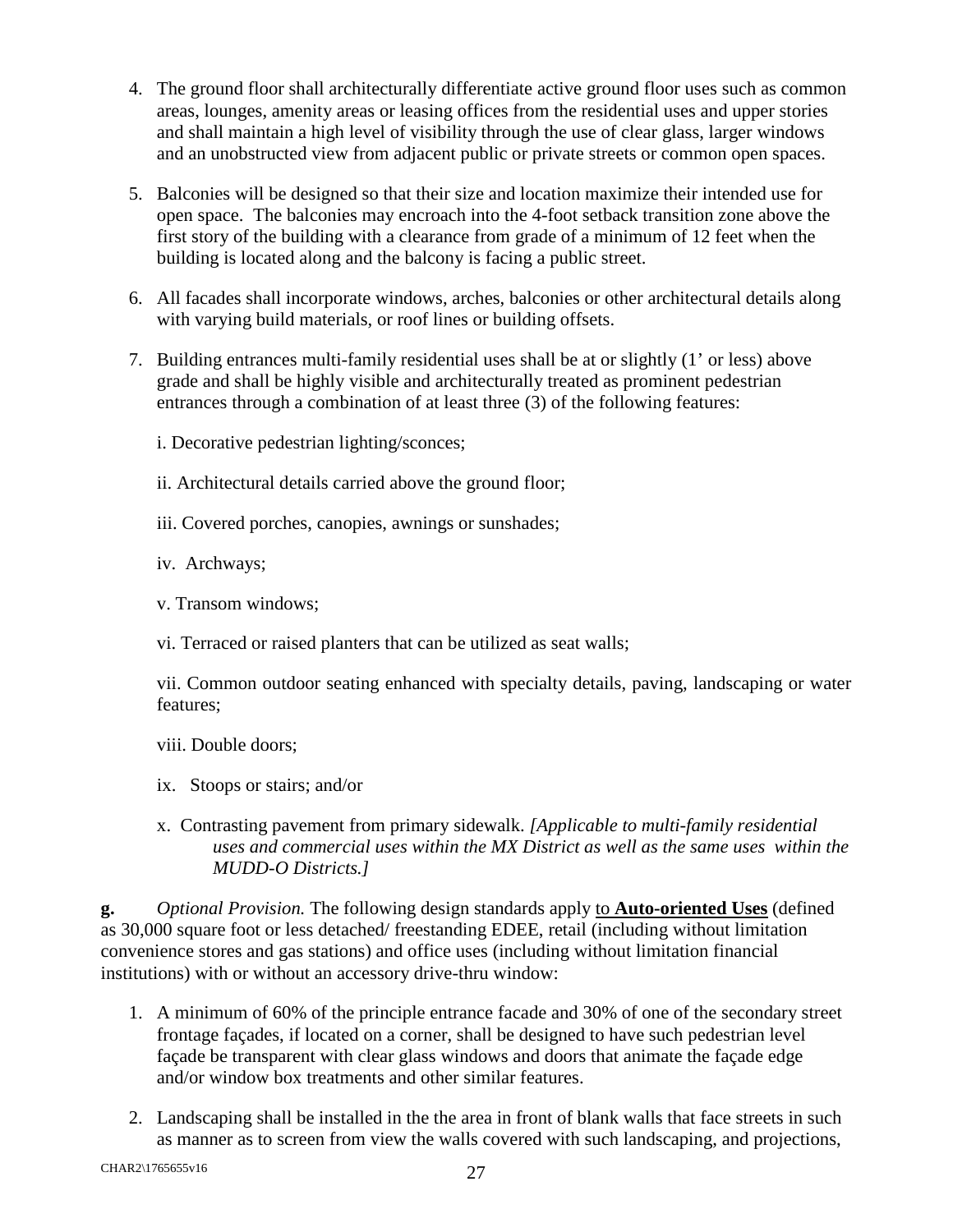recesses, arcades, awnings, color, and texture shall be used to reduce the visual size of any unglazed walls.

- 3. Locate drive-thru windows, service and loading areas to the rear or side interior side yards, away from the primary streets, to reduce their visibility. The drive thru lane and bail out lanes shall adhere to the standards referenced above in Section VI.a.8. above.
- 4. Reinforce the street edge along parking areas by constructing segments of permanent, architectural walls with a minimum height of 48 inches in combination with or in alternating sequence with landscaping having a minimum installed height of 36 inches.
- 5. When multiple drive-through lanes are provided, design any canopies over them so that they are integrated with the overall architectural design of the primary buildings and appear to be an extension of the primary building mass, cornice and or roof type with similar architect design. Material deviations are permitted, however shall be complimentary.
- 6. Canopy locations for fuel sales shall not be located between the building and the primary street frontage; provided, however, deviations to this standard are contemplated and allowed with the approval of the Planning Director, or designee, when such facility is located at a corner or other site conditions or shape of site dictate, provided further that landscaping and screening requirements shall apply in each such deviation instance.

**h.** Optional Provision. The following Optional Provision shall apply. **Accessory drive-thru windows** facilities are permitted (with the exception of the Town Center Core) on Parkways, Boulevards or secondary streets, subject to the following standards:

1. Drive thru windows shall not be oriented to primary streets. However, one drive thru lane and one bail out lane are permitted between the building and the street with screening achieved through a combination of low landscape solid walls ranging from 36 to 42 inches in height articulated no less than every 20 feet and landscaping.

2. Multilane drive thrus such as those for banks or fast food restaurants shall not face the primary street unless canopied and with an articulated building edge.

3. No more than 2 uses with accessory drive thru windows per block face are permitted and the uses with accessory drive thru windows may not be located adjacent to each other on the same block unless they share central parking facilities.

4. When multiple drive-through lanes are provided, any canopies over them shall be designed so that they are integrated with the overall architectural design of the primary buildings and appear to be an extension of the primary building mass, cornice and or roof type with similar architect design. Material deviations are permitted, however shall be complimentary

*i. Optional Provision* **– Larger Format Users.** The following *Optional Provision* shall apply within the MUDD-O Districts for **non-office commercial uses, indoor recreation uses unrelated to schools or civic uses, each of greater than 30,000 sf of gross floor area:**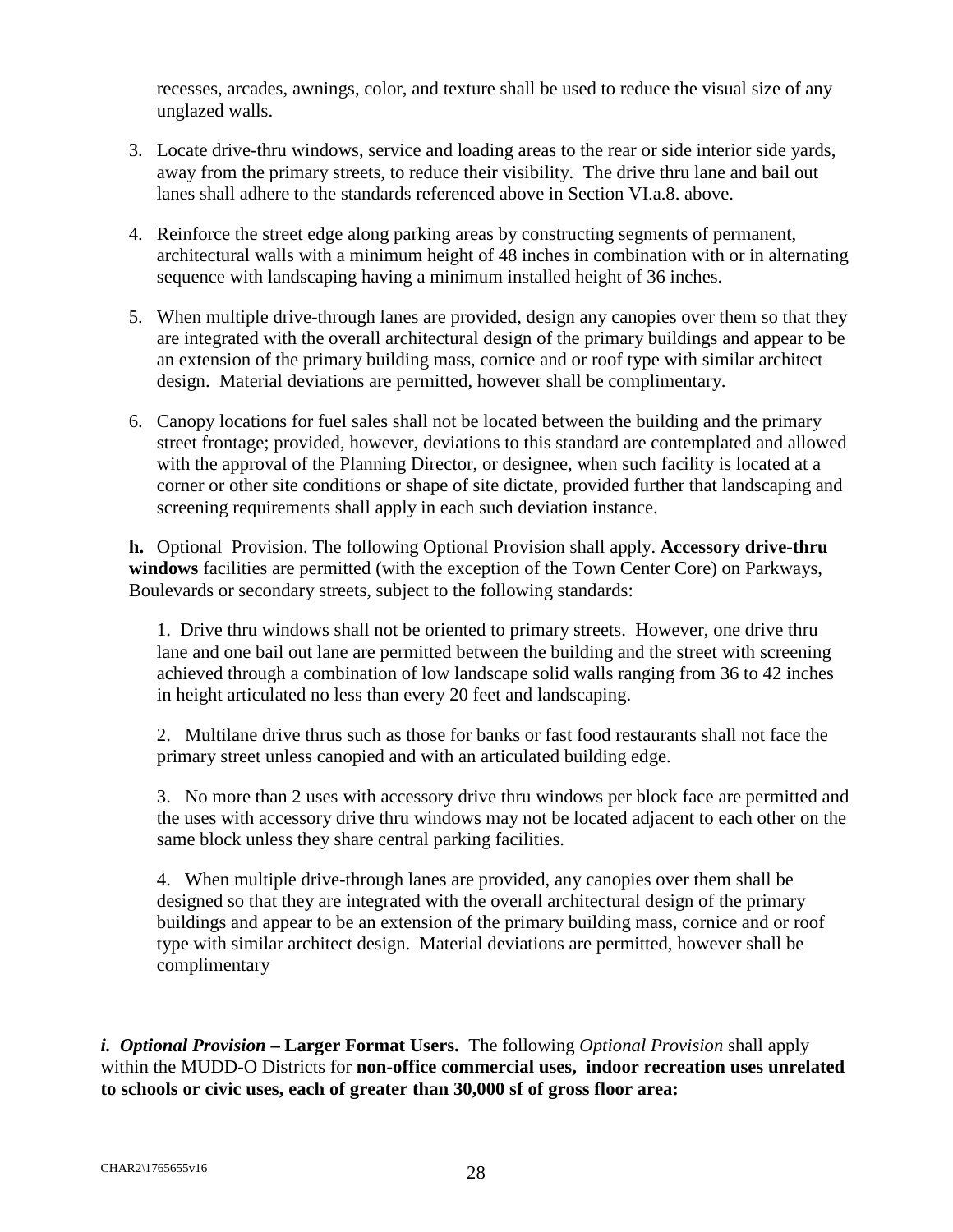- 1. Non primary street facing side and rear facades can utilize landscaping with an installed height of  $\frac{1}{2}$  the height of the first story of and plant grouping gaps no larger than 20 feet to address blank walls.
- 2. Parking fields will be minimized to no more than 2 full bays of parking between the building and the primary street. Larger parking areas may be provided to the side or rear of the building. Deviations from this standard are permitted and shall not apply to nonlocal streets with enhanced pedestrian connections through parking areas except for those streets within the Town Center Core.
- 3. A primary pedestrian entrance will be located facing a public or private street, or located on a street facing corner. Only one primary pedestrian entrance is required for the building (not one for each street).

## **i.** The following design standards shall apply to **structured parking facilities**:

1. Building materials associated with facades on parking structures shall be generally compatible in character and quality with materials used on nearby buildings, plazas and streetscapes, taking into consideration differences associated with parking structures;

2. Parking structures shall be designed to materially screen the view of parked cars from adjacent public or private streets or publicly accessible open spaces or plazas. Screening of cars on the ground level and second level will be accomplished primarily through the use of decorative louvers and similar features, and landscaping. Cars shall not be visible from the street and/or adjacent sidewalk. Deviations are permitted along I-485 and Boulevards and Parkways where landscaping or walls a minimum of 42 inches tall are permitted screening.

3. Screening of cars parked on the upper level will be accomplished by a solid wall, at least 36 inches in height, designed as part of the parking deck structure except in the Town Center Core where all levels facing a public street shall be screened with decorative louvers or glazing.

4. Architectural detailing should minimize large expanses of horizontal openings in excess of 20 feet and should provide vertical breaks from ground level to top level every 50 feet.

## **k.** The following design standards shall apply to **Continuing Care Retirement CenterS (CCRC):**

- 1. Parking areas for the CCRC uses will be located to the rear of the buildings or between the buildings;
- 2. The CCRC buildings located will have at least one primary building entrance oriented to applicable street.
- 3. If pitched roofs are utilized the roof pitch must be greater than 6:12.
- 4. Stucco or EFIS with a smooth or sandy finish may be used as secondary material only on the  $2<sup>nd</sup>$  and  $3<sup>rd</sup>$  floors and such material shall be less than 40% of the aggregate wall area excluding roofs and siding.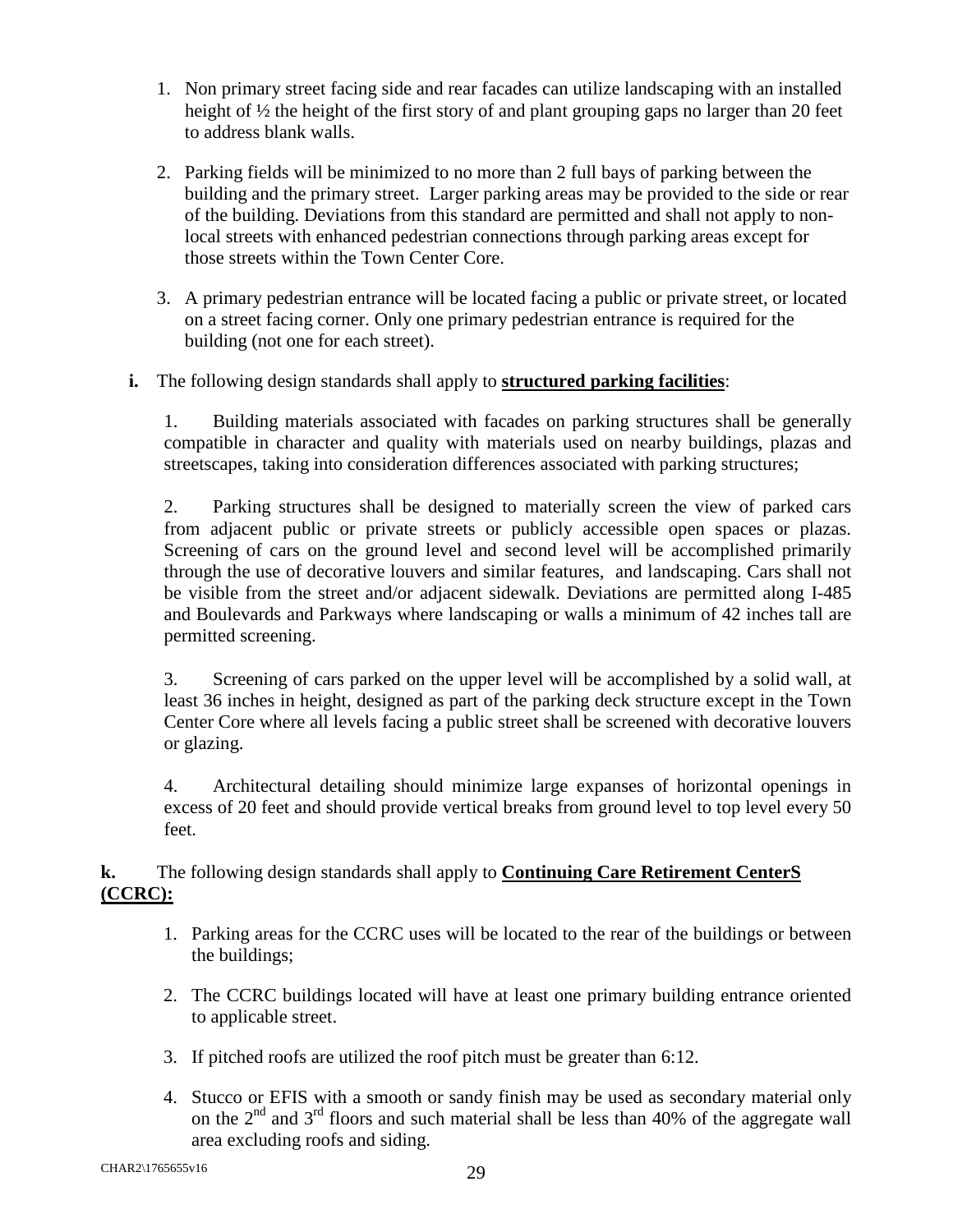5. Building façade materials, with the exception of corner treatments and columns, shall be combined only horizontally, with the heavier below the lighter.

**l. Urban Design Townhouse Design Guidelines:** The following design provisions shall apply to single family attached townhomes or multi-family units designed in a townhome formal:

**1.** To provide privacy, all residential entrances within 15 feet of the sidewalk must be raised from the average sidewalk grade a minimum of 24 inches, subject to applicable deviations to address site constraints.

**2.** Pitched roofs, if provided, shall be symmetrically sloped no less than 6:12, except that roofs for porches and attached sheds may be no less than 2:12, unless a flat rood architectural style is employed.

**3.** Usable porches and stoops shall form a predominate feature of the building design and be located on the front and/or side of the building. Usable front porches are covered and are at least 6 feet deep. Stoops and entry‐level porches may be covered but not be enclosed.

**4.** All corner/end units that face a public or private street should have a porch or stoop that wraps a portion of the front and side of the unit or blank wall provisions shall be implemented that limit the maximum blank wall expanse to 10 feet on all building levels and/or allows acceptable landscaping treatments along such areas.

**5.** Garage doors visible from public or private streets should minimize the visual impact by providing a setback of 12 to 24 inches from the front wall plane and additional architectural treatments such as translucent windows or projecting elements over the garage door opening.

**6.** Sidewalks should be provided to connect one residential entrances to sidewalks along public and private streets.

# **VII. Lighting Standards Applicable to All MUDD-O Districts.**

**a.** All lighting shall be full cut-off type lighting fixtures excluding lower, decorative lighting that may be installed along driveways, sidewalks and park areas.

**b.** Detached lighting in these Areas, except street lights located along public and private streets, will be limited to 26 feet in height in portions of the Areas used for non-residential uses and 21 feet in height for portions used for residential uses.

**c.** No "wall pak" lighting will be allowed, however architectural lighting on building facades, such as sconces, will be permitted and in loading dock areas or at the rear of the buildings where "wall pak" lighting that is designed as down lighting will be allowed.

# **VII. Signage Standards Applicable to All MUDD-O Districts.**

*a. See the Optional Provisions related to signs in Section II of these General Development Standards.* 

# **X. Environmental Vision Plan & Environmental Features; PCCO:**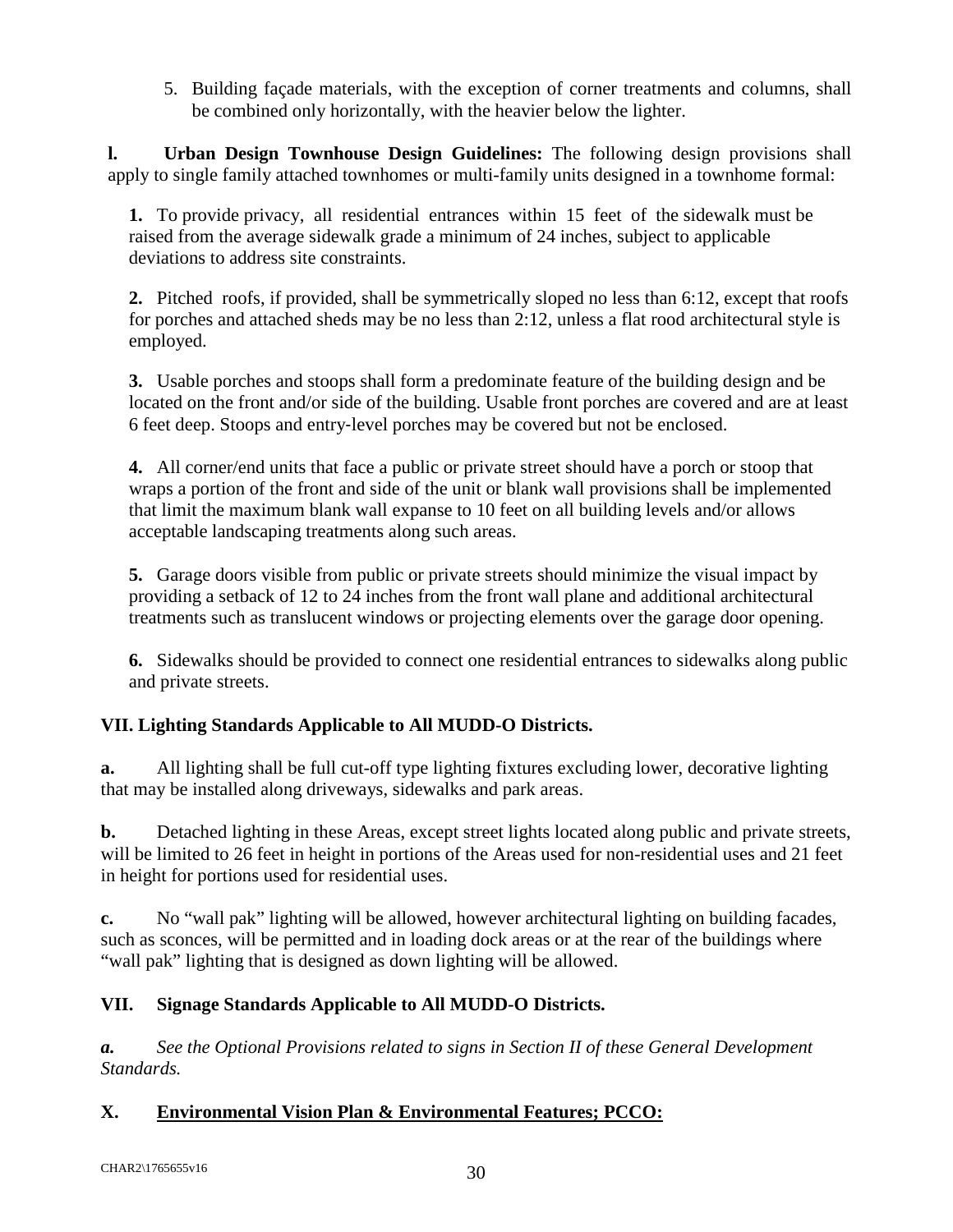**a. Environmental Vision Plan.** Reference is made to [Sheets RZ 4A,B and C] which sets forth the Environmental Vision Plan for development taking place on the Master Plan Site and certain other guidelines related to environmental and sustainability aspects associated with the Rezoning Plan. The Environmental Vision Plan provides overarching context, intent and requirements for the addressing certain environmental aspects contemplated for the Master Plan Site.

**b. Post Construction Ordinance.** The Petitioner shall comply with the Charlotte City Council adopted Post Construction Stormwater Ordinance.

**XI**. **CATS Bus Stops.** Applicable commitments regarding appropriate bus stops within the MUDD-O Districts may be incorporated upon discussions and input from CATS.

## **IX. Amendments to the Rezoning Plan; Binding Effect:**

**a**. **Amendments.** Future amendments to the Rezoning Plan (which includes these Development Standards) may be applied for by the then Owner or Owners of the applicable portions or parcels of the Master Plan Site affected by such amendment in accordance with the provisions the Development Standards, including without limitation Section II of these General Development Standards, and of Chapter 6 of the Ordinance, as applicable.

**b. Binding Effect**. If this Rezoning Petition is approved, all conditions applicable to the development of the Master Plan Site imposed under the Rezoning Plan will, unless amended in the manner provided herein, be binding upon and inure to the benefit of the Petitioner and subsequent owners of portions or parcels of the Master Plan Site, as applicable, and their respective heirs, devisees, personal representatives, successors in interest or assigns. These provisions are in addition to the provisions of Section V.a.11 of these General Development Standards.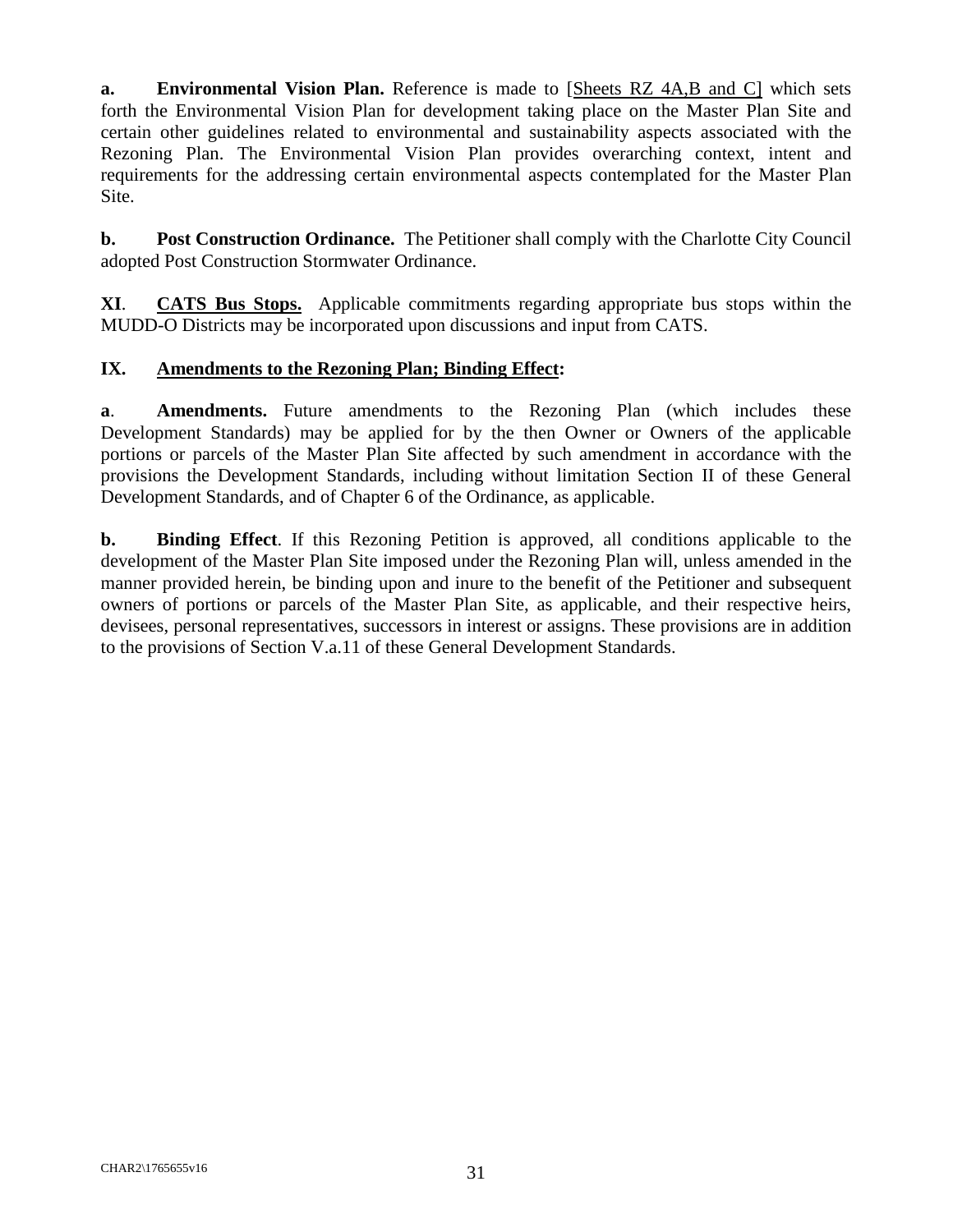## **AIRPORT/BERRYHILL DEVELOPMENT STANDARDS FOR DISTRICTS - UPDATED September 19, 2016**

\*\*\*\*\*\*\*\*\*\*\*\*\*\*\*\*\*\*\*\*\*\*\*\*\*\*\*\*\*\*\*\*\*\*\*\*\*\*\*\*\*\*\*\*\*\*\*\*\*\*\*\*\*\*\*\*\*\*\*\*\*\*\*\*\*\*\*\*\*\*\*\*\*\*\*\*\*\*

## *EMPLOYMENT DISTRICT – UPDATED 9/19/16*

## **OUTLINE**

- **I. Employment District Zoning District**
- **II. Employment District Permitted Uses**
- **III. Employment District Optional Provisions**
- **IV. Design Intent**
- **V. Access | USDG Classification | Connectivity**
- **VI. Building Orientation | Street Frontage**
- **VII. Height and Transitions**
- **VIII. Greenways/Trails, Open Space & Tree Save**

#### **DEVELOPMENT STANDARDS**

(see additional General Development Standards on [Sheet RZ-3A-3B])

## **I. EMPLOYMENT DISTRICT ZONING – MUDD-O**

#### **II. EMPLOYMENT DISTRICT PERMITTED USES/DEVELOPMENT LEVELS:**

- **a.** Office up to 4.5 Million sf of gross floor area;
- **b.** Retail/Eating, Drinking and Entertainment Establishments (EDEE)/personal services up to 50,000 sf of gross floor area;
- **c.** Hospitality up to 250 rooms;
- **d.** Residential up to 500 multi-family and/or single family attached units; and
- **e.** Institutional, recreation (indoor and outdoor) and civic uses.

Each of above together with accessory uses and uses allowed under prescribed conditions in the MUDD-O district.

Retail, EDEE, personal service uses that are located within buildings primarily used for office purposes shall be excluded from the above level development level limitations for such uses as accessory uses to the office uses.

See Section III of the General Development Standards for certain rights to transfer development levels and uses among various Districts and to increase the level of certain permitted uses by decreasing the level of other permitted uses (i.e. conversion rights).

## **III. EMPLOYMENT DISTRICT OPTIONAL PROVISIONS**

(See additional General Optional Provisions under Section II of the General Development Standards on [Sheet RZ- 3A-3B])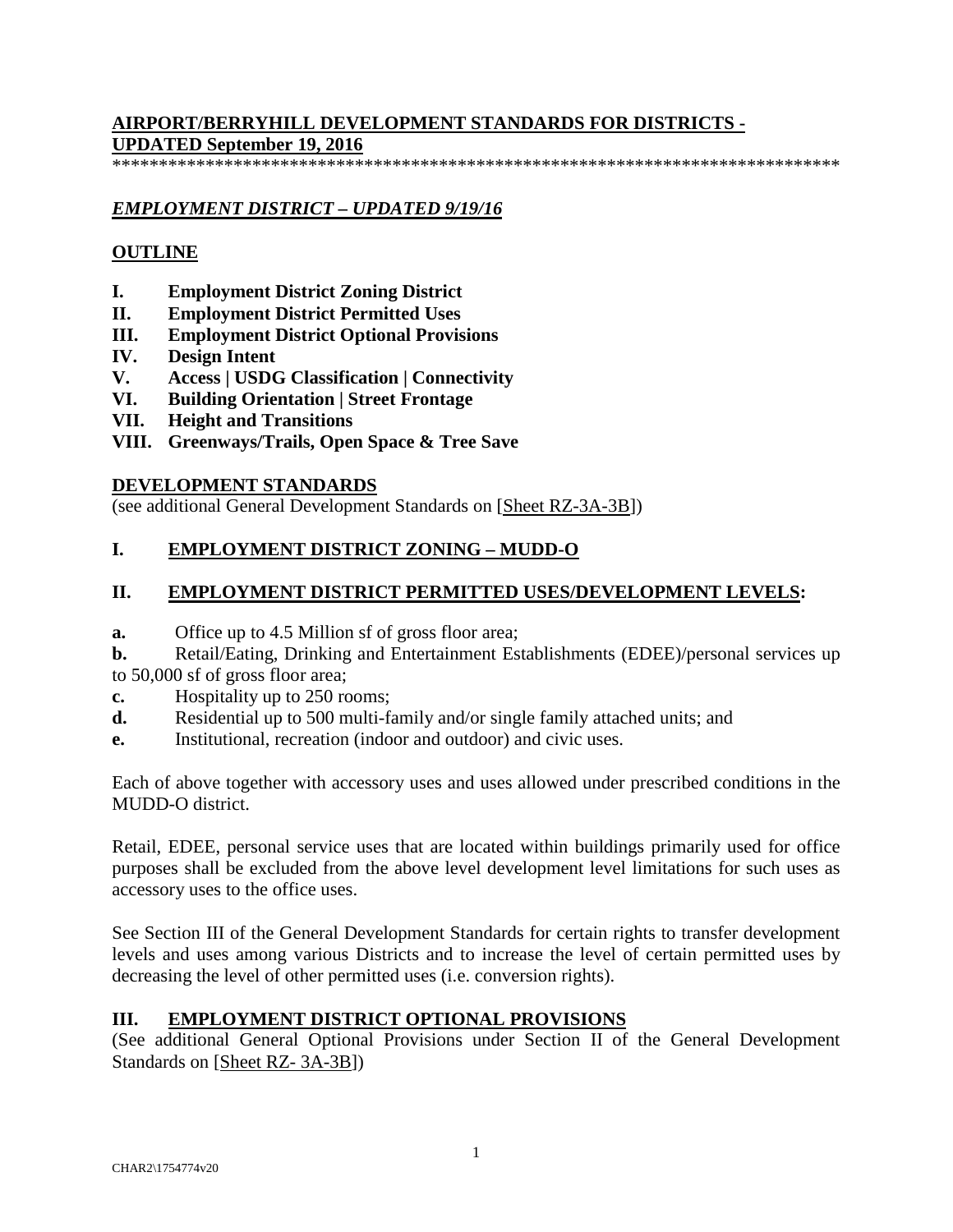The following optional provisions shall apply to the Employment District, many details of which are set forth below and identified with "*Optional Provisions*" references:

- **a.** Reference is made to the Optional Provisions regarding height in Section VII below
- **b.** For buildings located within 300 linear feet of I-485, to allow wall signs to have up to 200 square feet of sign surface area per wall for the portions of the building located 5 stories or taller.
- **c.** In connection with office uses developed in a "campus format", as defined below, ground mounted signs up to 12 feet in height and containing up to 100 square feet of sign area at shared driveway entrances at public or private streets, but limited to one per entrance. A "campus format" shall have the following characteristics: clustered buildings, shared parking, shared open spaces, setbacks that exceed the applicable zoning district standards, emphasis on internal site connectivity and building to building relationship where parking is primarily located between the building and the street.

**Note:** The optional provisions regarding signs are additions/modifications to the standards for signs in the MUDD district and are to be used with the remainder of MUDD standards for signs not modified by these optional provisions.

## **IV. EMPLOYMENT DISTRICT DESIGN INTENT:**

**a. Overall Intent.** The Employment District shall be characterized by a high concentration of office and employment uses so as to take advantage of the District's proximity to I-485 and Charlotte Douglas International Airport. Other uses referenced above shall also be allowed as support for the primary employment nature of the District. The Office development may be developed in a more urban and concentrated form or may take on a campus style. In all instances, the uses within the Employment District will provide connectivity to other portions of the Master Plan through street networks, bike/pedestrian links, multi-use trails and the like. The urban and concentrated form will follow the building Streetscape by District standards on [Sheet RZ-5B]. The "campus format" will have setbacks that exceed the applicable zoning district standards with less emphasis on the relationship between the building and the street, rather an emphasis on internal site connectivity and building to building relationships.

## **V. EMPLOYMENT DISTRICT ACCESS/USDG STREETS & CONNECTIVITY:**

- **a. Access:** Access to the Employment District shall be primarily by way of full movement signalized access off of new West Boulevard Extension followed by access north/south via new street/road (i.e. new Garrison Rd) with connectivity to north, access to and from the west and the Transitional District, as well as future access to I-485 at Dixie River Road, as generally depicted on **[**Sheet RZ-6A**]**.
- **b.** In addition to the crossing associated with West Boulevard extension, a minimum of 2 additional street crossings over Beaver Dam Creek described on **[**Sheets RZ-6A, RZ-7A and RZ-8A**]** shall be provided in the Employment, Gateway or Transitional Districts; the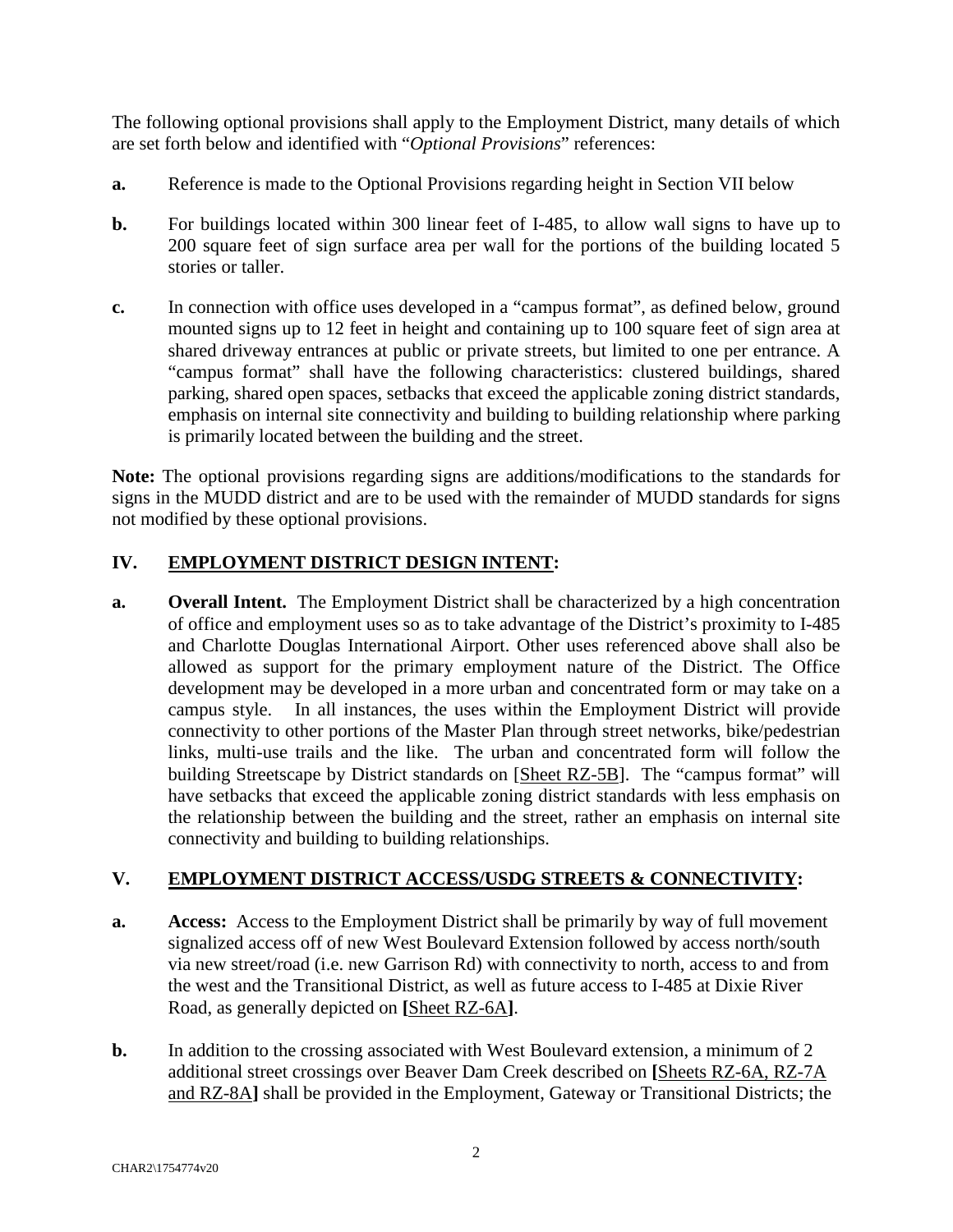locations of such crossings shall reflect environmental, topographical and other site/development considerations.

**c.** Access will be provided in the Employment District per the Subdivision Ordinance block spacing requirements, however, provisions will be made to accommodate modifications that provide connectivity that may traverse through above ground parking structures or alternative routes limited to that portion of the Site that is bounded by I-485 and Garrison Road.

The street crossings over Beaver Dam Creek shall take place as development occurs in the applicable Area from which the crossing will occur but in any event prior to development of greater than seventy percent (70%) of the permitted gross floor area for commercial uses within the District.

## **VI. EMPLOYMENT DISTRICT BUILDING ORIENTATION/STREET FRONTAGE**

The following provisions address certain design aspects related to the orientation of buildings and site elements to streets and streetscape matters. Certain *Optional Provisions* that permit deviations from the MUDD minimum standards will be allowed as described herein.

#### **a. Setbacks and Streetscape (See Streetscape by District table)**

- 1. Building setbacks shall not apply on non-network required private streets, driveways and drive aisles.
- 2. Minimum building setback is 20 feet subject to a variation in the maximum setback of 5 feet for site related conditions such as topography or environmental constraints. Where off-street surface parking is provided, the parking area setback is a minimum of 25' from the future back of curb for parking areas greater than two parking bays.
- 3. A transitional 4' zone behind the sidewalk is required in the Employment District and can be used toward outdoor dining areas, wider sidewalks, landscape areas, semi-private courtyards, stoops and/or similar. Balconies may encroach 4 feet into the setback transition zone above the first story of the building with a clearance from grade of a minimum of 12 feet when the building is located along and the balcony is facing a public street.
- 4. It is acknowledged that roads/streets governed by NCDOT may require an alternative streetscape treatment than described herein and such alternative streetscape treatement shall be subject to the approval of CDOT/Planning Department, such approval not to be unreasonably delayed or withheld.
- 5. Parking and maneuvering are permitted to the side and rear of buildings.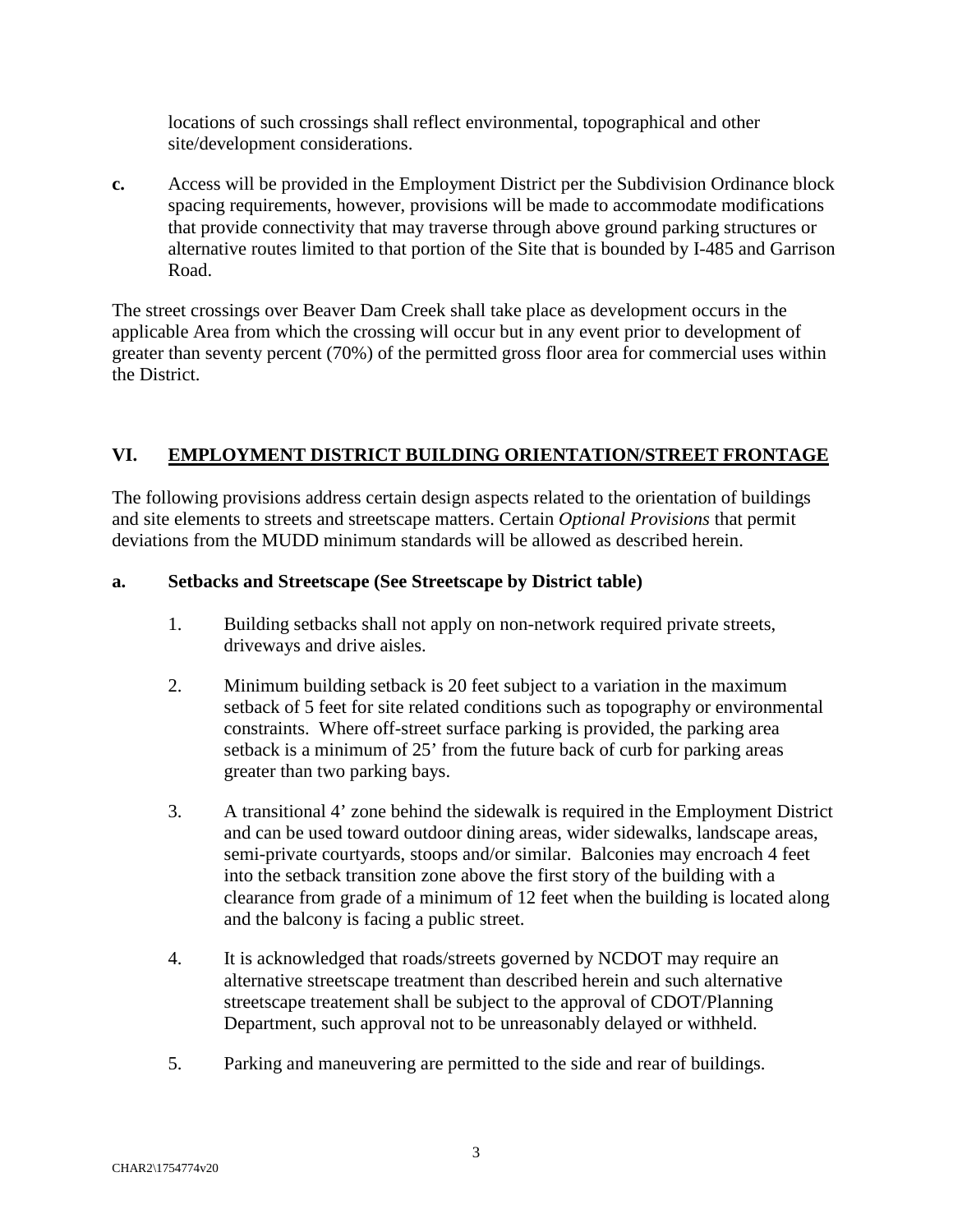- 6. Parking and maneuvering are permitted between building fronts and streets as follows:
- i. Limited to 1 bay of parking on Main Streets, Avenues or Local Streets except where primary orientation is to a greenway, in which case 2 bays of parking will be permitted; and
- ii. Permitted without limitation on Boulevards or Parkways.
- 7. A minimum of fifty percent (50%) of a block face on a Main Street, Avenue, or Local Street shall be building edge, such that, a maximum of fifty percent (50%) of a block face on a Main Street, Avenue, or Local Street may be utilized for parking, driveways and maneuvering.
- 8. Buildings within the Employment District are not required to have a percentage of building edge with ground floor active use, however buildings must meet the transparency requirements.
- 9. Buildings within the Employment District fronting a Main Street, Avenue, or Local Street shall have a minimum of fifty percent (50%) transparency on the ground floor. Sixteen percent (16%) of the required transparency may be display windows or opaque glass.
- 10. Buildings within the Employment District fronting a Boulevard or Parkway shall have a minimum of twenty-five percent (25%) transparency on the ground floor. Fifty percent (50%) of the required transparency may be display windows or opaque glass.
- 11. Drive-thru facility uses are permitted throughout the Employment District subject to the building design standards set forth in Section VI of the General Development Standards.

*Reference is made to [Sheet RZ-5C] regarding "Streetscape by District" chart. To the extent of any discrepancy between the provisions above and the application of the Streetscape by District Chart, the above provisions will control.* 

Deviations from the above provisions are permitted upon approval by the Planning Department based upon the greenway trail location, environmental or topographical constraints or for public benefit, such as, public realm amenities beyond approved standards, additional enhanced urban open space, increased pedestrian connectivity, integration of green infrastructure elements or innovative planning techniques.

#### **b. Orientation Options**

1. Buildings adjacent to Beaver Dam Creek Greenway (to be built by others) and/or open space may contain one of the following characteristics: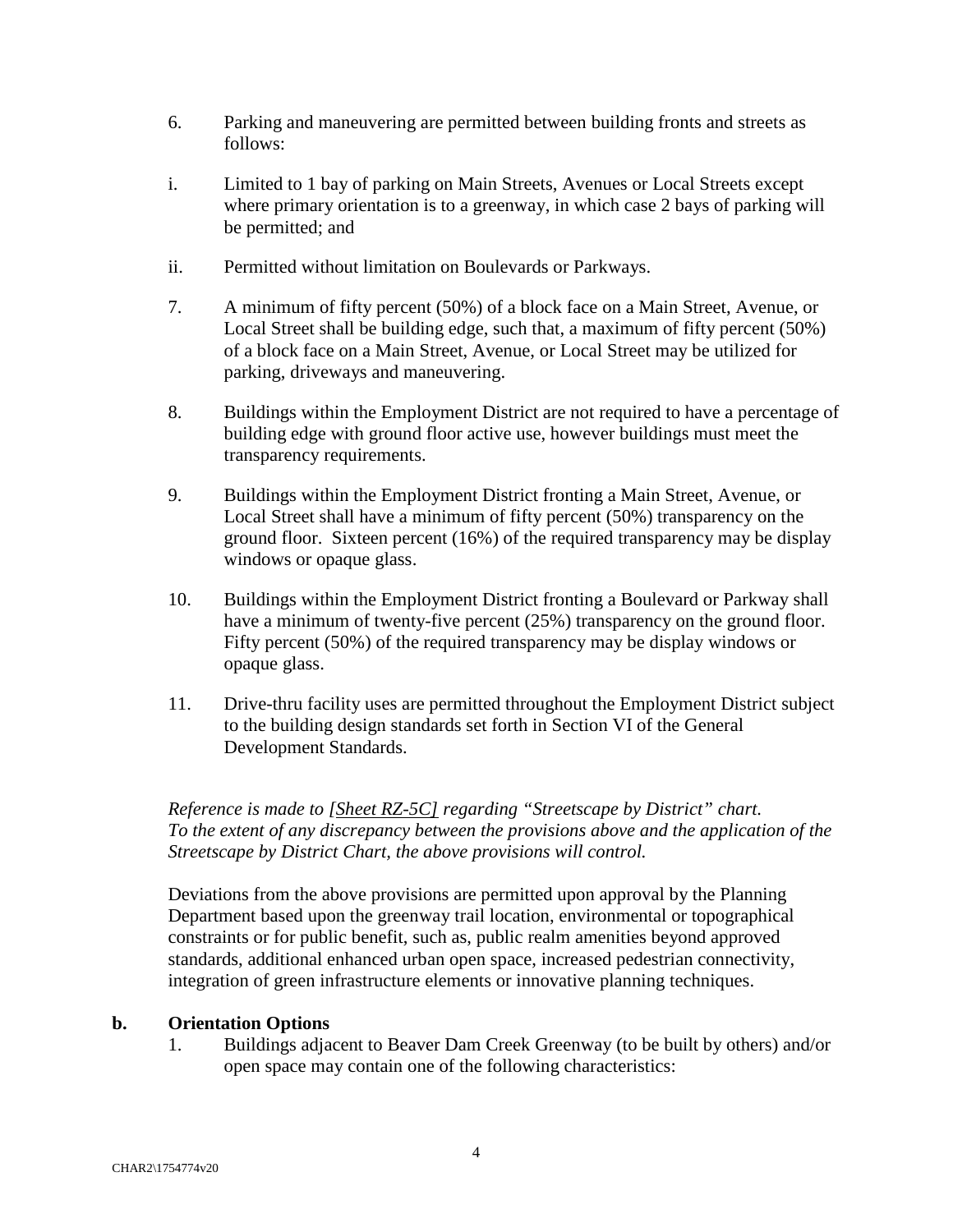(i) pedestrian connections from non-residential buildings to the trail network or open space;

(ii) pedestrian connections from individual ground floor units or common building entrances through a common connection to the trail network or open space; (iii) service and loading that will not orient to or be located directly adjacent to Beaver Dam Creek Greenway or public open space.

## **VII. EMPLOYMENT DISTRICT HEIGHT AND TRANSITIONS**

**a. Overall Intent.** The buildings within the Employment District will have a range of height with concentrations along I-485 and in pockets throughout the District. The scale and massing of office/commercial buildings, multi-family residential buildings or single family attached buildings will be less intensive as described below in 2. along the single family lots/homes located along Goodman Road, but only to the extent such property remains zoned for single family detached residential use.

#### **b. Height**

**1.** *Optional Provision.* Height shall be measured as set forth in the Ordinance except it will be exclusive of ornamental roof structures such as parapets, spires, mansards, domes, dormers or other architectural features. Building height of 120' will be permitted throughout the Employment District, except when within 100' of a single-family detached zoning district or use as described in 2. below. In addition, building height may exceed 120 feet upon approval of the Planning Director or designee up to a maximum building height of 175 feet in areas adjacent to I-485, in accordance with one of the following provisions:

- (i) the design meets the intent of varied massing (i.e one portion of the building is 175', the other portion steps down to 160');
- (ii) changes in building material that creates the appearance of a building base at 3 stories and mimics a horizontal change in wall plane; and/or
- (iii) a greater, 10'or more, setback distance is provided behind the sidewalk to create an open space amenity area (e.g. outdoor seating, ornamental landscaping, public art and/or water features).

**2. Adjacent to Single Family.** Buildings located adjacent to single family detached uses will not exceed 6 stories or eighty feet in height within a distance of 100' of the abutting single family detached uses. Buildings that exceed 3 stories or forty-five feet in height will provide a Class C 50' buffer between single family detached uses located along the edge of the Employment District along Goodman Road, but such buffer may be reduced per the Ordinance standards when such property is no longer zoned for single family detached uses. At such time, the maximum allowable height may be increased to 120' unless approved for a higher height by the Planning Director or designee as set forth above.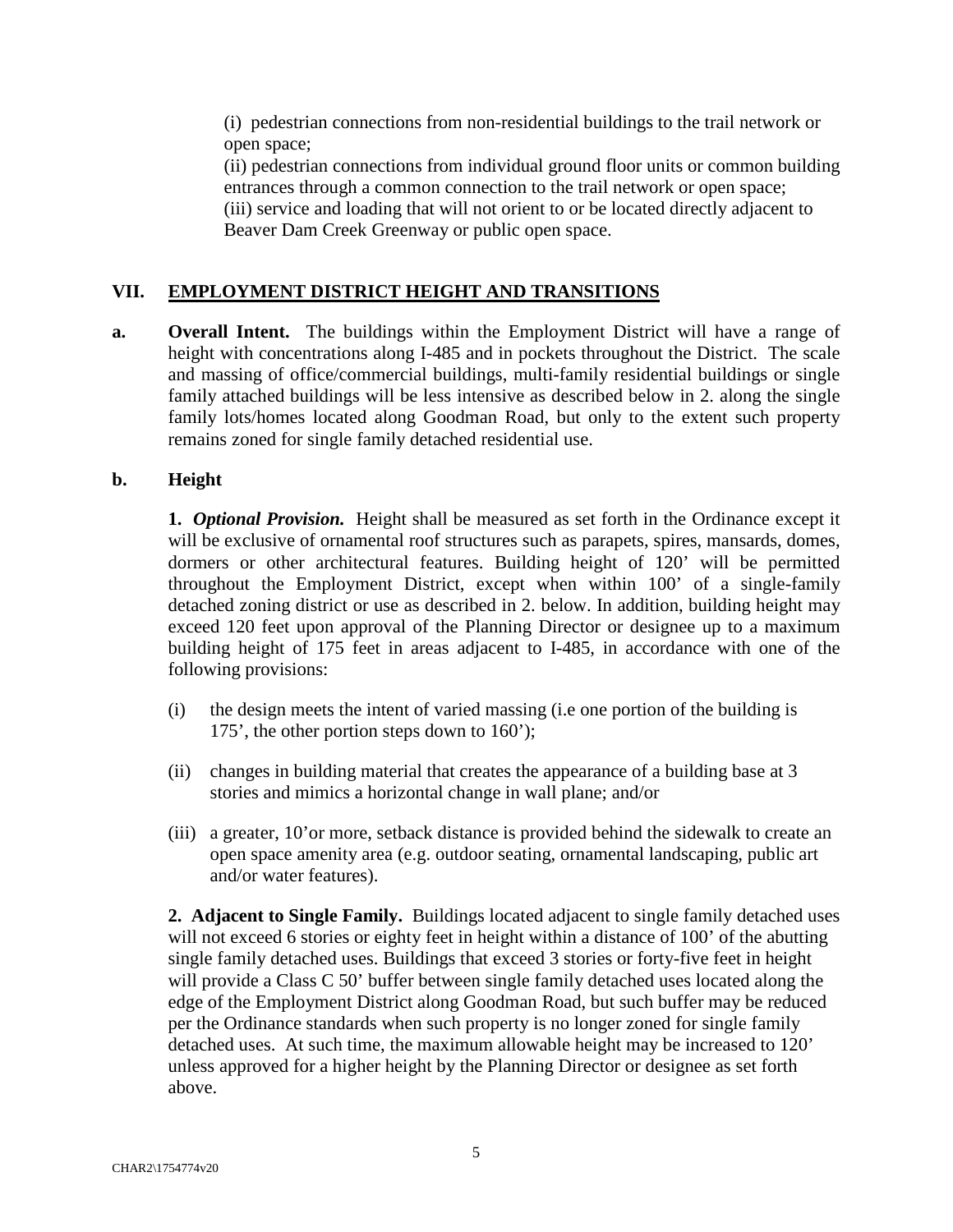## **VIII. EMPLOYMENT DISTRICT GREENWAYS/TRAILS, OPEN SPACE & TREE SAVE**

**a. Overall Intent:** The vision is to create a place that emphasizes the natural environment and connections at every level through a diverse network of open space experiences. Open space in the Employment District will be predominantly natural in form and will serve as the amenity area for adjacent developments as well as provide links to more formal gathering spaces and to the overall Master Plan Site. Sidewalks and direct connections will be provided from uses and amenity areas within the Employment District to the trail and/or greenway system.

## **b. Reference Environmental Commitments and [Sheet RZ-4A] and associated text.**

#### *TOWN CENTER DISTRICT – UPDATED AS OF 9/19/16*

## **OUTLINE**

- **I. Zoning District**
- **II. Town Center District Permitted Uses**
- **III. Town Center District Optional Provisions**
- **IV. Design Intent**
- **V. Access | USDG Classification | Connectivity**
- **VI. Building Orientation | Street Frontage**
- **VII. Height and Transitions**
- **VIII. Greenways/Trails, Open Space & Tree Save**

#### **DEVELOPMENT STANDARDS**

(see additional General Development Standards on [Sheet RZ-3A-3B])

## **I. TOWN CENTER ZONING – MUDD-O**

#### **II. TOWN CENTER PERMITTED USES/DEVELOPMENT LEVELS:**

**a.** Office up to 2 Million sf of gross floor area;

**b.** Retail/Eating, Drinking and Entertainment Establishments (EDEE)/personal services up to 300,000 sf of gross floor area;

- **c.** Hospitality up to 500 rooms;
- **d.** Residential up to 1,700 multi-family and/or single family attached or detached units;
- **e.** Institutional, recreation (indoor and outdoor) and civic uses.

Each of above together with other uses, accessory uses and uses allowed under prescribed conditions in the MUDD-O district.

Retail, EDEE, and personal service uses that are located within buildings primarily used for office purposes shall be excluded from the above development level limitations.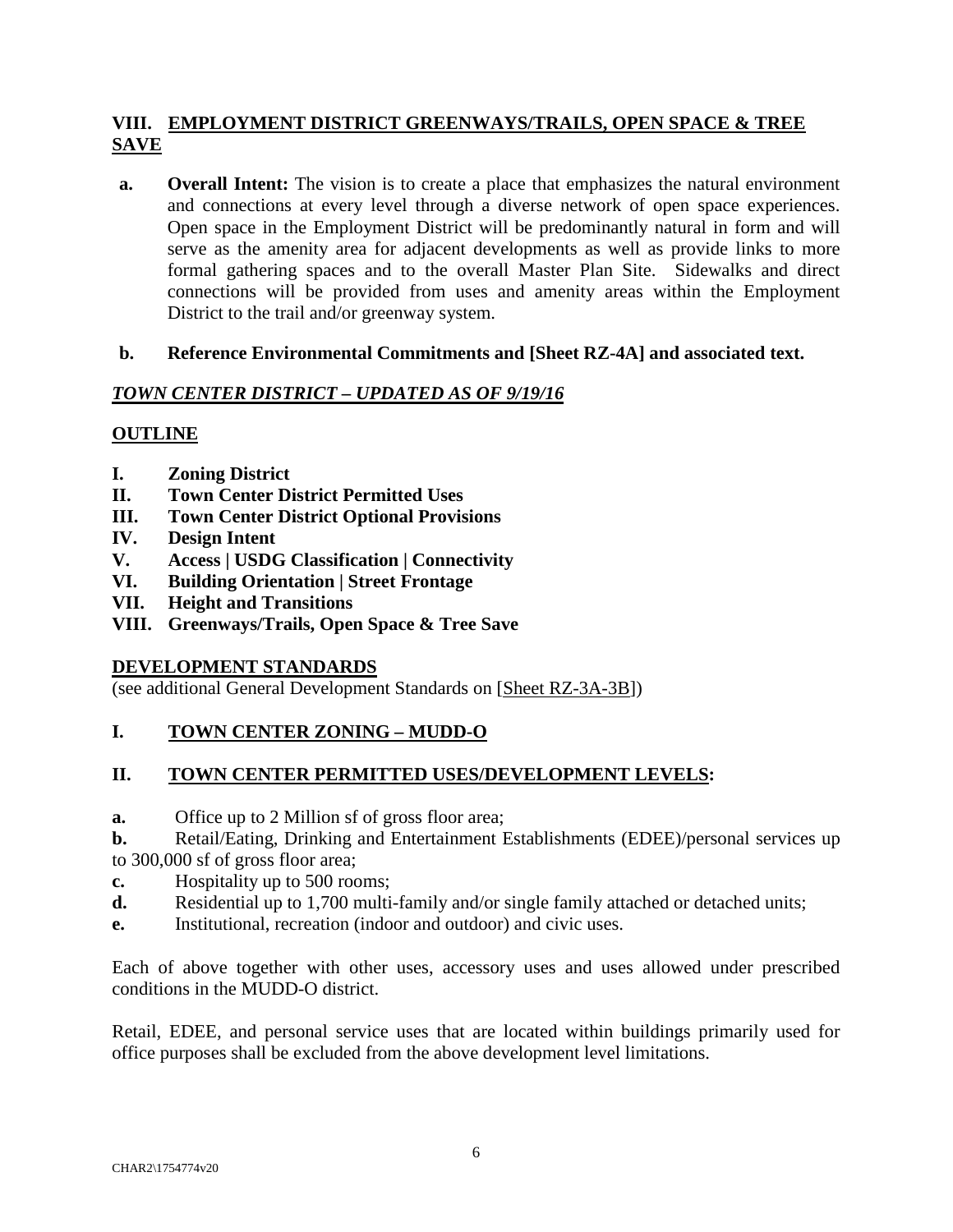See Section III of the General Development Standards for certain rights to transfer development levels and uses among various Districts and to increase the level of certain permitted uses by decreasing the level of other permitted uses (i.e. conversion rights).

## **III. TOWN CENTER OPTIONAL PROVISIONS**

The following optional provisions shall apply to the Town Center District, many details of which are set forth below and identified with "*Optional Provisions*" references:

- **a.** To allow single family detached residential uses to comply with the MX standards set forth in the Residential District.
- **b.** To allow along public and private streets ground mounted signs up to 20 feet in height and containing up to 150 square feet of sign area. The number and locations of these signs will be limited as follows: (i) at the intersection of primary development entrances and public streets, and (ii) no more than 3 such signs shall be provided within a 1,200 foot length along a development's frontage.
- **c.** To allow two detached ground mounted signs for each building in the Town Center Edge. These detached signs may be up to five (5) feet high and contain up to 36 square feet of sign area.
- **d.** To allow short term signs and banners along public and private streets within the Town Center District provided that the banners will be attractive, well-designed professionally fabricated, made of fabric or plastic of any type; and provided that paper banners will not be allowed.
- **e.** To allow one digital wall signs per block when located within the Town Center Core with up to 250 square feet of sign area; these signs shall be in addition to the allowed tenant and shopping center signs.

**Note:** The optional provisions regarding signs are additions/modifications to the standards for signs in the MUDD district and are to be used with the remainder of MUDD standards for signs not modified by these optional provisions.

## **IV. TOWN CENTER DESIGN INTENT:**

- **a. Overall Intent.** The Town Center District shall be characterized by a mixture of office, retail, restaurant/EDEE, personal services, office uses and a variety of residential uses that are in a concentrated town center format. The Town Center District will be organized with a compact network of public and private streets and a range of open spaces and pedestrian amenities with connectivity to other Districts within the Master Plan Site. The Town Center is a primary area where employment, retail, living and playing come together. The Town Center is the confluence of a variety of uses. At its core, it is the pedestrian scaled center that offers higher density living, within biking or walking distance to one's office, retail and all amenities on the Master Plan Site.
- **b. Town Center Classifications.**The Town Center District has two classifications for the general development pattern: *Town Center Core and the Town Center Edge.*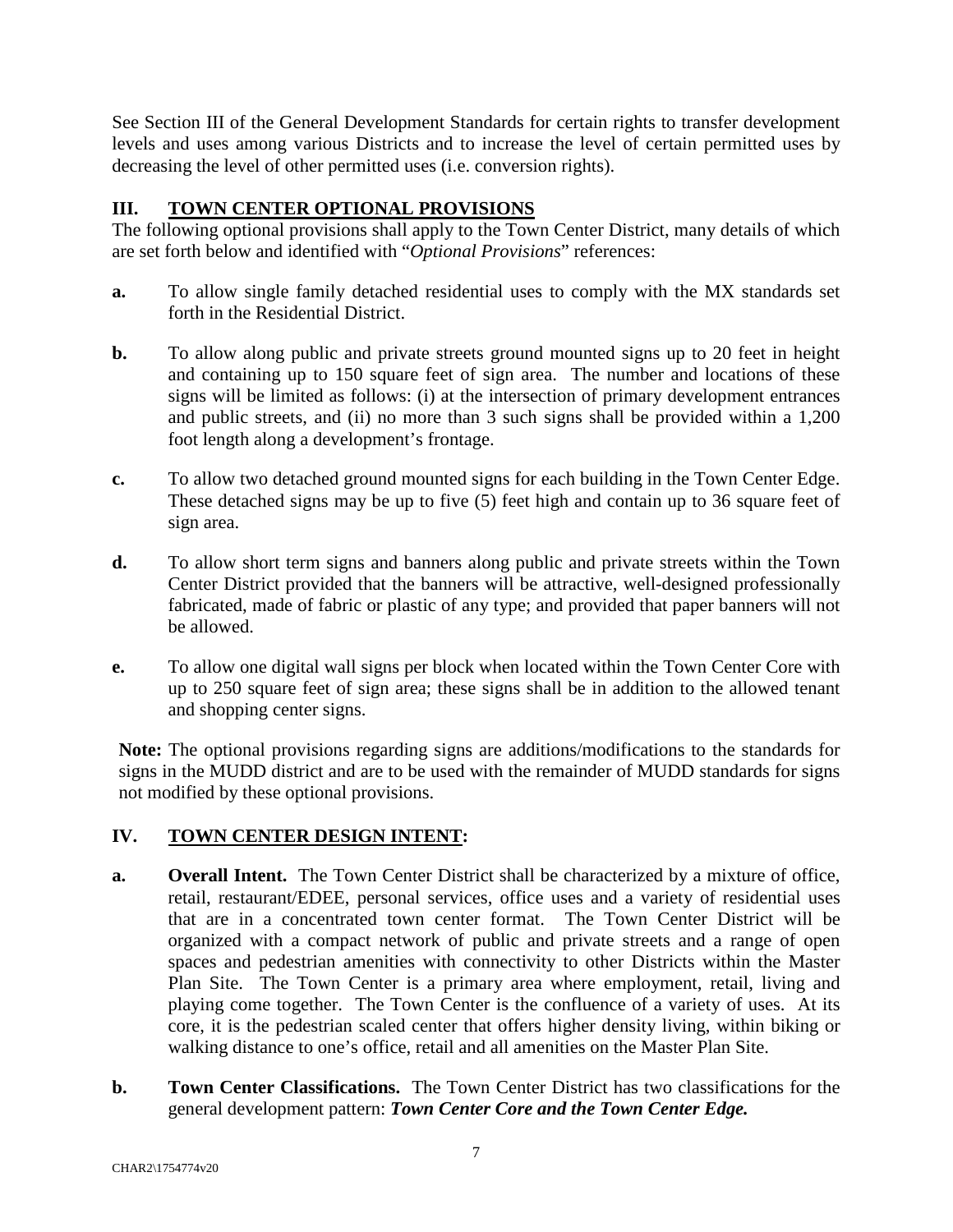**1. Town Center Core.** The Town Center Core is the heart of the mixed-use walkable center with the highest intensity of uses and greatest emphasis on buildings oriented to streets. When feasible, a vertical mix of uses may be provided to promote active ground floor uses; however, active ground floor uses are not required so long as transparency requirements are met. *See Streetscape by District Table (RZ-5B).* The core area of the Town Center will occur in an area within the "Potential" area as generally depicted on **[**Sheet RZ-9**]**. The specific area may vary in exact size and location.



*Sample Town Center Core Development Form and Public Realm* 

**2. Town Center Edge.** The Town Center Edge addresses the majority of the Town Center District land area. Town Center Edge will be a mix of uses that are generally less intense than those in the Town Center Core. There will be nodes of pedestrian activity and corridors of auto-oriented uses, however the Town Center Edge will maintain emphasis on the pedestrian in balance with automobiles through a collection of multimodal streets and bike and pedestrian corridors and traits.



*Sample Town Center Edge Development Form* 

## **V. TOWN CENTER ACCESS/USDG STREETS & CONNECTIVITY:**

- **a. Access:** Access to the Town Center District shall be primarily by way of Dixie River Road, West Boulevard Extension and as generally depicted on **[**Sheet RZ-9**]**.
	- 1. The Main Street classification will be used in the Town Center Core to support pedestrian-scaled, street-oriented, ground floor active uses (any use visible from the street through clear glass and accessible to interior users). Parking areas will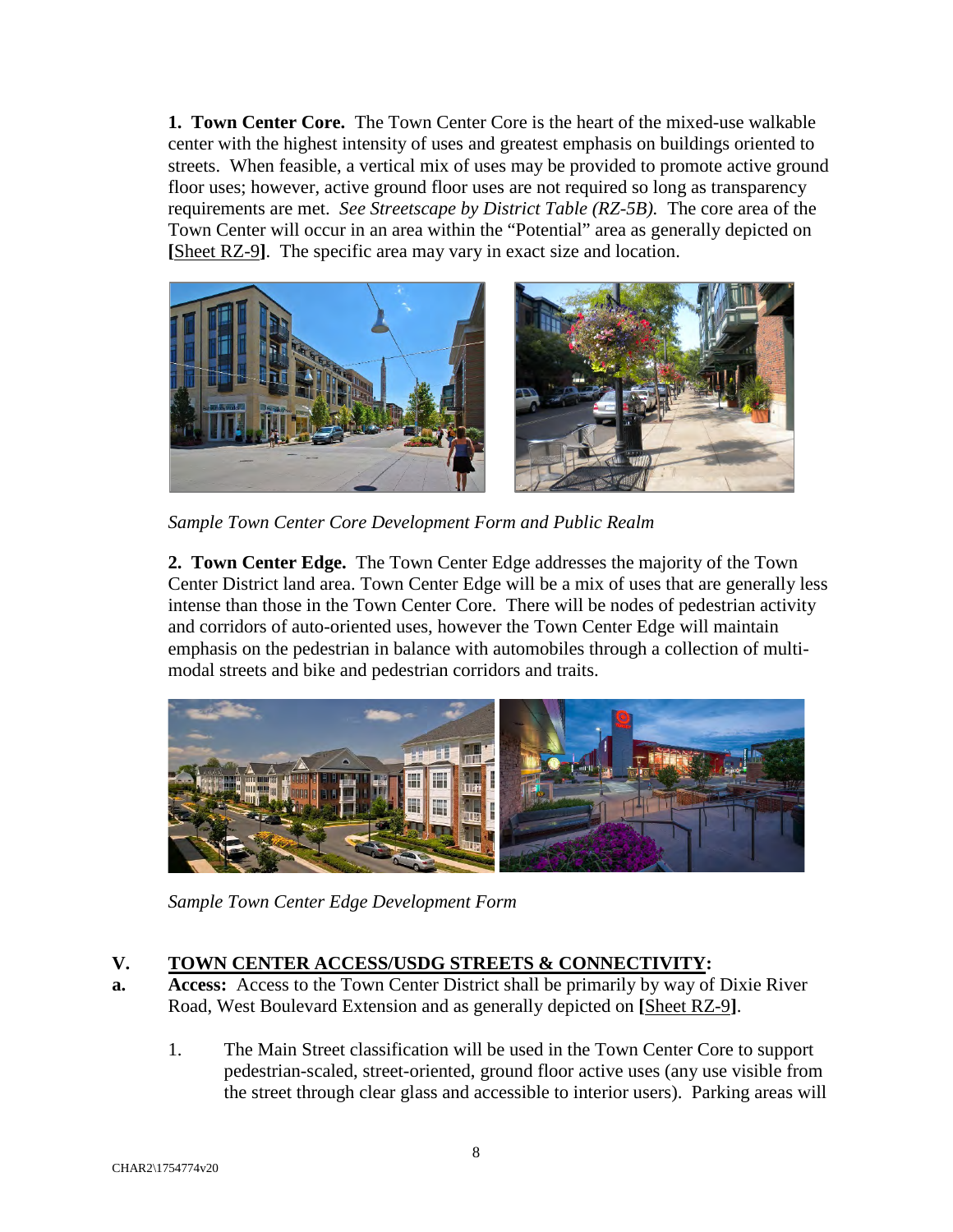be located behind or to the side of buildings. (See Section VI. Building Orientation/Street Frontage for additional development standards)

## **VI. TOWN CENTER BUILDING ORIENTATION/STREET FRONTAGE**

The following provisions address certain design aspects related to the orientation of buildings and site elements to streets and streetscape matters. Certain *Optional Provisions* that permit deviations from the MUDD minimum standards will be allowed as described herein (such as, for example, deviations from the requirement in MUDD that there be no parking between buildings and public streets).

**a. Town Center Core Overall Intent.** The Town Center Core will be located within the area generally depicted as "Potential Town Center Core" on **[**Sheet RZ-9**]**. The Town Center Core is referenced as a 4 block area primarily accessed from and oriented to a Main Street as defined by USDG. The Secondary streets and the network beyond the first block of the Town Center Core will transition to a combination of Avenues, Boulevards, Local Office/Commercial wide and narrow and Local Residential streets. The exact location of the Town Center Core will be determined during the design and development and also possibly as future phases are developed and in conjunction with the determination of the local street network.



*Town Center Core minimum* 

## **b. Main Street Streetscape in Town Center Core (See Streetscape by District)**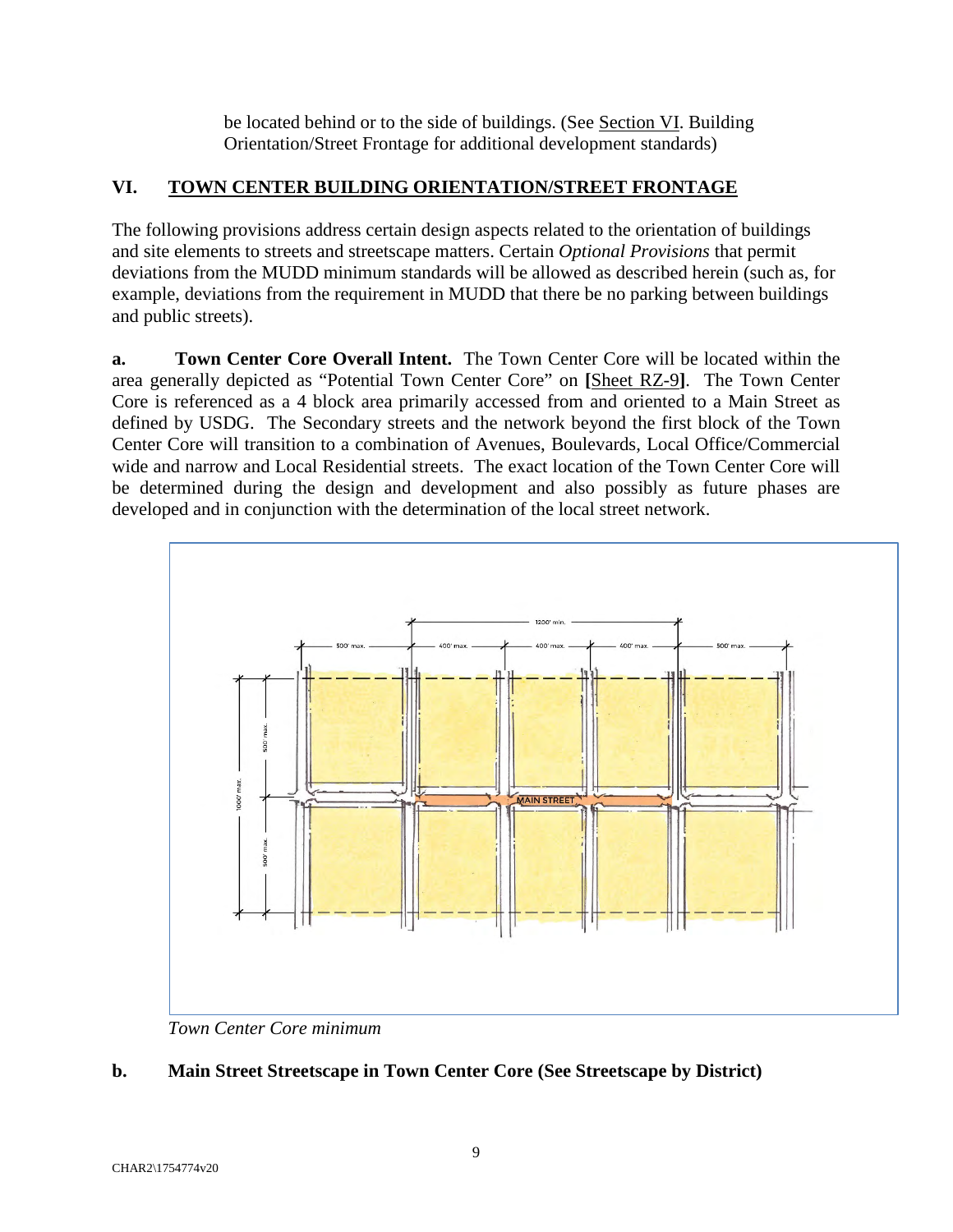- 1. Building setbacks shall not apply on non-network required private streets, driveways and drive aisles.
- 2. Minimum building setback is 20 feet subject to a variation in the maximum setback of 5 feet for site related conditions such as topography or environmental constraints. Where off-street surface parking is provided, the parking area setback is a minimum of 25' from the future back of curb for parking areas greater than two parking bays. The minimum sidewalk is 8' and trees are required in grates or using suspended pavement with open planting areas no larger than a standard grate opening.
- 3. A transitional 4' zone behind the sidewalk is required in the Town Center District and can be used toward outdoor dining areas, wider sidewalks, landscape areas, semi-private courtyards, stoops and/or similar. Balconies may encroach 4 feet into the setback transition zone above the first story of the building with a clearance from grade of a minimum of 12 feet when the building is located along and the balcony is facing a public street.
- 4. It is acknowledged that roads/streets governed by NCDOT may require an alternative streetscape treatment than described herein and such alternative streetscape treatment shall be subject to the approval of CDOT/Planning Department, such approval not to be unreasonably delayed or withheld.
- 5. Parking and maneuvering are permitted to the side and rear of buildings so long as the parking is behind the established building setback of the adjacent buildings and is screened. See Streetscape by District table for limitations.
- 6. Parking and maneuvering is not permitted between building fronts and streets on the Main Street in the Town Center Core or 200' off of the first block perpendicular to Main Street.
- 7. A minimum of eighty percent (80%) of a block face on a Main Street shall be building edge, such that, a maximum of twenty percent (20%) of a block face on a Main Street may be utilized for parking, driveways and maneuvering. If a building is located on a corner, twenty percent (20%) of the block must be building edge on the secondary street. Publicly accessible urban open spaces may count towards the block face percentage requirements in the Town Center Core. See Streetscape by District Table.
- 8. Buildings within the Town Center Core are required to have seventy-five percent (75%) of a building edge with ground floor active use on a Main Street.
- 9. Buildings within the Town Center Core fronting a Main Street shall have a minimum of seventy percent (70%) transparency on the ground floor. None of the required transparency may be display windows or opaque glass on a Main Street.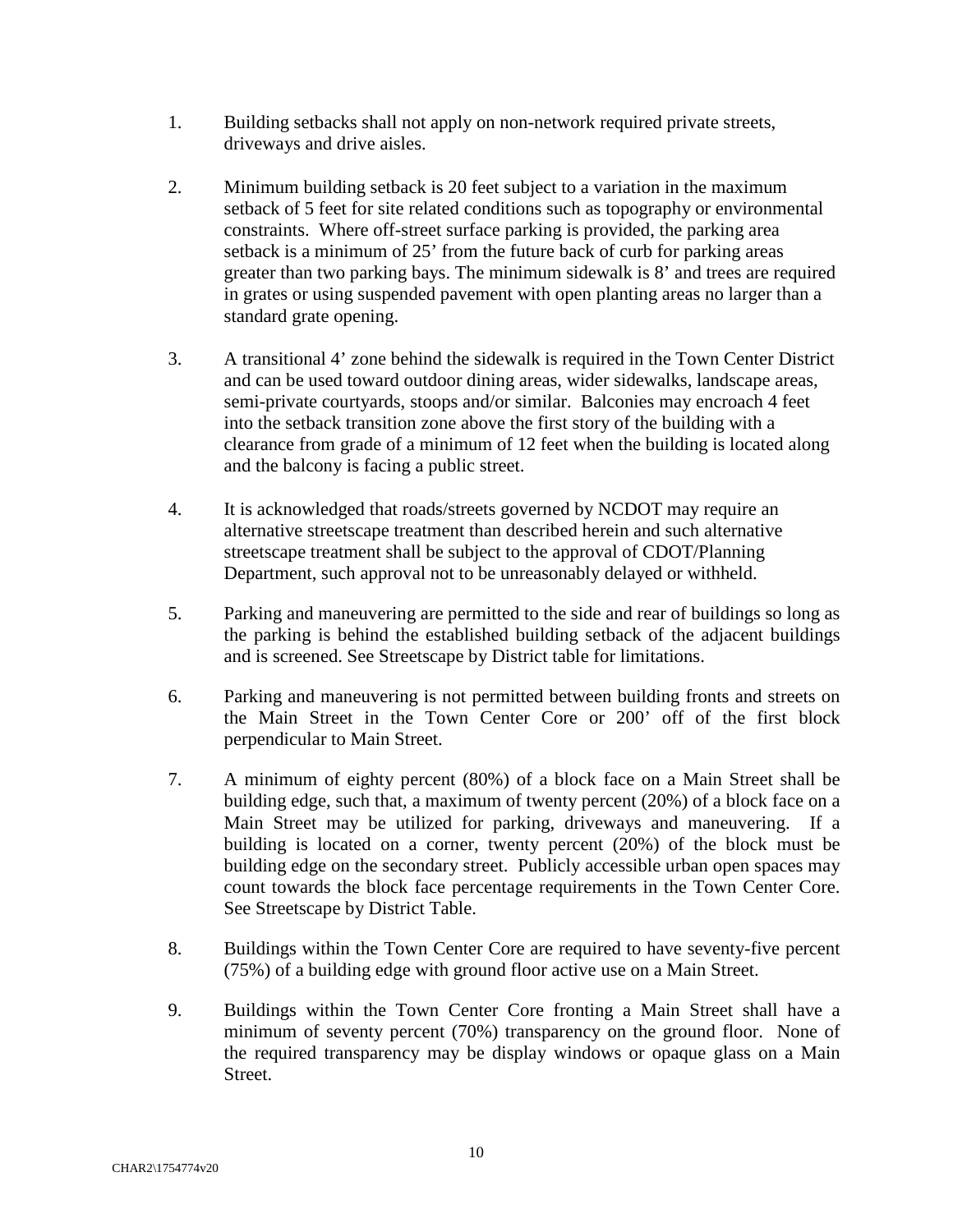- 10. Buildings within the Town Center Core shall provide common entrances for residential or multi-tenant buildings on Main Street with entrance spacing a maximum of 50' apart. Deviations are permitted for topographic, environmental or changes that will enhance the public realm.
- 11. Drive-thru facility uses are not permitted in the Town Center Core unless interior or internal to a building.
- 12. Exposed ground floor structured parking (not wrapped with uses) is not permitted on Main Street, however entrances to the structured parking are permitted (see Streetscape by District).
- 13. Driveways and vehicular entrances shall be limited to 2 per block.

## **c. Secondary Streets Streetscape in Town Center Core (not Main Street) (See Streetscape by District)**

- 1. Building setbacks shall not apply on non-network required private streets, driveways and drive aisles.
- 2. Minimum building setback is 20 feet subject to a variation in the maximum setback of 5 feet for site related conditions such as topography or environmental constraints. Where off-street surface parking is provided, the parking area setback is a minimum of 25' from the future back of curb for parking areas greater than two parking bays. The minimum sidewalk is 8' and trees are required in grates or using suspended pavement with open planting areas no larger than a standard grate opening.
- 3. A transitional 4' zone behind the sidewalk is required in the Town Center District and can be used toward outdoor dining areas, wider sidewalks, landscape areas, semi-private courtyards, stoops and/or similar. Balconies may encroach 4 feet into the setback transition zone above the first story of the building with a clearance from grade of a minimum of 12 feet when the building is located along and the balcony is facing a public street.
- 4. It is acknowledged that roads/streets governed by NCDOT may require an alternative streetscape treatment than described herein and such alternative streetscape treatment shall be subject to the approval of CDOT/Planning Department, such approval not to be unreasonably delayed or withheld.
- 5. Parking and maneuvering are permitted to the side and rear of building fronts so long as the parking is behind the established building setback of the adjacent buildings and is screened.
- 6. Parking and Maneuvering is permitted between the building and secondary streets in the Town Center Core limited to one full bay of parking.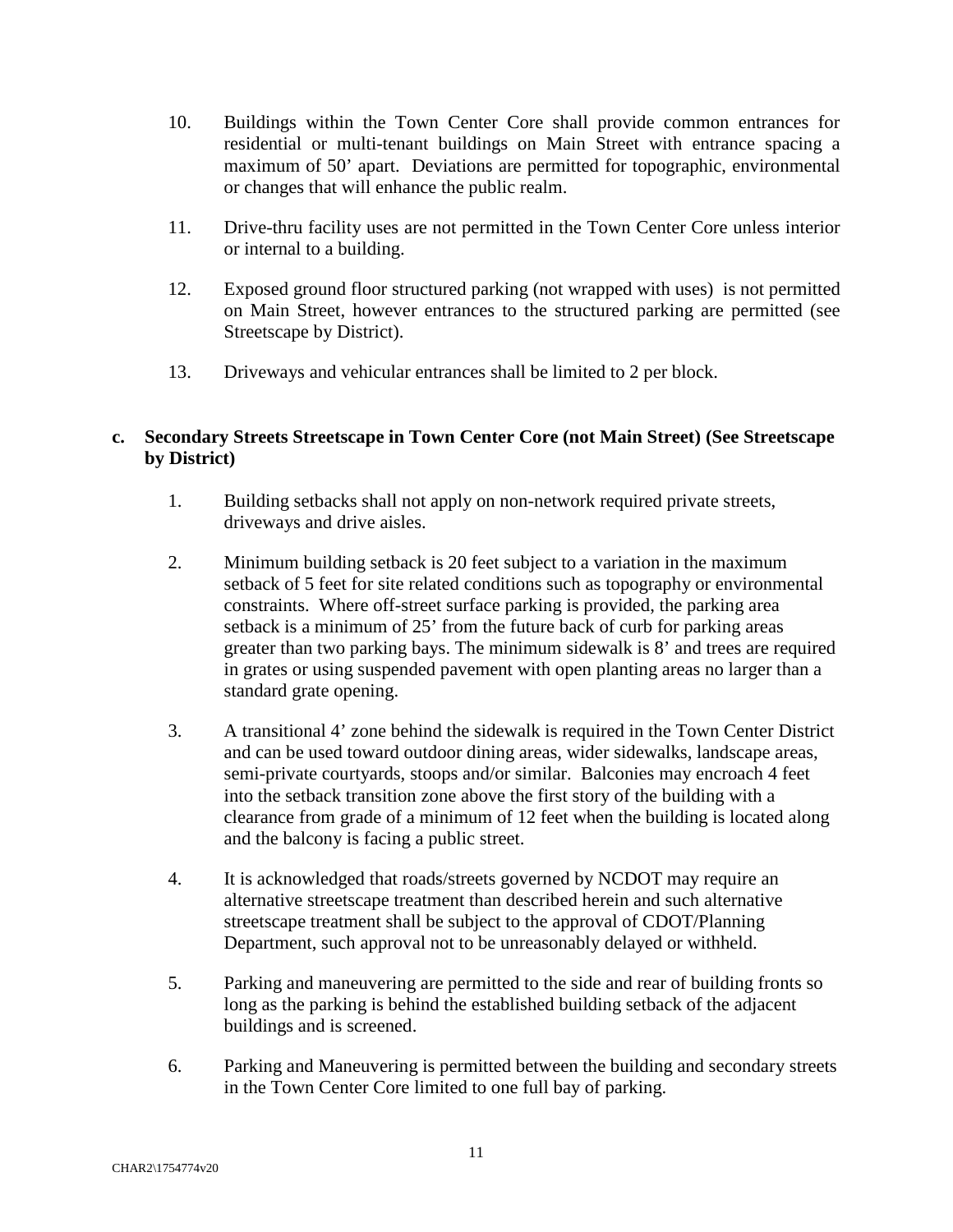- 7. A minimum of sixty percent (60%) of a block face on a Secondary Street shall be building edge. A maximum of forty percent (40%) of a block face on a Secondary Street may be utilized for parking, driveways and maneuvering. Publicly accessible urban open spaces may count towards the block face percentage requirements in the Town Center Core.
- 8. Buildings within the Town Center Core are required to have fifty percent (50%) of a building edge with ground floor active use on a Secondary Street.
- 9. Buildings within the Town Center Core fronting a Secondary Street shall have a minimum of fifty percent (50%) transparency on the ground floor. Sixteen percent (16%) of the required transparency may be display windows or opaque glass on a Secondary Street.
- 10. Buildings within the Town Center Core shall provide common residential building or multi-tenant Secondary Street Frontage entrance spacing a maximum of 75' apart. Deviations are permitted for topographic, environmental or for the benefit of the public realm.
- 11. Drive-thru facility uses are not permitted in the Town Center Core unless interior or internal to a building.
- 12. Exposed ground floor structured parking (not wrapped with uses) is permitted with screening and is limited by the required percentage of active ground floor uses.

*Reference is made to [Sheet RZ-5B] regarding "Streetscape by District" chart. To the extent of any discrepancy between the provisions above and the application of the Streetscape by District Chart, the above provisions will control.* 

Deviations from the above provisions are permitted upon approval by the Planning Department based upon the overland trail location, environmental or topographical constraints or for public benefit, such as, public realm amenities beyond approved standards, additional enhanced urban open space, increased pedestrian connectivity, integration of green infrastructure elements or innovative planning techniques.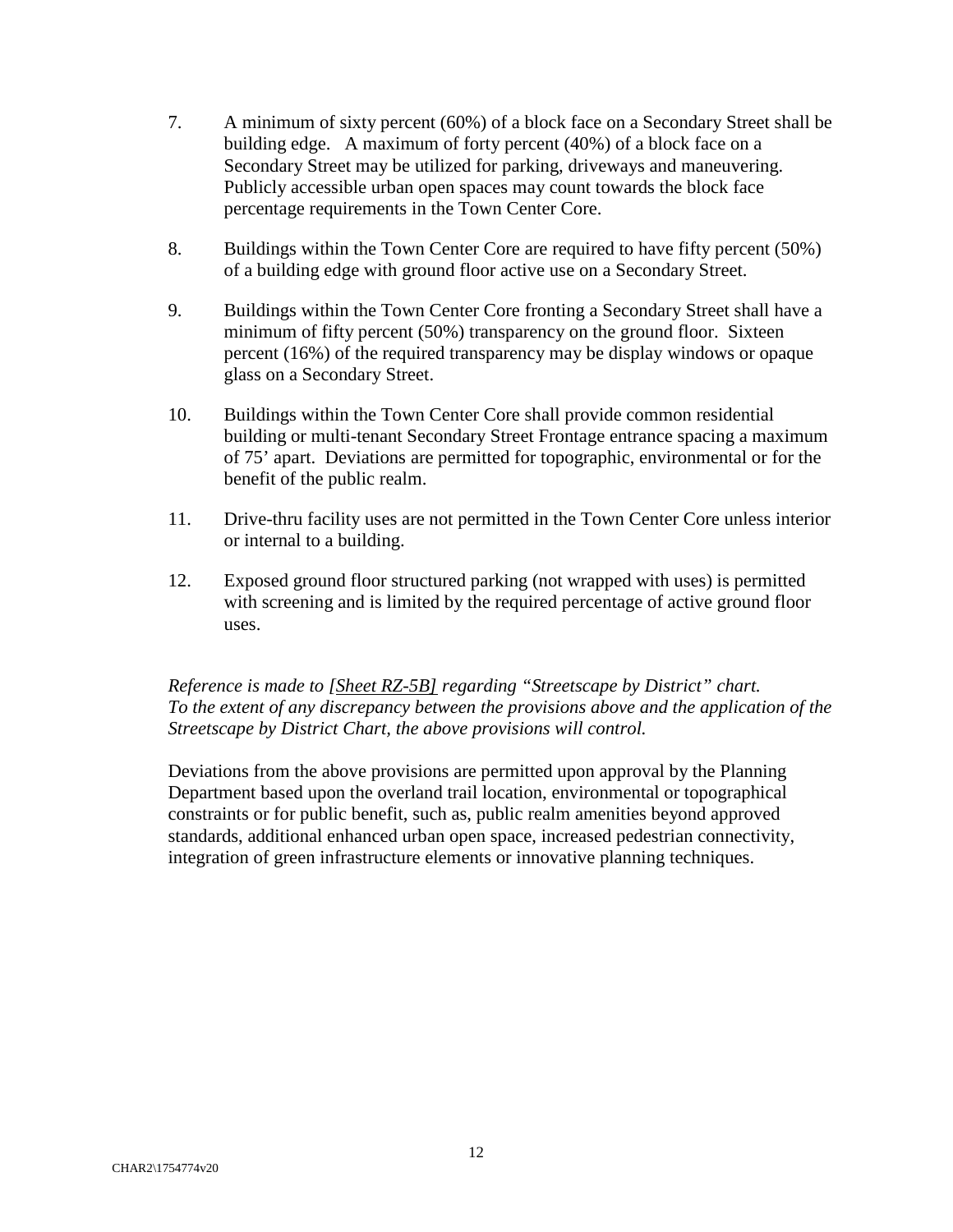

Town Center Core Diagram

**b. Town Center Edge Overall Intent.** The Town Center Edge will be defined as the area between the Town Center Core and the adjacent Districts as generally depicted on **[**Sheet RZ-9**]**. The Town Center Edge will include a wide range of uses integrated through a system of park/trails and open spaces. Principle emphasis will still be placed on the pedestrian experience, however auto-oriented uses will be permitted in this area. The primary streets will be Avenues with a secondary network that includes a combination of Boulevards, Local Office/Commercial wide and narrow and Local Residential streets. The Town Center Edge will provide a transitional height treatment between more intense uses and adjacent lower intensity residential development. See Section VII.

#### **c. Town Center Edge Setbacks and Streetscape (See Streetscape by District table RZ-5B)**

1. Building setbacks shall not apply on non-network required private streets, driveways and drive aisles.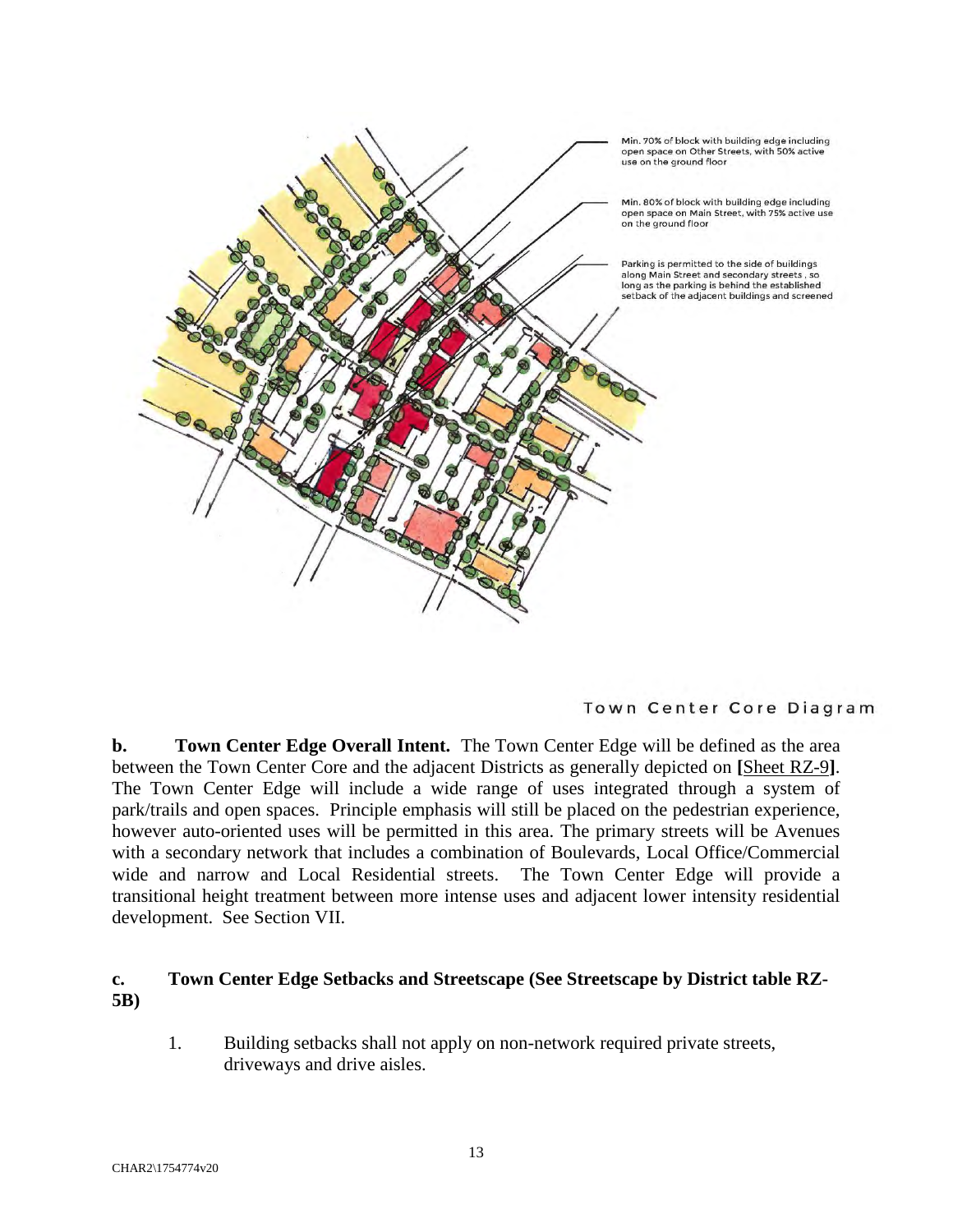- 2. Minimum building setback is 20 feet subject to a variation in the maximum setback of 5 feet for site related conditions such as topography or environmental constraints. Where off-street surface parking is provided, the parking area setback is a minimum of 25' from the future back of curb for parking areas greater than two parking bays.
- 3. A transitional 4' zone behind the sidewalk is required in the Town Center District and can be used toward outdoor dining areas, wider sidewalks, landscape areas, semi-private courtyards, stoops and/or similar. Balconies may encroach 4 feet into the setback transition zone above the first story of the building with a clearance from grade of a minimum of 12 feet when the building is located along and the balcony is facing a public street.
- 4. It is acknowledged that roads/streets governed by NCDOT may require an alternative streetscape treatment than described herein and such alternative streetscape treatment shall be subject to the approval of CDOT/Planning Department, such approval not to be unreasonably delayed or withheld.
- 5. Parking and maneuvering are permitted to the side and rear of buildings so long as the parking is behind the established building setback of the adjacent buildings and is screened.
- 6. Parking and maneuvering is permitted between the building and the street in the Town Center Edge limited to two full bay of parking.
- 7. A minimum of fifty percent (50%) of a block face in the Town Center Edge shall be building edge, such that, a maximum of fifty percent (50%) of a block face in the Town Center Edge may be utilized for parking, driveways and maneuvering. Publicly accessible urban open spaces may count towards the block face percentage requirements in the Town Center Edge.
- 8. Buildings within the Town Center Edge are required to have thirty percent (30%) of a building edge with ground floor active use.
- 9. Buildings within the Town Center Edge fronting a Street shall have a minimum of fifty percent (50%) transparency on the ground floor. Sixteen percent (16%) of the required transparency may be display windows or opaque glass.
- 10. Buildings within the Town Center Edge shall provide common residential building or multi-tenant entrance spacing a maximum of 100' apart. Deviations are permitted for topographic, environmental or for the benefit of the public realm.
- 11. Drive-thru facility uses are permitted in the Town Center Edge subject to the General Development Standards Section VII Architectural Standards.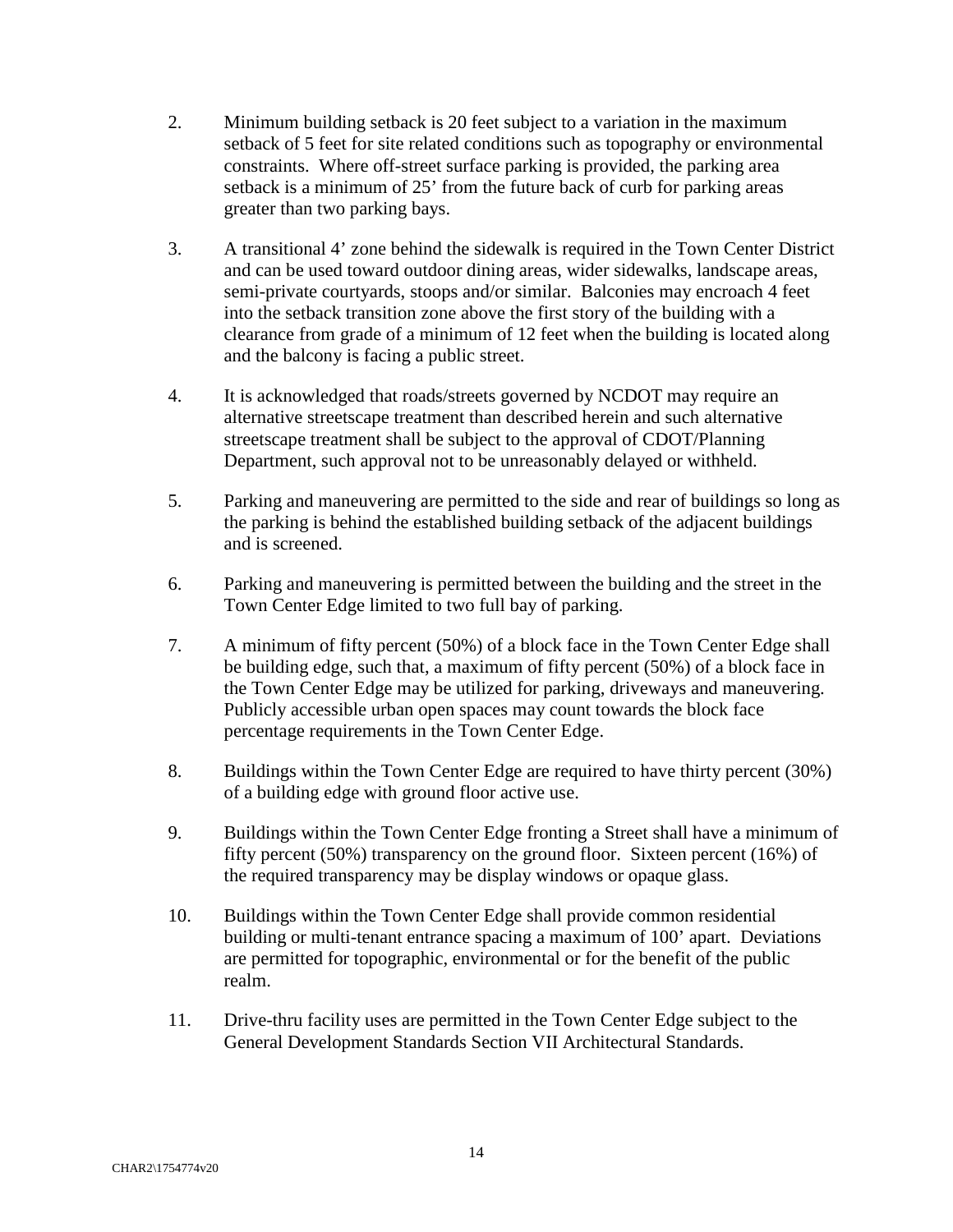12. Exposed ground floor structured parking (not wrapped with uses) is permitted with screening and is limited by the required percentage of active ground floor uses.

*Reference is made to [Sheet RZ-5B] regarding "Streetscape by District" chart. To the extent of any discrepancy between the provisions above and the application of the Streetscape by District Chart, the above provisions will control.* 

Deviations from the above provisions are permitted upon approval by the Planning Department based upon the overland trail location, environmental or topographical constraints or for public benefit, such as, public realm amenities beyond approved standards, additional enhanced urban open space, increased pedestrian connectivity, integration of green infrastructure elements or innovative planning techniques.

## **VII. TOWN CENTER HEIGHT AND TRANSITIONS**

**a.** Overall Intent. The buildings within the Town Center District will be designed to reflect a more compact pattern with primary height being located in the Town Center Core and Town Center Edge, and with a sensitivity to the transition to the areas adjacent to the Residential District and nearby existing single family detached development.

## **b. Height**

**1.** *Optional Provision:* Height shall be measured as set forth in the Ordinance except it will be exclusive of ornamental roof structures such as parapets, spires, mansards, domes, dormers or other architectural features.

**2.** A building height of 120' will be permitted throughout the Town Center District, except when within 150' of a single-family detached zoning district or use as described in 3. and 4. below.

**3.** Buildings located in the Town Center Core and Town Center Edge within 100' of a single-family detached zoning district or use will not exceed eighty feet or six stories.

**4.** If buildings exceed 3 stories and are on sites that are adjacent to the Residential District and/or a single family zoning district or use, a 50' Class C buffer shall be provided along the property edges that are adjacent to the Residential District and/or single family zoning district or use. If the zoning district or use changes result in a property no longer being adjacent to the Residential District and/or a single family zoning district or use, the buffer may be eliminated.

## **VIII. TOWN CENTER GREENWAYS/TRAILS, OPEN SPACE & TREE SAVE**

**a. Overall Intent:** The vision is to create a place that emphasizes the natural environment and connections at every level through a diverse network of open space experiences.

**1.** Town Center Core: Open space in the Town Center Core will be predominantly urban in form and will serve as the amenity area for adjacent developments as well as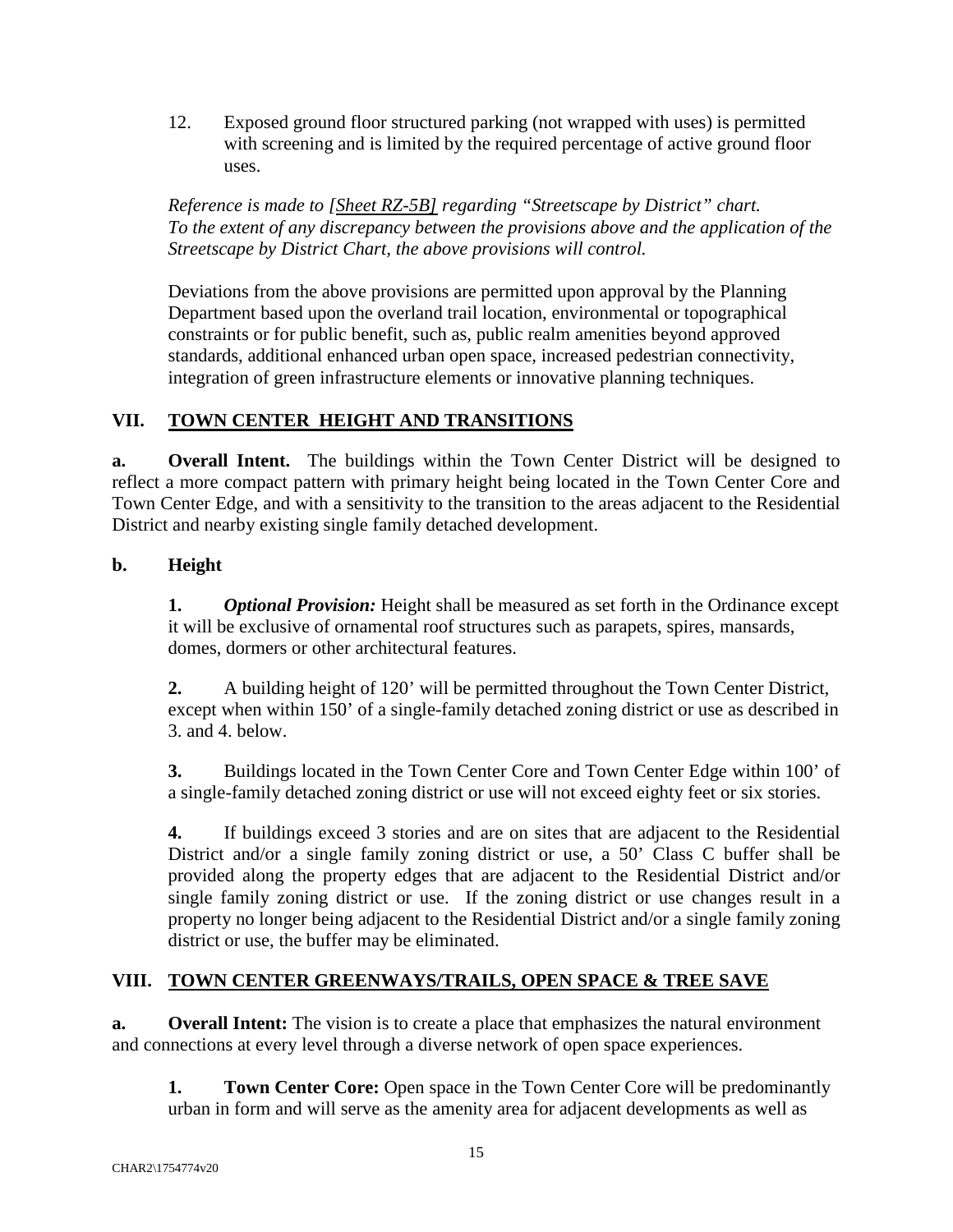provide common gathering space for the overall Master Plan Site. Typical open spaces will include plazas, lawns, outdoor dining, multifamily amenity areas and greenways and trails that are part of the overall Master Plan trail and/or greenway system. Sidewalks and direct connections will be provided from uses and amenity areas within the Town Center Core to the trail and/or greenway system.

**2.** Town Center Edge: Open space in the Town Center Edge will be predominantly serve as amenity areas for adjacent development. Typical open spaces will include plazas, lawns, outdoor dining, multifamily amenity areas and greenways and trails that are part of the overall Master Plan trail and/or greenway system. Portions of areas closest to the Residential District will have open space that is predominantly undeveloped and typically set aside for tree save, passive recreation, natural habitat preservation and trails that are part of the overall Master Plan trail and/or greenway system.

## **b. Reference Environmental Commitments and [Sheet RZ-4A-4B] and associated text.**

## *GATEWAY DISTRICT- UPDATED 9/19/16*

## **OUTLINE**

- **I. Zoning District**
- **II. Gateway District Permitted Uses**
- **III. Gateway District Optional Provisions**
- **IV. Design Intent**
- **V. Access | USDG Classification | Connectivity**
- **VI. Building Orientation | Street Frontage**
- **VII. Height and Transitions**
- **VIII. Greenways/Trails, Open Space & Tree Save**

## **DEVELOPMENT STANDARDS**

(see additional General Development Standards on [Sheet RZ-3A-3B])

## **I. GATEWAY DISTRICT ZONING– MUDD-O**

## **II. GATEWAY DISTRICT PERMITTED USES/DEVELOPMENT LEVELS:**

- **a.** Office up to 500,000 sf of gross floor area;
- **b.** Retail/Eating, Drinking and Entertainment Establishments (EDEE)/personal services up to 50,000 sf of gross floor area;
- **c.** Hospitality up to 250 rooms;
- **d**. Residential up to XX multi-family and or single family attached or detached units; *uses are allowed the per conversion and transfer rights*
- **e**. Institutional, recreation (indoor and outdoor) and civic uses.

Each of above together with other uses, accessory uses and uses allowed under prescribed conditions in the MUDD-O district.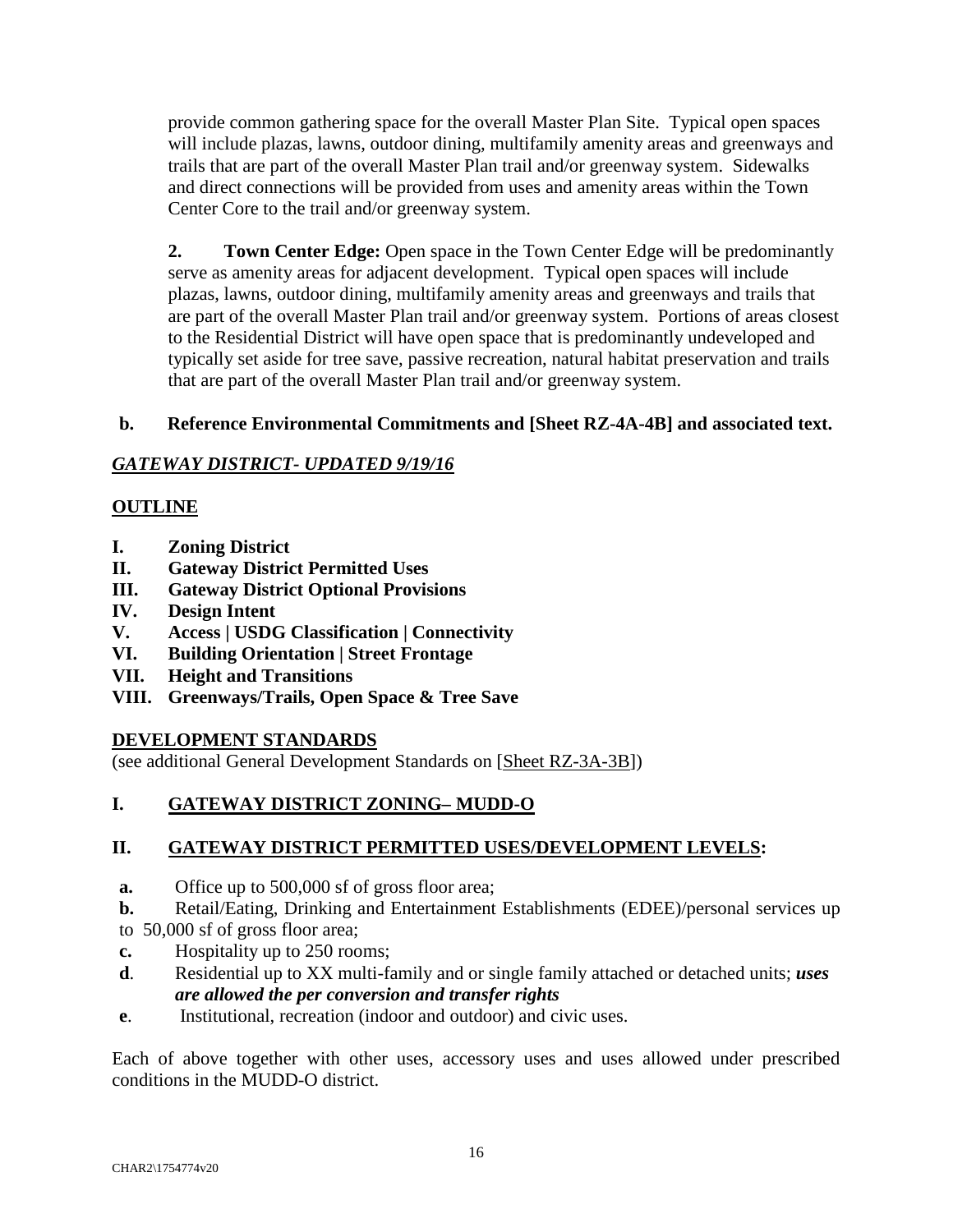Retail, EDEE, personal service uses that are located within buildings primarily used for office purposes shall be excluded from the above level development level limitations for such uses as accessory uses to the office uses.

See Section III of the General Development Standards for certain rights to transfer development levels and uses among various Districts and to increase the level of certain permitted uses by decreasing the level of other permitted uses (i.e. conversion rights).

## **III. GATEWAY DISTRICT OPTIONAL PROVISIONS**

The following optional provisions shall apply to the Gateway District, many details of which are set forth below and identified with "*Optional Provisions*" references:

**a.** For buildings fronting West Boulevard extension to allow wall signs to have up to 200 square feet if sign surface area per wall for the portions of the building located 5 stories or taller,

**Note:** The optional provisions regarding signs are additions/modifications to the standards for signs in the MUDD district and are to be used with the remainder of MUDD standards for signs not modified by these optional provisions.

## **IV. GATEWAY DISTRICT DESIGN INTENT:**

**a. Overall Intent.** The Gateway District shall be characterized by a mix of office and employment uses so as to take advantage of the District's proximity to I-485 and Charlotte Douglas International Airport & Intermodal Facility. Commercial uses such as retail, restaurant/EDEE, personal services and hotel uses may be developed in mixed or multi-use format along West Boulevard Extension. In all instances, the uses within the Gateway District will provide connectivity to other portions of the Master Plan through street networks, bike/pedestrian links, multi-use trails and the like.

## **V. GATEWAY DISTRICT ACCESS/USDG STREETS & CONNECTIVITY:**

**a. Access:** Access to the Gateway District shall be primarily by way of full movement signalized access off of new West Boulevard Extension as generally depicted followed by access north/south via new street/road (i.e. new Garrison Rd) with connectivity to north, access to and from the west and the Town Center District, as well as future access to I-485 at Dixie River Road as generally depicted on **[**Sheet RZ-7**]**.

1. The Local Office/Commercial Wide Street classification will be used in portions of the Gateway District to support pedestrian-scaled, street-oriented, ground floor active uses (any use visible from the street through clear glass and accessible to interior users)

2. In addition to the crossing associated with West Boulevard extension, a minimum of 2 additional street crossings over Beaver Dam Creek described on **[**Sheets RZ-6, RZ-7 and RZ-8**]** shall be provided in the Employment, Gateway or Transitional Districts; however, the locations of such crossings can be adjusted during the design development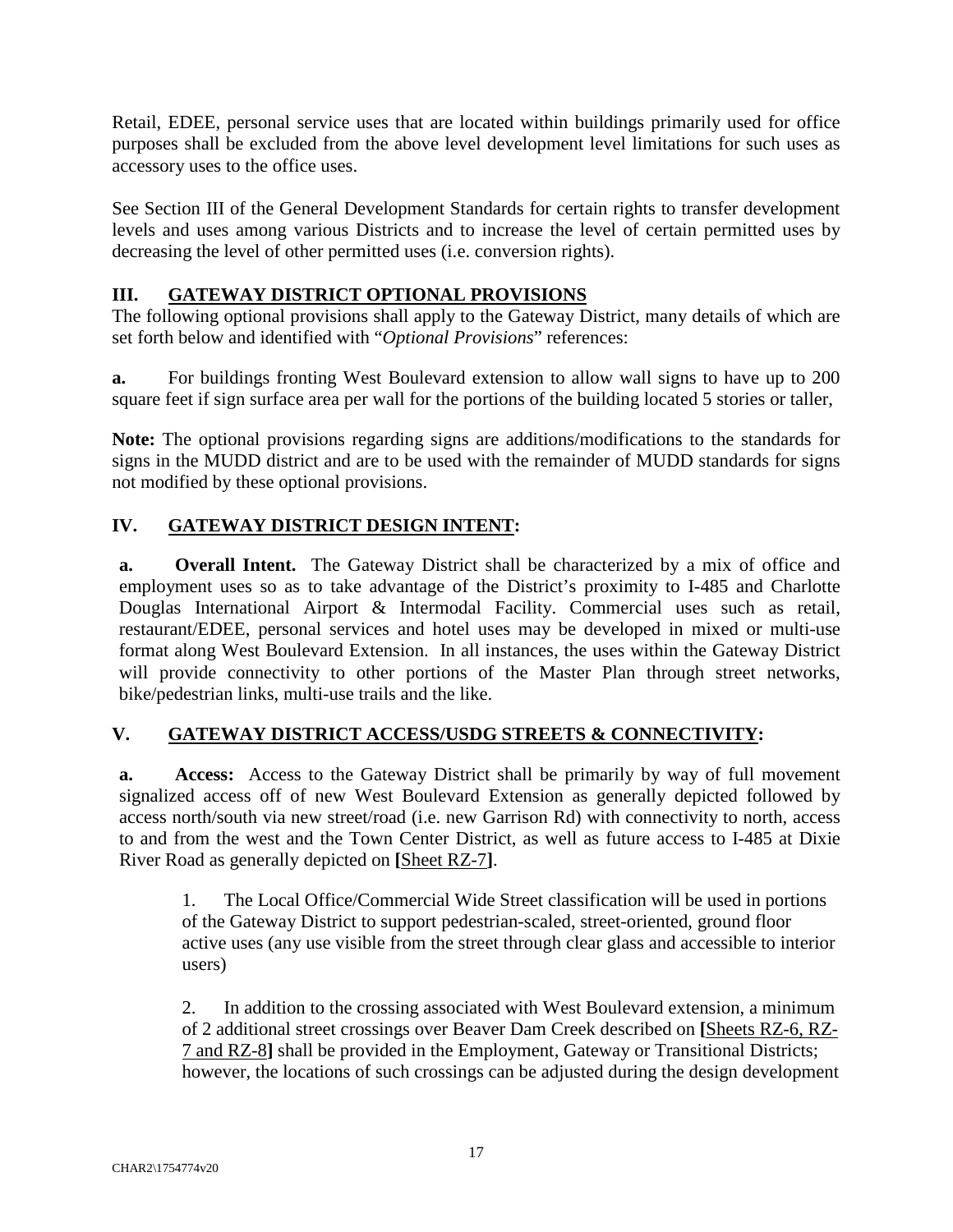phase based on environmental, topographical and other site/development considerations.

The street crossings over Beaver Dam Creek shall take place as development occurs in the applicable Area from which the crossing will occur but in any event prior to development of greater than seventy percent (70%) of the permitted gross floor area for commercial uses within the District.

## **VI. GATEWAY DISTRICT BUILDING ORIENTATION/STREET FRONTAGE**

The following provisions address certain design aspects related to the orientation of buildings and site elements to streets and streetscape matters. Certain Optional Provisions that permit deviations from the MUDD minimum standards will be allowed as described herein (such as, for example, deviations from the requirement in MUDD that there be no parking between buildings and public streets).

#### **a. Setbacks and Streetscape (See Streetscape by District table)**

- 1. Building setbacks shall not apply on non-network required private streets, driveways and drive aisles.
- 2. Minimum building setback is 20 feet. Where off-street surface parking is provided, the parking area setback is a minimum of 25' from the future back of curb for parking areas greater than two parking bays.
- 3. A transitional 4' zone behind the sidewalk is required in the Gateway District and can be used toward outdoor dining areas, wider sidewalks, landscape areas, semiprivate courtyards, stoops and/or similar. Balconies may encroach 4 feet into the setback transition zone above the first story of the building with a clearance from grade of a minimum of 12 feet when the building is located along and the balcony is facing a public street.
- 4. It is acknowledged that roads/streets governed by NCDOT may require an alternative streetscape treatment than described herein and such alternative streetscape treatment shall be subject to the approval of CDOT/Planning Department, such approval not to be unreasonably delayed or withheld.
- 5. Parking and maneuvering are permitted to the side and rear of buildings.
- 6. Parking and Maneuvering is permitted between the building and the street as follows:
- 7. Limited to 1 bay on Main Streets, Avenues or Local Streets, however it is not permitted between the building and Garrison or West Boulevards extensions.
- 8. Permitted without limitation on Boulevards or Parkways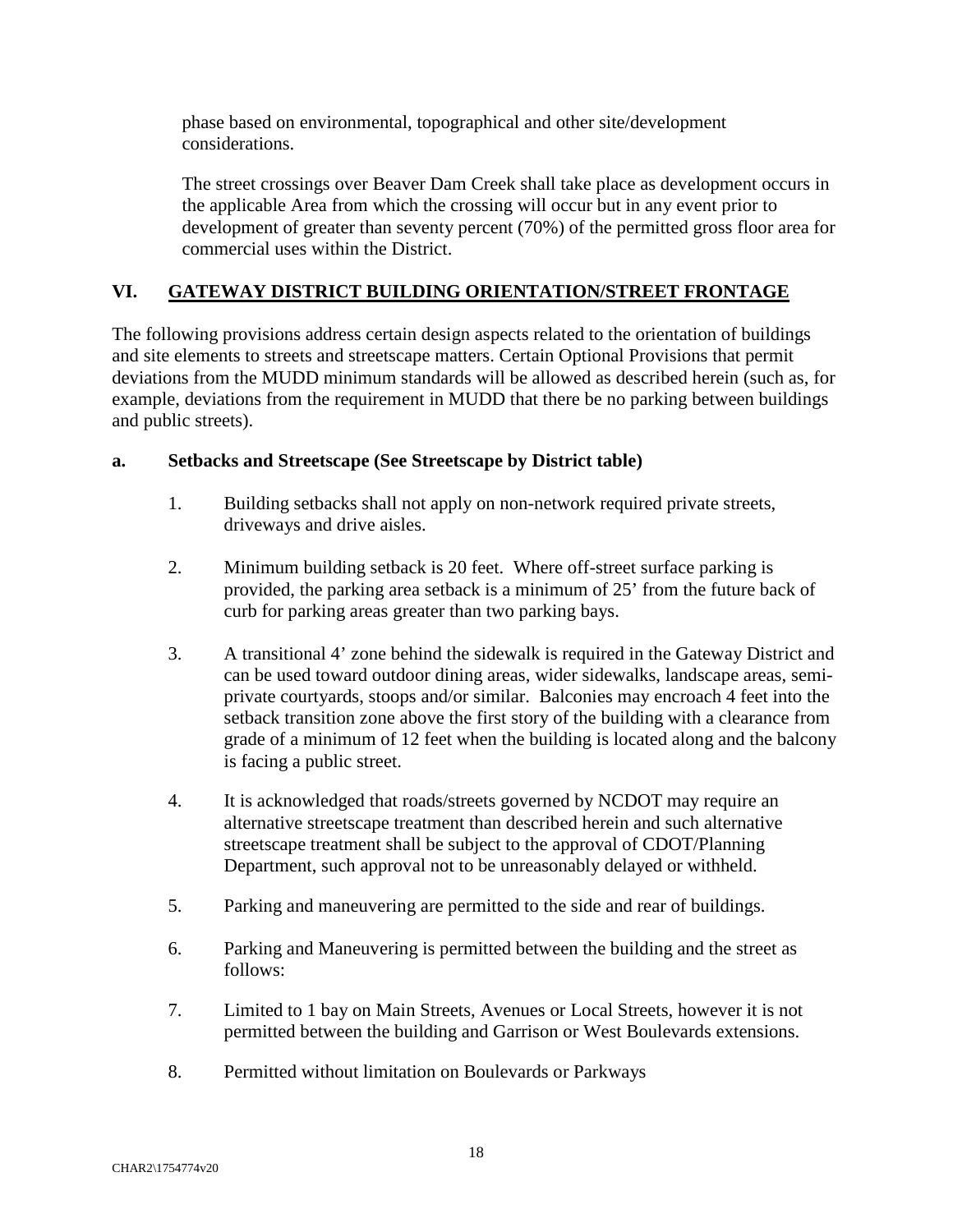- 9. A minimum of forty percent of a block face on a Main Street, Avenue, or Local Street shall be building edge, such that, a maximum of sixty percent of a block face on a Main Street, Avenue, or Local Street may be utilized for parking, driveways and maneuvering.
- 10. Uses within the Gateway District are not required to have a percentage of building edge with ground floor active use.
- 11. Uses within the Gateway District fronting a Main Street, Avenue, or Local Street shall have a minimum of fifty percent (50%) transparency on the ground floor. Sixteen percent (16%) of the required transparency may be display windows or opaque glass.
- 12. Uses within the Gateway District fronting a Boulevard or Parkway shall have a minimum of twenty-five (25%) transparency on the ground floor. One hundred percent (100%) of the required transparency may be display windows or opaque glass.
- 13. Drive-thru facility uses are not permitted to front window facilities Garrison or West Boulevard extensions.
- 14. Exposed ground floor structured parking (not wrapped with uses) is permitted with screening and is limited by the required percentage of active ground floor uses.

*Reference is made to [Sheet RZ-5B] regarding "Streetscape by District" chart. To the extent of any discrepancy between the provisions above and the application of the Streetscape by District Chart, the above provisions will control.* 

Deviations from the above provisions are permitted upon approval by the Planning Department based upon the overland trail location, environmental or topographical constraints or for public benefit, such as, public realm amenities beyond approved standards, additional enhanced urban open space, increased pedestrian connectivity, integration of green infrastructure elements or innovative planning techniques.

#### **b. Orientation Options**

1. Buildings adjacent to Beaver Dam Creek Greenway and/or open space areas as shall contain the following characteristics:

(i) buildings that address the Beaver Dam Creek Greenway/trail portions of the Site in accordance with design standards set forth below and provide for pedestrian connections from buildings to the trail network;

(ii) parking decks that adhere to the design standards described in General Development Standards Section VI (Architectural Standards);

(iii) parking decks that adhere to the design standards set forth and contain landscaping and/or wall treatment features along portions of the decks; and (iv) service and loading will not orient to or be located directly adjacent to Beaver Dam Creek Greenway.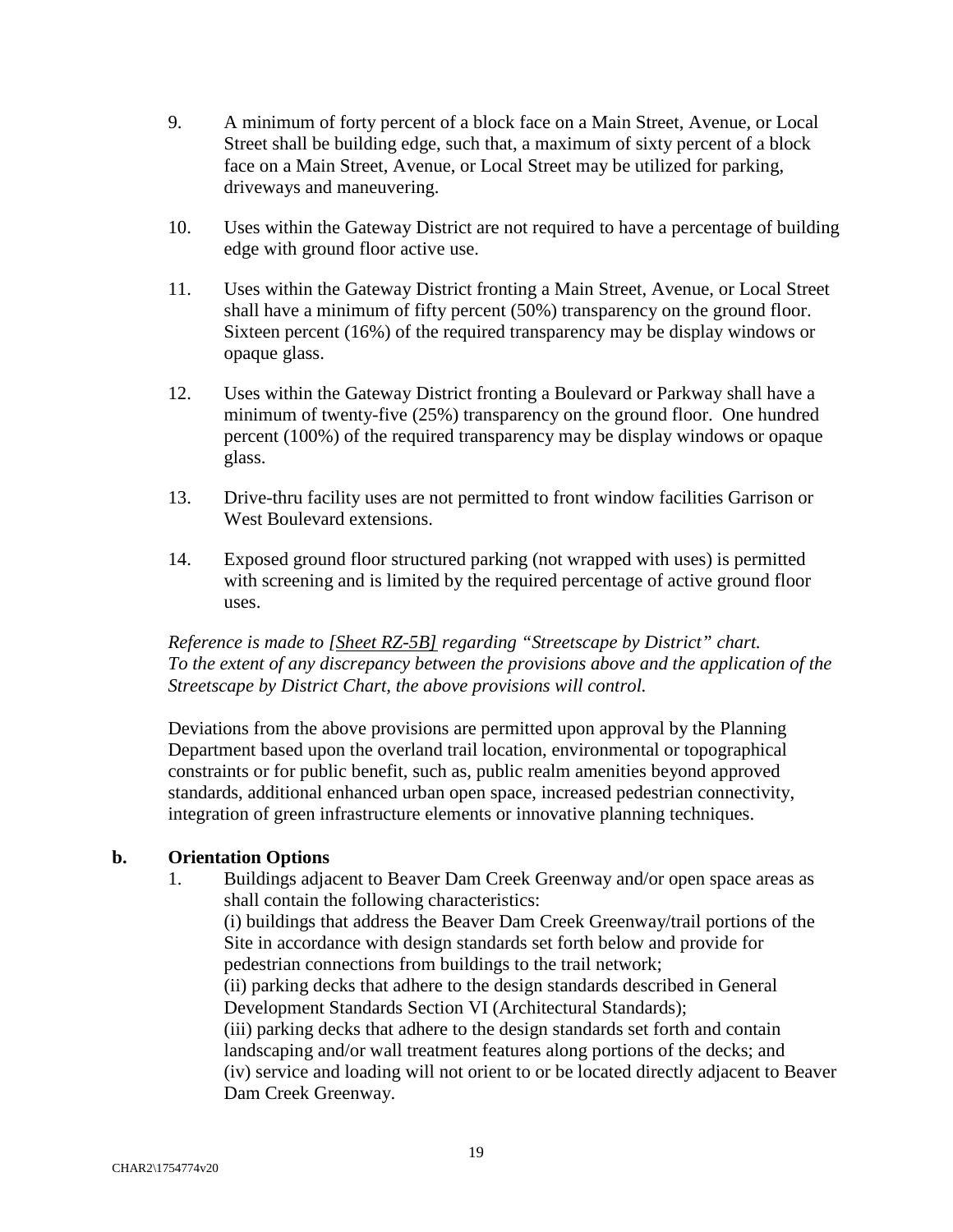2. Buildings at intersections with Garrison Road Extension and new streets will have building edges on three out of four corners of each new intersection except when challenging environmental or topography conditions exist, when difficulties in compliance result from conflicts in compliance with greenway/open space and/or other challenging site conditions or when there is a greater opportunity to create a strong relationship and orientation to the Beaver Dam Creek Greenway, creeks or multi-use trails.

## **VII. GATEWAY DISTRICT HEIGHT AND TRANSITIONS**

## **a. Height.**

- **1.** *Optional Provision* Buildings in the Gateway District will have a maximum building height of 120' unless otherwise limited by 2. and 3. below regarding single family detached uses. However, an *Optional Provision* is hereby provided to allow buildings within the portion of the Gateway District abutting I-485 to be up to 150 feet in height. Height shall be measured as set forth in the Ordinance except it will be exclusive of ornamental roof structures such as parapets, spires, mansards, domes, dormers or other architectural features.
- **2.** Buildings located in the Gateway District within 100' of a single-family detached zoning district or use will not exceed eighty feet or six stories.
- **3.** If buildings exceed 4 stories and are on sites that are adjacent to the Residential District and/or a single family zoning district or use, a 50' Class C buffer shall be provided along the property edges that are adjacent to the Residential District and/or single family zoning district or use. If the zoning district or use changes result in a property no longer being adjacent to a single family zoning district or use, the buffer may be eliminated. At such time, the maximum height may be increased to 120' unless located along I-485 which allows 150' in height.

## **VIII. GATEWAY DISTRICT GREENWAYS/TRAILS, OPEN SPACE & TREE SAVE**

**a. Overall Intent:** The vision is to create a place that emphasizes the natural environment and connections at every level through a diverse network of open space experiences. Open space in the Gateway District will be predominantly natural in form and will serve as the amenity area for adjacent developments as well as provide links to more formal gathering spaces and to the overall Master Plan Site. Sidewalks and direct connections will be provided from uses and amenity areas within the Employment District to the trail and/or greenway system.

## **b. Reference Environmental Commitments [Sheet RZ-4A] and associated text.**

## *TRANSITIONAL DISTRICT—UPDATED 9/19/16*

## **OUTLINE**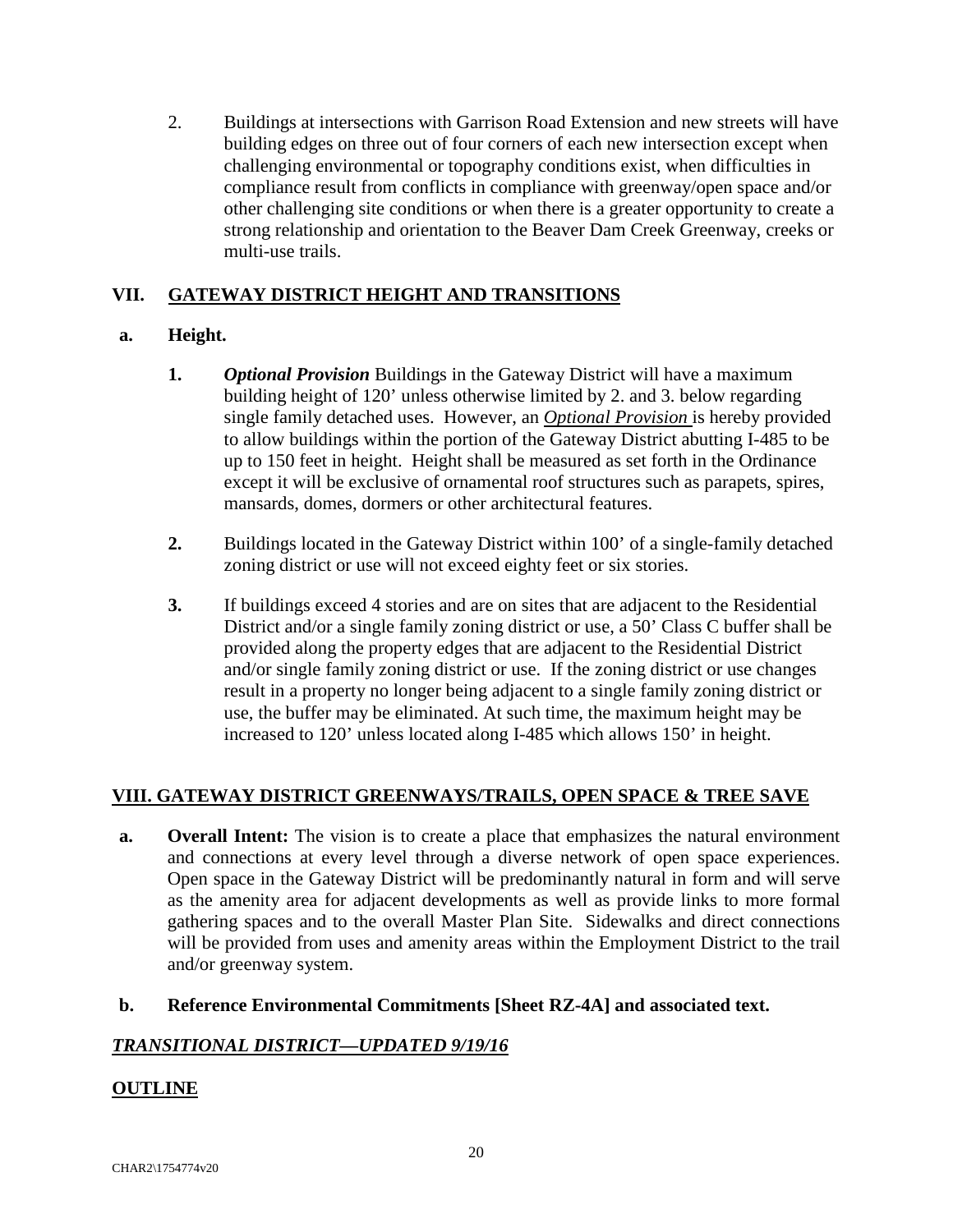- **I. Zoning District**
- **II. Transitional District Permitted Uses**
- **III. Transitional District Optional Provisions**
- **IV. Design Intent**
- **V. Access | USDG Classification | Connectivity**
- **VI. Building Orientation | Street Frontage**
- **VII. Height and Transitions**
- **VIII. Greenways/Trails, Open Space & Tree Save**

#### **DEVELOPMENT STANDARDS**

(see additional General Development Standards on [Sheet RZ-3A and 3B]

## **I. TRANSITIONAL DISTRICT ZONING– MUDD-O**

## **II. TRANSITIONAL DISTRICT PERMITTED USES/DEVELOPMENT LEVELS:**

**a.** Office up to 1 Million sf of gross floor area;

**b.** Retail/Eating, Drinking and Entertainment Establishments (EDEE)/personal services up to 25,000 sf of gross floor area;

- **c.** Hospitality up to XX rooms*; use is allowed per conversion and transfer rights*;
- **d.** Residential up to 300 multi-family and/or single family attached or detached units; and
- **e.** Institutional, recreation (indoor and outdoor) and civic uses.

Each of above together with other uses, accessory uses and uses allowed under prescribed conditions in the MUDD-O district.

Retail, restaurant/EDEE, personal service uses that are located within buildings primarily used for office purposes shall be excluded from the above level development level limitations for such uses as accessory uses to the office uses.

See Section III of the General Development Standards for certain rights to transfer development levels and uses among various Districts and to increase the level of certain permitted uses by decreasing the level of other permitted uses (i.e. conversion rights).

## **III. TRANSITIONAL DISTRICT OPTIONAL PROVISIONS**

The following optional provisions shall apply to the Transitional District, many details of which are set forth below and identified with *Optional Provision* references:

**a.** To allow in connection with office uses developed in a clustered campus format to locate ground mounted signs up to 12 feet in height and containing up to 100 square feet of sign area at shared driveway entrances at the public or private street

**Note:** The optional provisions regarding signs are additions/modifications to the standards for signs in the MUDD district and are to be used with the remainder of MUDD standards for signs not modified by these optional provisions.

## **IV. TRANSITIONAL DISTRICT DESIGN INTENT:**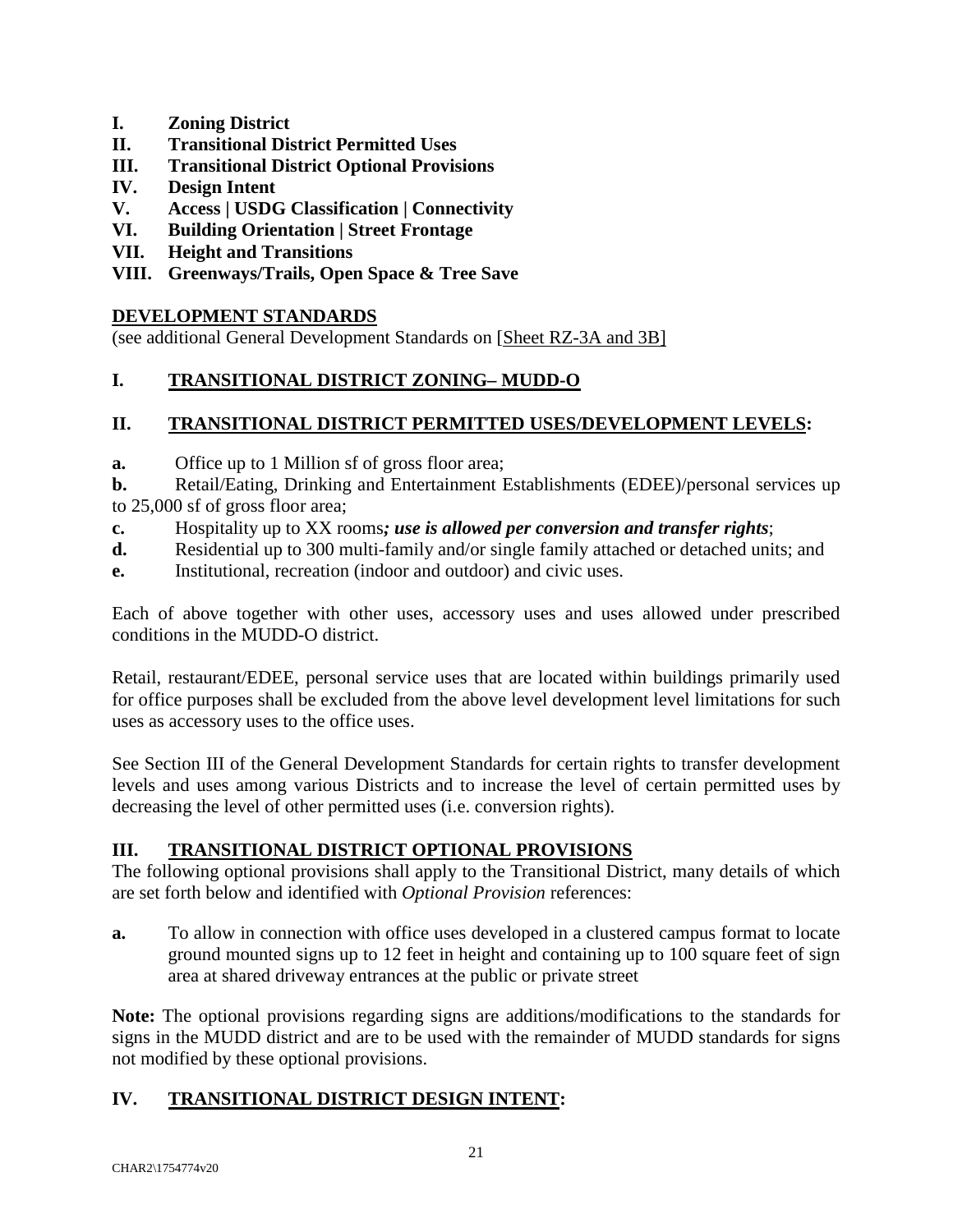**a.** Overall Intent. The Transitional District shall be characterized by mixture of residential and office/commercial uses with an overall approach that is in a less intense format than the Employment District or the Gateway District in recognition of the transition nature of the District between area closer to I-485 and the predominantly single family uses of the Residential District. For most of the Transition District Office uses shall be developed in less of an urban format with less use of structured parking facilities, while preserving connectivity to other portions of the Master Plan through street networks, bike/pedestrian links, multi-use trails and the like. More dense office format may be located closer to Beaver Dam Creek. Residential uses shall be characterized by a mixture of multi-family and single family attached and detached units with mid to moderate densities, but greater density may be allowed along thoroughfares. In all instances, the uses within the Transitional District will provide connectivity to other portions of the Master Plan through street networks, bike/pedestrian links, multi-use trails and the like.

## **V. TRANSITIONAL DISTRICT ACCESS/USDG STREETS & CONNECTIVITY:**

- **a. Access:** Access to the Transitional District shall be primarily by way of Dixie River Road and internal streets and roads as generally depicted on [Sheet RZ -8A], provided the locations of streets as shown are subject to change and are illustrative in nature.
	- 1. The Local Office/Commercial Wide Street classification will be used in portions of the Transitional District to support pedestrian-scaled, street-oriented, ground floor active uses (any use visible from the street through clear glass and accessible to interior users)
	- 2. In addition to the crossing associated with West Boulevard extension, a minimum of 2 additional street crossings over Beaver Dam Creek described on **[**Sheets RZ-6A, RZ-7A and RZ-8A**]** shall be provided in the Employment, Gateway or Transitional Districts; however, the locations of such crossings can be adjusted during the design development phase based on environmental, topographical and other site/development considerations.

The street crossings over Beaver Dam Creek shall take place as development occurs in the applicable Area from which the crossing will occur but in any event prior to development of greater than seventy percent (70%) of the permitted gross floor area for commercial uses within the District.

## **VI. TRANSITIONAL DISTRICT BUILDING ORIENTATION/STREET FRONTAGE**

The following provisions address certain design aspects related to the orientation of buildings and site elements to streets and streetscape matters. Certain Optional Provisions that permit deviations from the MUDD minimum standards will be allowed as described herein (such as, for example, deviations from the requirement in MUDD that there be no parking between buildings and public streets).

#### **a. Setbacks and Streetscape**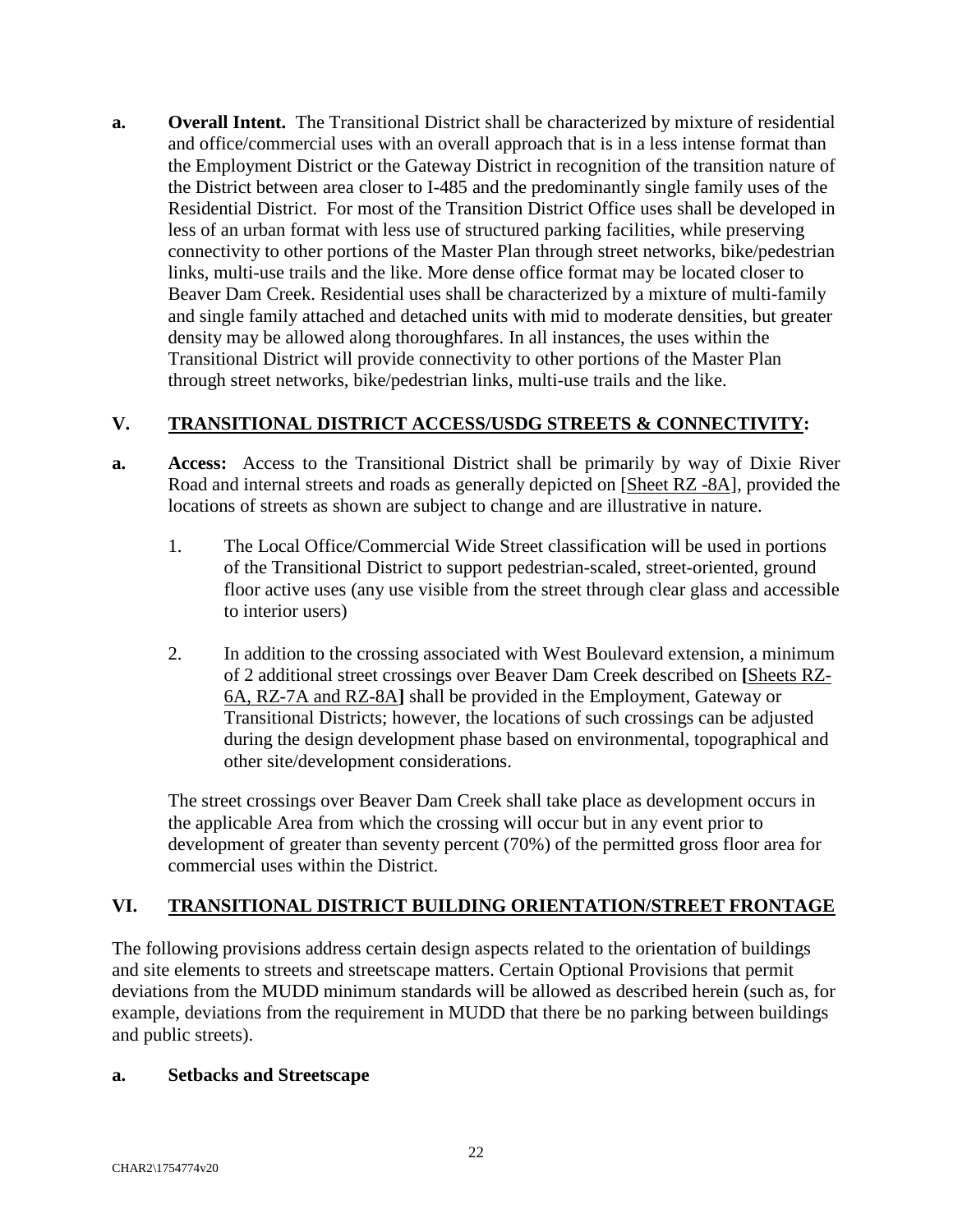- 1. Building setbacks shall not apply on non-network required private streets, driveways and drive aisles.
- 2. Minimum building setback is 20 feet. Where off-street surface parking is provided, the parking area setback is a minimum of 25' from the future back of curb for parking areas greater than two parking bays.
- 3. A transitional 4' zone behind the sidewalk is required in the Transitional District and can be used toward outdoor dining areas, wider sidewalks, landscape areas, semi-private courtyards, stoops and/or similar. Balconies may encroach 4 feet into the setback transition zone above the first story of the building with a clearance from grade of a minimum of 12 feet when the building is located along and the balcony is facing a public street.
- 4. It is acknowledged that roads/streets governed by NCDOT may require an alternative streetscape treatment than described herein and such alternative streetscape treatment shall be subject to the approval of CDOT/Planning Department, such approval not to be unreasonably delayed or withheld.
- 5. Parking and maneuvering are permitted to the side and rear of buildings.
- 6. Parking and Maneuvering is permitted between the building and the street as follows:
- 7. Limited to 2 bays on Main Streets, Avenues or Local Streets
- 8. Permitted without limitation on Boulevards or Parkways
- 9. A minimum of forty percent (40%) of a block face on a Main Street, Avenue, or Local Street shall be building edge.
- 10. A maximum of sixty percent (60%) of a block face on a Main Street, Avenue, or Local Street may be utilized for parking, driveways and maneuvering.
- 11. Uses within the Transitional District are not required to have a percentage of building edge with ground floor active use.
- 12. Uses within the Transitional District fronting a Main Street, Avenue, or Local Street shall have a minimum of fifty percent (50%) transparency on the ground floor. Sixteen percent (16%) of the required transparency may be display windows or opaque glass.
- 13. Uses within the Transitional District fronting a Major Thoroughfare shall have a minimum of twenty-five percent (25%) transparency on the ground floor. One hundred percent (100%) of the required transparency may be display windows or opaque glass.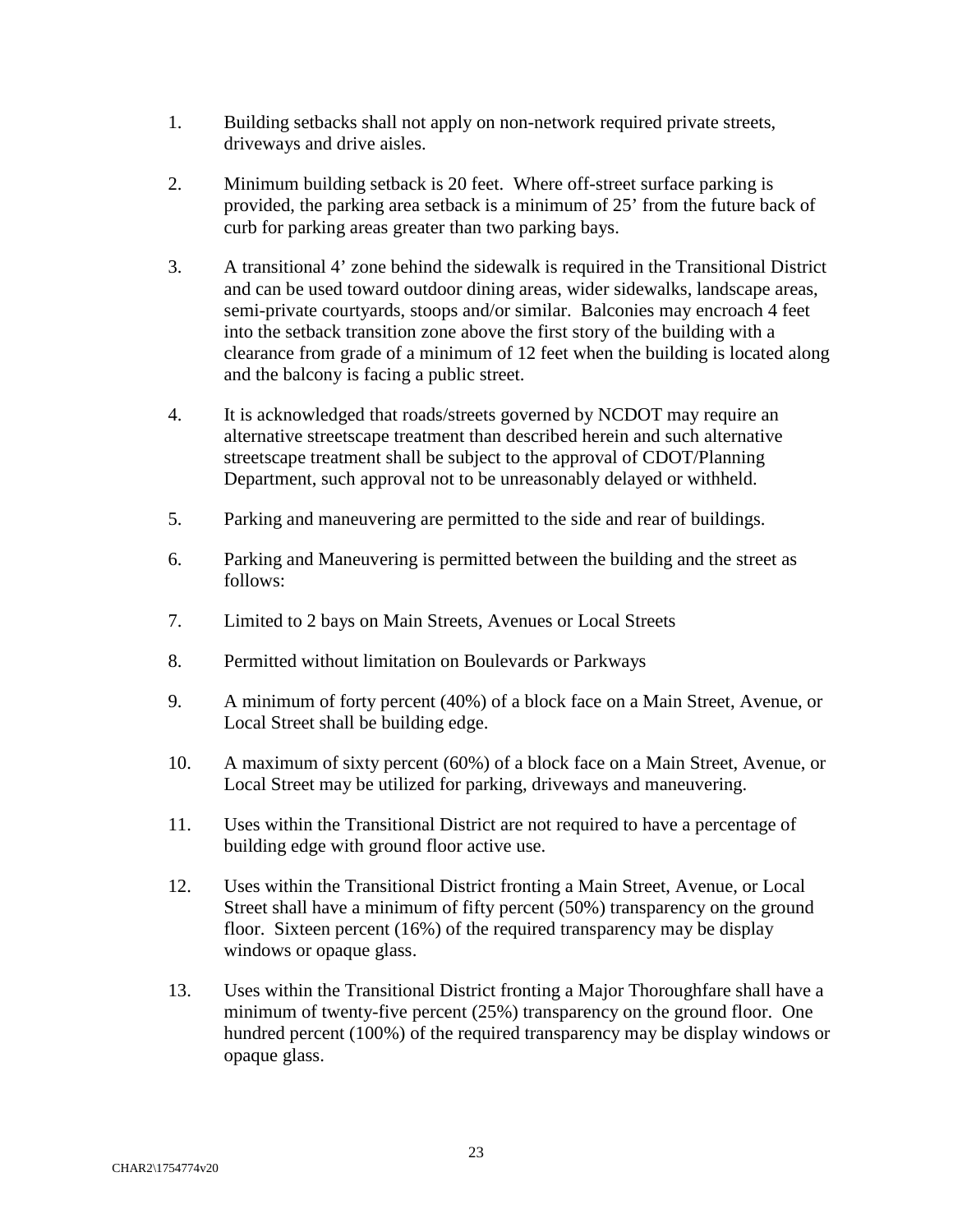*Reference is made to [Sheet RZ-5B] regarding "Streetscape by District" chart. To the extent of any discrepancy between the provisions above and the application of the Streetscape by District Chart, the above provisions will control.* 

Deviations from the above provisions are permitted upon approval by the Planning Department based upon the overland trail location, environmental or topographical constraints or for public benefit, such as, public realm amenities beyond approved standards, additional enhanced urban open space, increased pedestrian connectivity, integration of green infrastructure elements or innovative planning techniques.

## **b. Orientation Options**

1. Buildings adjacent to Beaver Dam Creek Greenway and/or open space areas as generally depicted on [Sheet RZ-8A] may contain one of the following characteristics:

(i) buildings that address the Beaver Dam Creek Greenway portions of the Site in accordance with design standards set forth below and provide for pedestrian connections from buildings to the trail network;

(ii) parking decks that adhere to the design standards described in General Development Standards Section VI (Architectural Standards);

(iii) parking decks that adhere to the design standards set forth and contain landscaping and/or wall treatment features along portions of the decks; (iv) service and loading will not orient to or be located directly adjacent to Beaver

Dam Creek Greenway.

## **VII. TRANSITIONAL DISTRICT HEIGHT AND TRANSITIONS**

**a.** Overall Intent. The buildings within the Transitional District will have a range of height with concentrations along the Dixie River and in pockets throughout the District. The scale and massing of office/commercial buildings, multi-family residential buildings will be less intensive along the single family lots/homes located in the Residential District or adjacent existing single-family detached uses, but only to the extent such property remains zoned for single family detached residential use.

## **b. Height**

- **1.** *Optional Provision:* Building height of 120' will be permitted throughout the Transitional District, except buildings located along Dixie River shall be limited to a height of 95' and when adjacent to single family detached residential uses as described in 2.and 3. below. Height shall be measured as set forth in the Ordinance except it will be exclusive of ornamental roof structures such as parapets, spires, mansards, domes, dormers or other architectural features.
- **2.** Buildings located in the Transitional District within 100' of a single-family detached zoning district or use will not exceed 95 feet or six stories.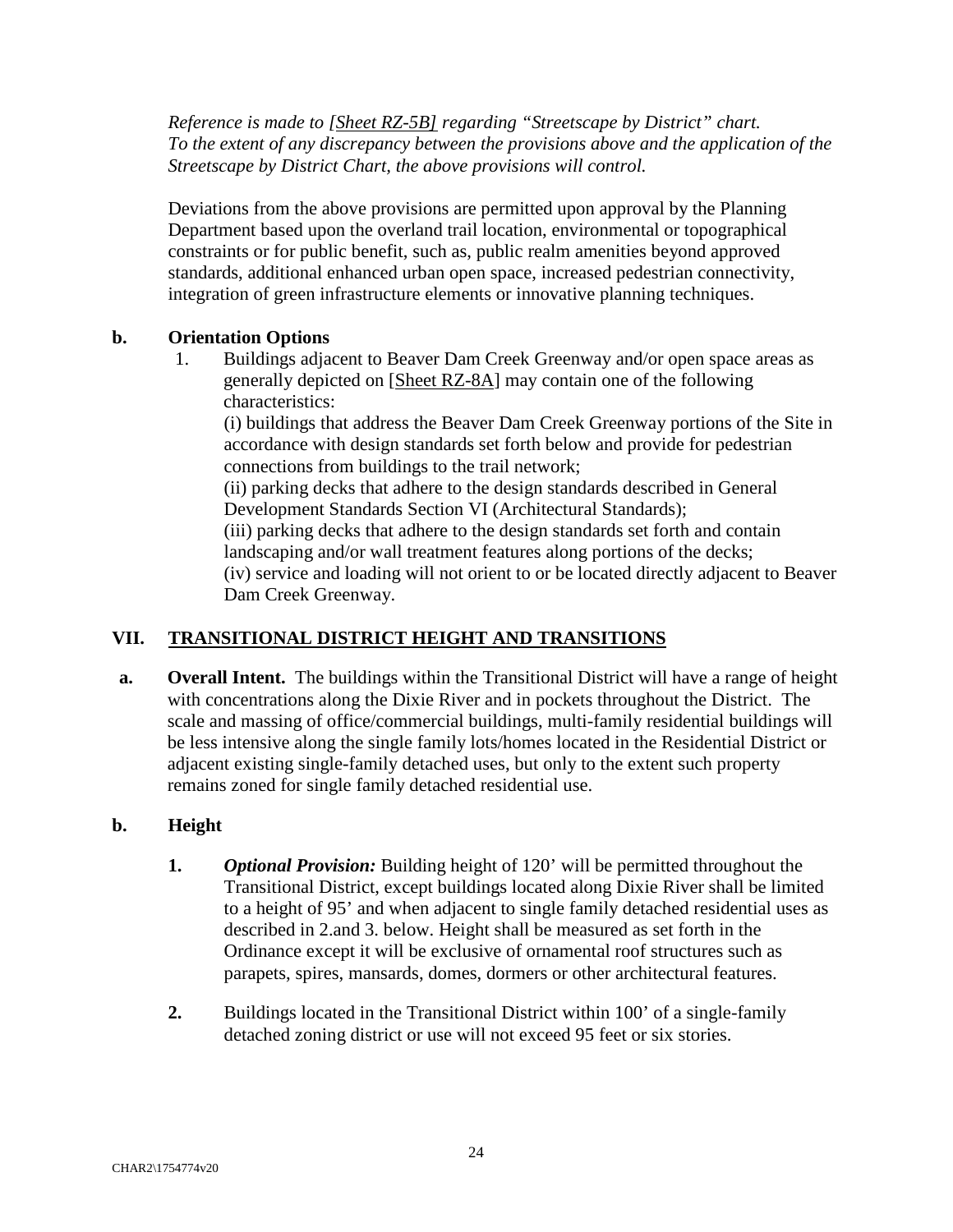**3.** If buildings exceed 3 stories and are on sites that are adjacent to the Residential District and/or a single family zoning district or use, a 50' Class C buffer shall be provided along the property edges that are adjacent to the Residential District and/or single family zoning district or use. If the zoning district or use changes result in a property no longer being adjacent to the Residential District and/or a single family zoning district or use, the buffer may be eliminated. At such time, the maximum height may be increased to 120'.

## **VIII. TRANSITIONAL DISTRICT GREENWAYS/TRAILS, OPEN SPACE & TREE SAVE**

- **a. Overall Intent:** The vision is to create a place that emphasizes the natural environment and connections at every level through a diverse network of open space experiences. Open space in the Employment District will be predominantly natural in form and will serve as the amenity area for adjacent developments as well as provide links to more formal gathering spaces and to the overall Master Plan Site. Sidewalks and direct connections will be provided from uses and amenity areas within the Employment District to the trail and/or greenway system.
- **b. Reference Environmental Commitments [Sheet RZ-4A] and associated text.**

## **RESIDENTIAL DISTRICT – UPDATED 7/24/16**

**DEVELOPMENT STANDARDS** (see additional General Development Standards on Sheet RZ-3A-3B)

## **I. RESIDENTIAL DISTRICT ZONING – MX-2**

## **II. RESIDENTIAL DISTRICT PERMITTED USES/DEVELOPMENT LEVELS:**

- **a.** Single family detached lots/homes of up to 1,700 lots;
- **b.** Single family attached units and/or multi-family units up to 300 units;
- **c.** Retail/Eating, Drinking and Entertainment Establishments (EDEE)/personal services and/or office uses of up to 75,000 sf;
- **d.** Marina and related active uses along the Catawba River;
- **e.** A continuing care retirement community (CCRC) with up to 200 units (*a CCRC is a nursing home made up both independent and/or dependent living facilities)*;
- **f.** Institutional, recreation (indoor and outdoor) and civic uses.

Each of above together with other uses, accessory uses and uses allowed under prescribed conditions in the MX-2 district.

See Section III of the General Development Standards for certain rights to transfer development levels and uses among various Districts and to increase the level of certain permitted uses by decreasing the level of other permitted uses (i.e. conversion rights).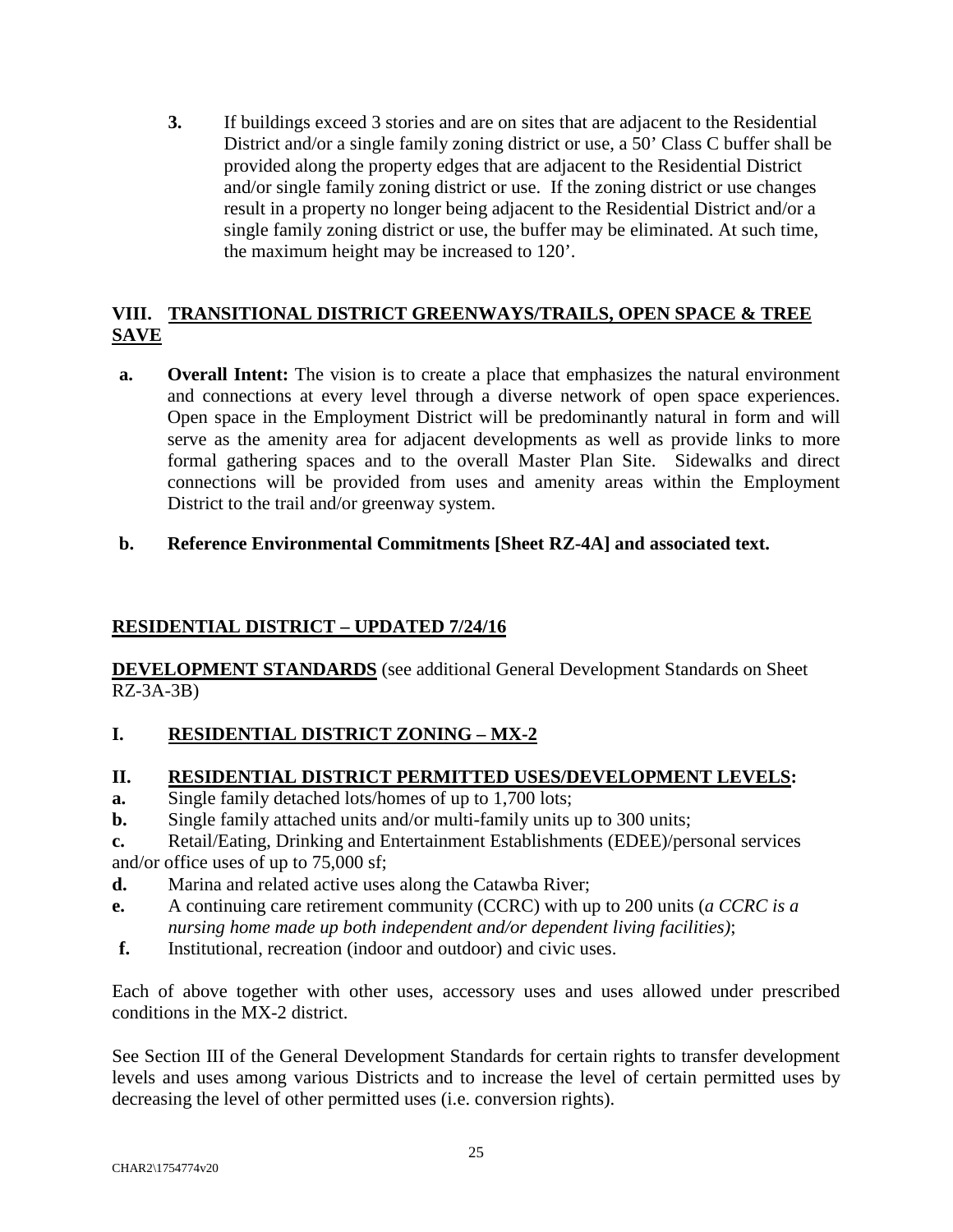## **III. RESIDENTIAL DISTRICT INNOVATIVE PROVISIONS FOR MX -2 RESIDENTIAL DISTRICTS**

**a.** The Petitioner reserves the right to seek Innovative Provisions or other innovative development standards in the future pursuant to the applicable process set forth in the Ordinance.

## **IV. RESIDENTIAL DISTRICT DESIGN INTENT:**

- **a.** The Residential District shall be characterized by a walkable residential community with limited convenience retail/EDEE/personal services and/or office uses, where residents of the community will have convenient and easy access to a series of passive and active open spaces that are interconnected by a network of streets, sidewalks and trails.
- **b.** The Residential District shall include a variety of residential uses including primarily single family attached units and detached lots as well as limited amount of multi-family units in a walkable interconnected community format.
- **c.** The emphasis of the design of the Residential District will be to provide connect the residents to a series of multi-use trails located within open space areas and to other amenities supporting the Residential District.
- **d.** The limited amount of commercial uses shall be neighborhood oriented supporting the needs of residents of the Residential District and the design of such uses will also emphasize walkability with buildings oriented where possible toward streets and will be integrated into the residential uses with a network of internal interconnected streets and sidewalks.
- **e.** The Residential District shall particularly sensitive to the environment in which it is located including the proximity to the Catawba River. As such significant portions of the Residential District shall consist of open space and the density of the residential uses will be less the closer to the River and the series of creeks located within the District.
- **f.** Connectivity to other portions of the Master Plan shall be provided through street networks, bike/pedestrian links, multi-use trails and the like.

## **V. RESIDENTIAL DISTRICT ACCESS**:

Access to the Residential District shall be primarily by way of Dixie River Road, West Boulevard Extension, Tom Sadler Road and other streets/roadways as determined through the subdivision process and/or as generally depicted on Sheet RZ-5A.

## **VI. RESIDENTIAL DISTRICT HEIGHT AND TRANSITIONS**

a. Per the Ordinance.

## **VII. RESIDENTIAL DISTRICT STREETSCAPE, LANDSCAPING & BUFFERS:**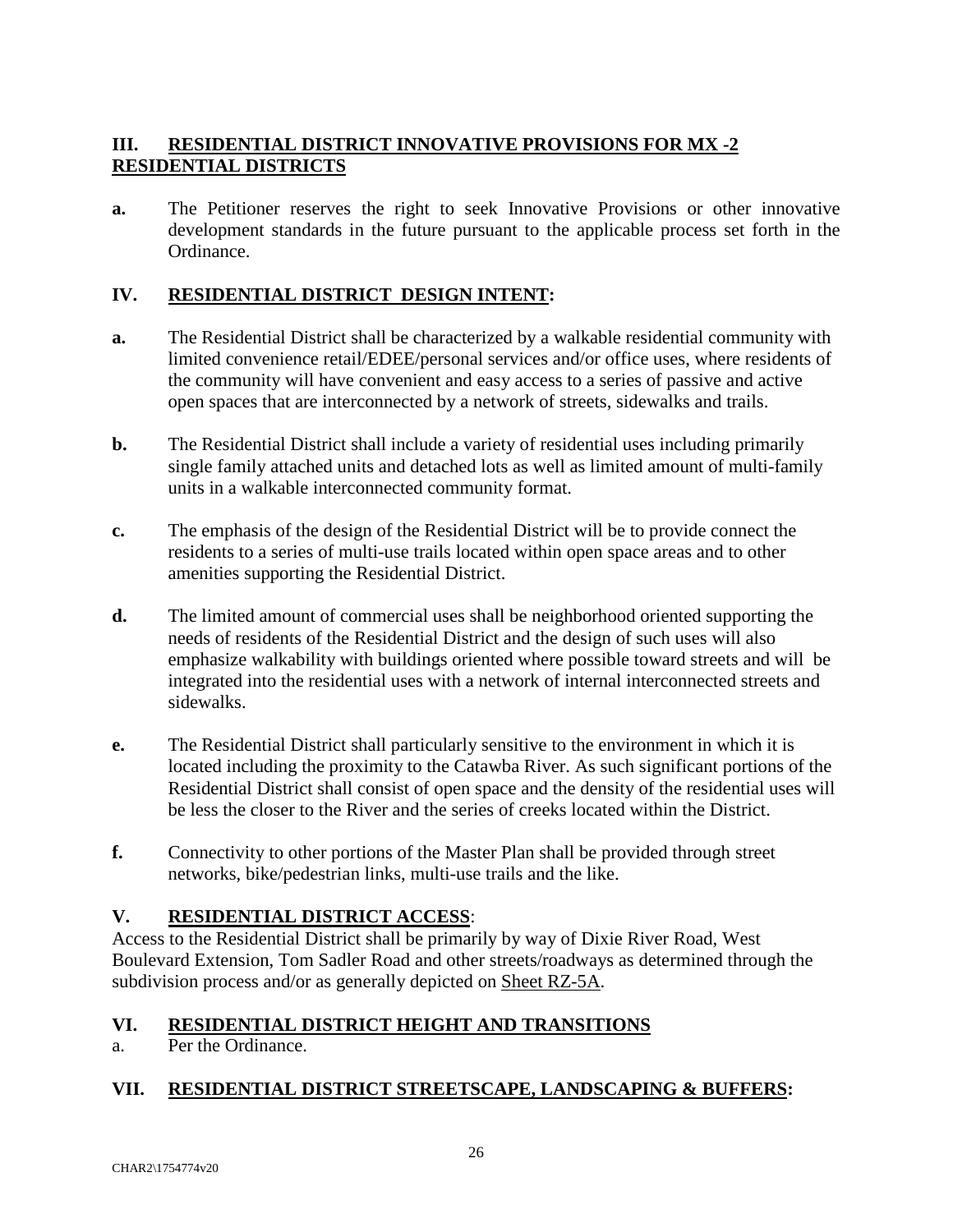**a.** Setbacks, yards and buffers as required by the MX-2 (Innovative) zoning district and as allowed by the Innovative Provisions above will be provided.

**b.** Within areas developed for commercial uses, a minimum building and parking setback of 20 feet as measured from the existing right-of-way will be provided along Main Streets, Avenues or Local Streets and for such uses the setback along the other internal public streets will be provided as required by the Ordinance.

**c.** Along the Residential District's non-network required streets, sidewalks and a cross-walk network that links the residential and commercial buildings on the Site with one another by way of links to sidewalks along the abutting public and private streets and/or other pedestrian features such as multi-use trails will be provided. The minimum width for these internal sidewalks will be a minimum of six (6) feet.

## **VIII. RESIDENTIAL DISTRICT GREENWAYS/TRAILS, OPEN SPACE & TREE SAVE**

**a.** Overall Intent: The vision is to create a place that emphasizes the natural environment and connections at every level through a diverse network of open space experiences. Open space in the Residential District will be predominantly natural in form and will serve as the amenity area for adjacent developments as well as provide links to more formal gathering spaces and to the overall Master Plan Site. Sidewalks and direct connections will be provided from uses and amenity areas within the Employment District to the trail and/or greenway system.

## **b. Reference Environmental Commitments [Sheet RZ-4A] and associated text.**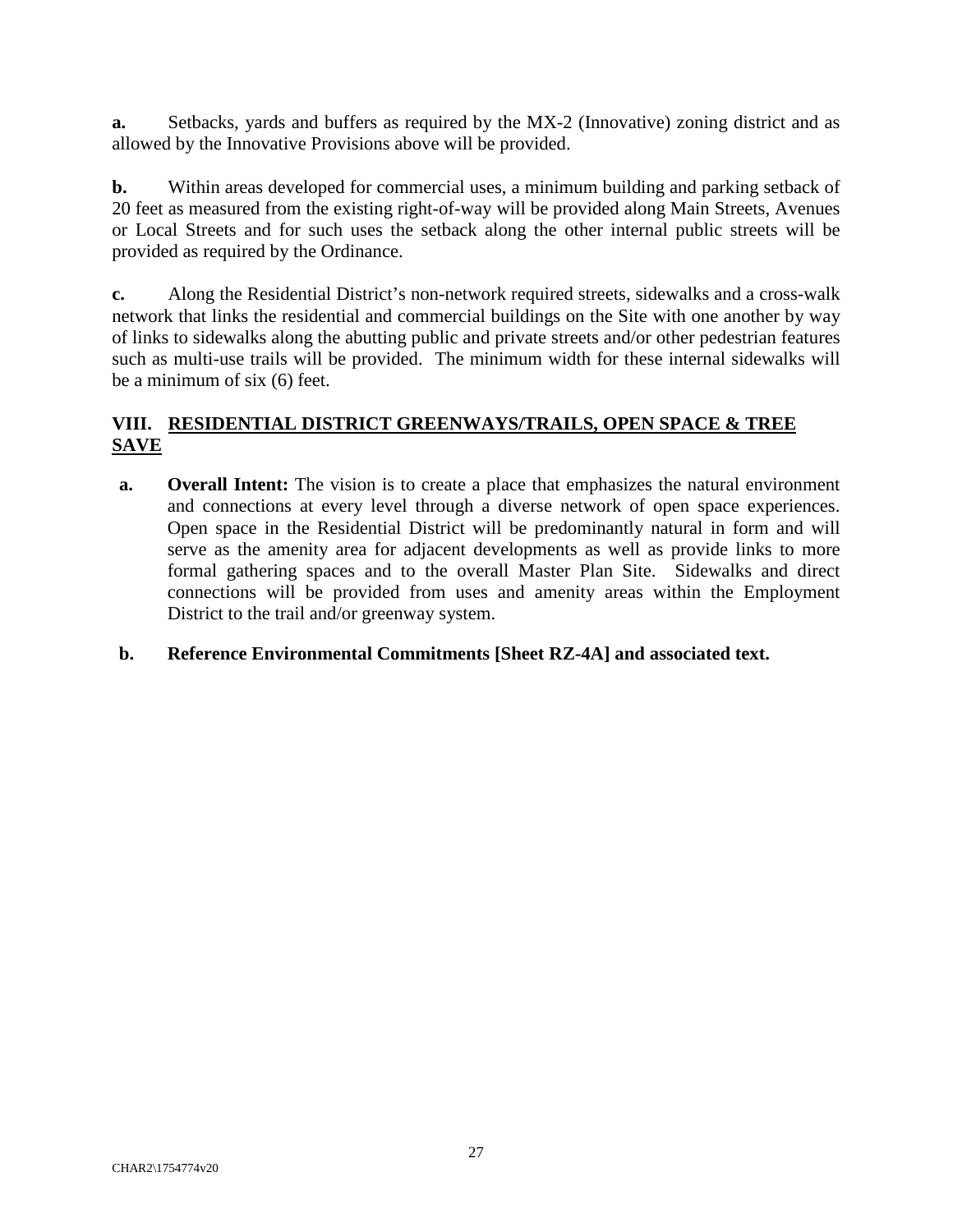## SHEET RZ-4C

## **ENVIRONMENTAL COMMITMENT STANDARDS:**

River District will honor the unique resources and character of the +/- 1,380 acre master planned community by preserving significant natural areas, land features and environmentally sensitive lands. This effort will cultivate accessibility, stewardship and education opportunities related to nature for the residents as well as serve as a regional amenity. From neighborhood parks to an extensive trail system that traverses along streams, through wooded areas and connects destinations, there will be tremendous opportunities to appreciate the natural environment within 5 minutes of every destination or neighborhood. River District will maintain high standards for water quality practices as well as exceed required tree save measures.

River District will create a one-of-a-kind community that keeps natural resources and open space preservation as the cornerstone of its built environment.

#### **OUTLINE**

- **I. Environmental Intent**
- **II. Overall Stewardship Commitments**
- **III. Water Quality**
- **IV. Open Space**
- **V. Recreation and Connectivity**
- **VI. Tree Save**

## **I. ENVIROMENTAL INTENT:**

The land use pattern will respect the natural resources and recognize the opportunity to integrate natural features and open space amenities as a primary organizing element. River District will concentrate development in districts, while intentionally maintaining open space areas and providing greenway connections. The opportunity to focus development in these districts allows for minimized environmental impact.

Higher intensity districts, such as the Employment and Town Center will be developed in a condensed pattern away from challenging topography and the river. All districts will be linked by a thoughtful transportation system of sidewalks and trails that promotes walkability and pedestrian activity.

As the River District develops closer to the water and topography becomes more challenging, lower density residential uses will become more prevalent. Large swaths of tree save and open space will link these areas to the Town Center District and the Employment District.

The River District Environmental Vision includes various stewardship commitments related to Open Space, (defined in General Standards reference section I. h, water quality, recreation and connectivity, and tree save aspects, as more particularly set forth below: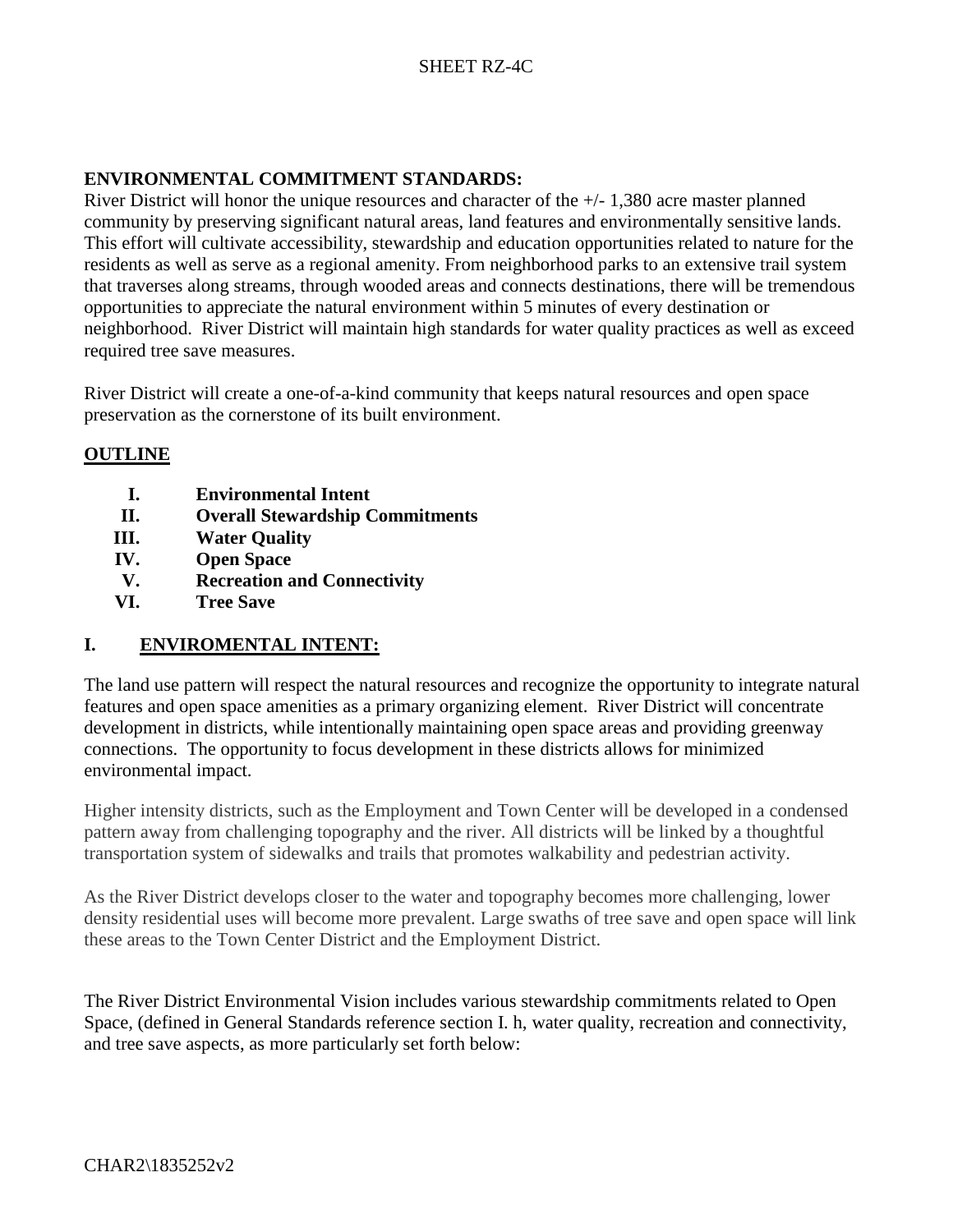# **II. WATER QUALITY**

The enhanced water quality protection measures committed to by the Petitioner, or assigns, include:

**a. Erosion Control** - A commitment to basin sizing on storm events detaining the 2 year storm for five (5) days and the 25 year storm for three (3) days while routing the 50 year storm through the water quality skimmer outlet. Additional specific measures to be employed in concert with increased basin capacity will include that all plans follow the requirements of the Critical and Protected Area Enhanced Erosion Control Measures Checklist, including polyacrylamide (PAM) plans. PAM shall be specified for use with seeding mixtures and to treat sheet flow runoff to basins including type, amount and frequency of application. All plan submittals will also include an earthwork cut/fill analysis. A qualified individual dedicated solely to the protection of surface water resources with duties to include the periodic inspection of erosion control measures and land disturbing activities, the routine inspection of surface waters and all activities necessary to ensure the compliance with all water quality regulations and rezoning conditions.

**b. Enhanced Water Quality Protection -** The commitment to enhanced water quality protection will be based on collaborative best practices and exceeding several current regulatory requirements as follows.

- 1. In collaboration with the City of Charlotte Storm Water Services and Charlotte Department of Transportation, the evaluation of innovative storm water treatment options in concert with the design of the River District roadway infrastructure. Implementation of innovative options will be subject to City concurrence in meeting the PCCO Ordinance.
- 2. Where topography and proximity to enhanced stream buffers permit, and upon the cooperation and concurrence of City of Charlotte Storm Water Services, the evaluation and implementation of tiered storm water treatment through dispersion of storm water though the enhanced buffer as noted in iii below.
- 3. Petitioner, or assigns commits to increase the horizontally measured width of stream buffers in accordance with [Sheet RZ-4B].
- 4. Increased buffer widths identified as an extension of the "Upland Zone", on [Sheet RZ-4B] shall follow the "Buffer Disturbance" as defined in the Charlotte Mecklenburg Water Quality Buffer Implementation Guidelines, last revised September 2014.
- 5. Commitment to a minimum horizontal buffer of 50 feet around all delineated jurisdictional wetlands.
- 6. In collaboration with Mecklenburg County Land Use and Environmental Services Agency (LUESA), a commitment to fund the provision, installation, and operation of up to four (4) water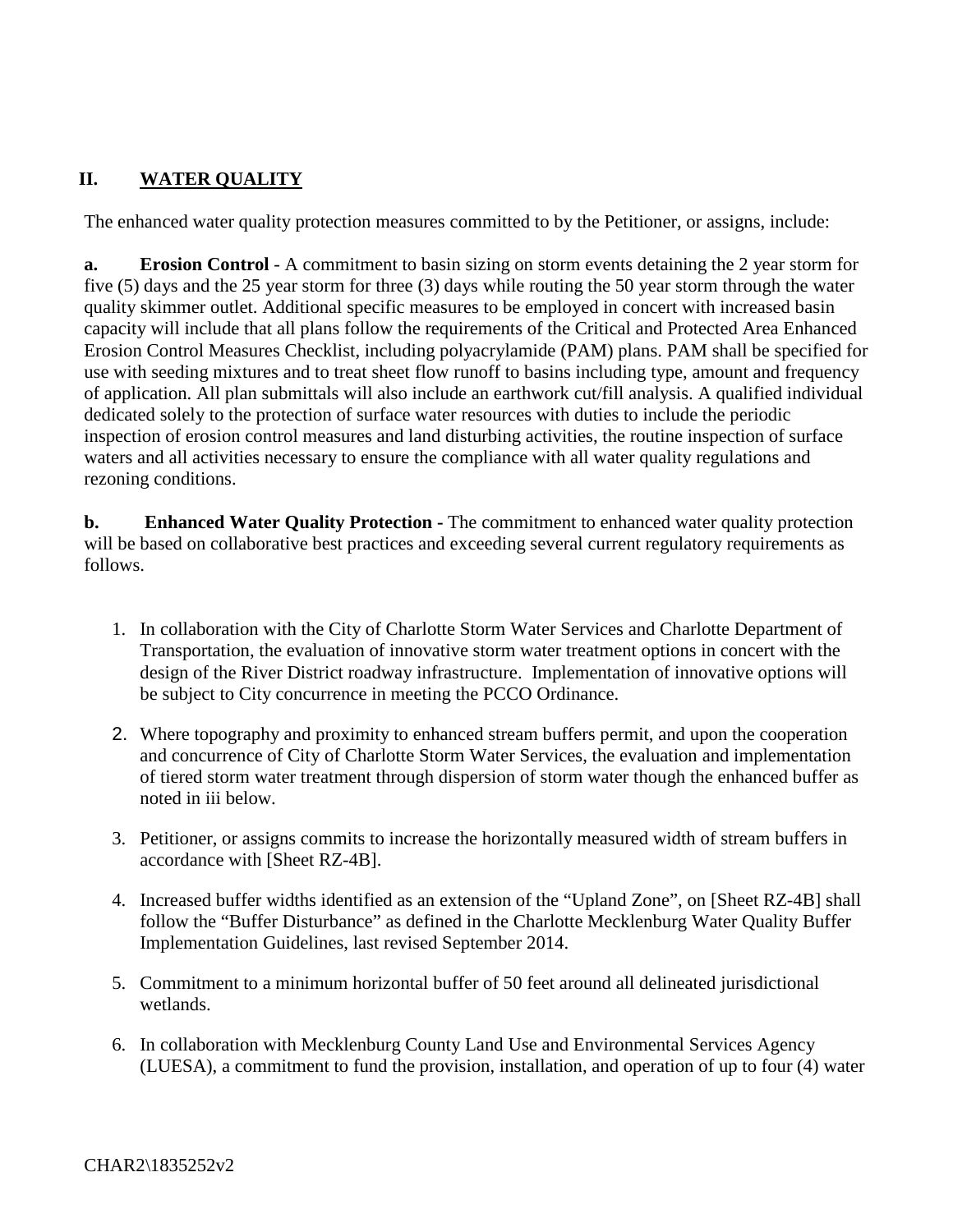qualty monitoring stations before construction activities commence as approved by LUESA. Perform continuous onsite monitoring in streams which are immediately downstream of active construction. Monitoring should begin prior to land disturbing activity and continue throughout construction until the applicable portion of the site is stabilized and grading permit is closed. Parameters to be measured are turbidity, water level, and rainfall. Data must be immediately available via a network communication system and be able to provide immediate alerts to LUESA staff when thresholds are exceeded, which may indicate a failure of erosion control devices. This monitoring will be performed by Mecklenburg County Storm Water Services. Petitioner to pay all costs associated with the installation and maintenance of the monitoring sites. Sites will be in the cores identified in vii.

- 7. For the purposes of establishing a benchmark of existing conditions of the lake bottom, Petitioner, or assigns will conduct a bathymetric survey of Little Paw Creek, Lochfoot Drive, Lynn Parker Lane and Browns Coves. Petitioner , or assigns, will provide these surveys to LUESA prior to the initiation of any construction within the respective drainage basins. Alternately, Petitioner, or assigns may elect to retain and pay LUESA to conduct these surveys. The frequency of monitoring is as follows: Pre development (6 months prior to any land disturbing activities) and then 6 months starting after land disturbing activity is complete. If continuous activity lasts over five years, then another survey will be conducted at the fifth year. If surveys are self-performed then the procedure/methodology must be pre-approved by LUESA.
- 8. Perform chemical analyses on water in 2 coves (Little Paw and Lochfoot Cove) per standard Mecklenburg County lake sampling protocol. Parameters include: Temperature, DO, pH, Specific Conductance, Secchi, Fecal Coliform, E. Coli, Chlorophyll A, Nutrient Suite, Turbidity. Monitoring frequency to be 8 months per year (Jan, March, May, June, July, Aug, Sept, Nov). Monitoring to begin at least one year prior to land disturbing activity and continue until one year after development is complete. This monitoring is to be performed by Mecklenburg County Storm Water Services while conducting routine lake monitoring activities and the Petitioner, or assigns, is to pay the analytical costs associated with the added monitoring for development in drainage areas contributing to these cores.
- 9. Conduct baseline biological monitoring in all stream draining greater than 50 acres prior to construction activities. Monitoring should include a full assessment of fish a macroinvertebrate diversity. Monitoring results to be provided to LUESA.

## **IV. OPEN SPACE**

Open Space (as defined in the General Development Standards on [Sheet RZ-4]) will be utilized to enhance the quality of life for residents and visitors to the River District. Petitioners, or assigns, commit to a minimum total of 40% of the overall acreage of 1,377.68 acres, or 551 acres of open space. Significant focus will be placed on providing wildlife and habitat corridors that are interconnected and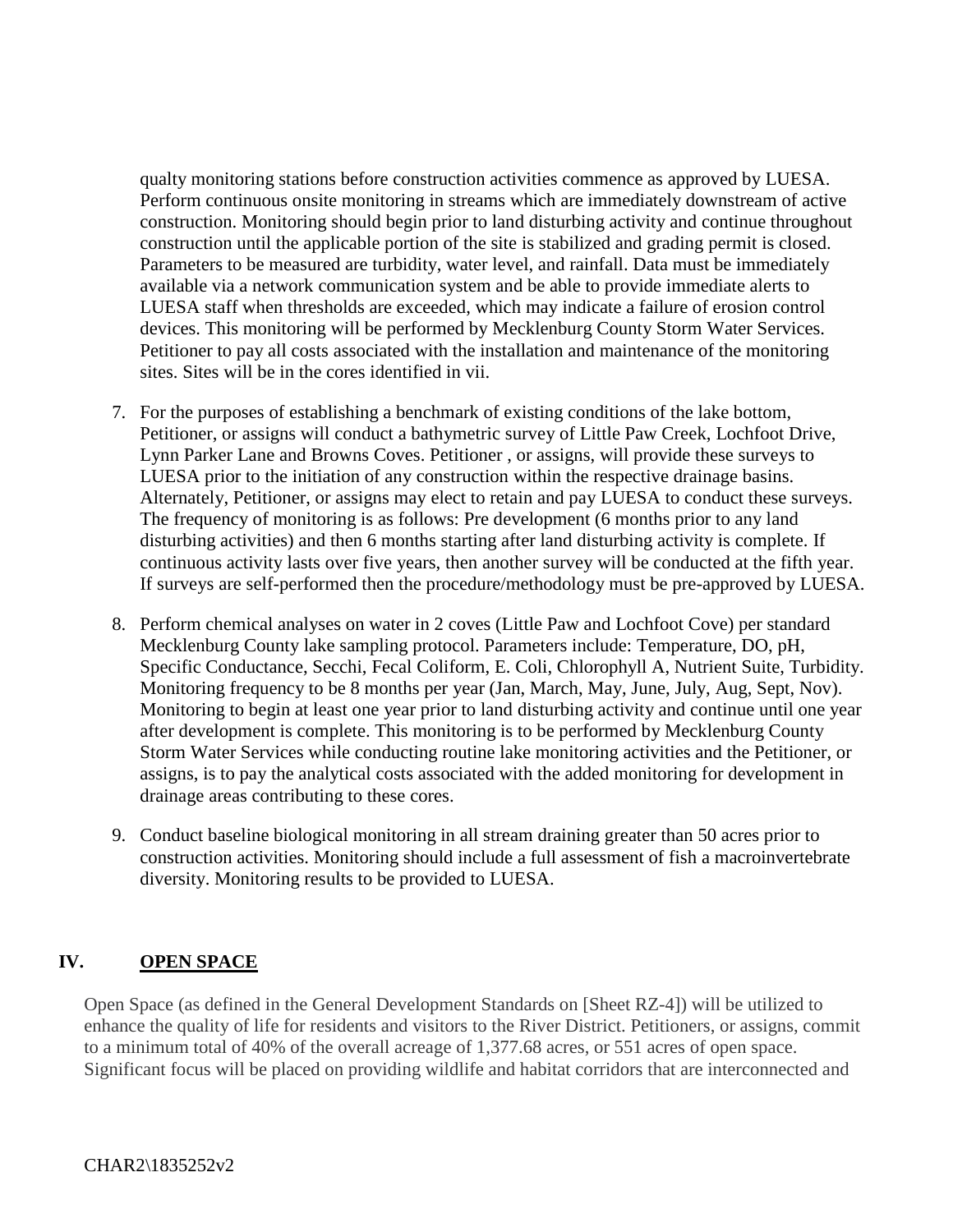respond to both adjacent properties and the water. The Open Space commitment is conceived as multifaceted endeavor providing preservation of wildlife corridors, meeting or exceeding tree save requirements, and allowing area for an extensive trail and greenway system. Open Space shown on [Sheet RZ-5A] represents generally where additional Open Space is anticipated. Outside of required buffers, the final location and area for the additional preserved Open Space will be identified at the time of permitting of each development.

- **a.** Other specific Open Space commitments include:
	- 1. Preservation of one "wildlife preserve" greater than 75 acres that will be located within the Residential District. Exact location will be identified after the issuance of certificates of occupancy for 1,000) residential dwellings have been developed.
	- 2. Preservation of all land within the 100 year floodplain (zone AE) and the future 100 year floodplain (zone X) as Open Space.

## **V. RECREATION & CONNECTIVITY**

Developers commit to create an extensive trail and greenway network as part of the Open Space system and integrated into the physical development to provide a pedestrian and non-vehicular connectivity throughout the Master Planned Site (ie. River District). Natural trails, greenway paths, linear parks, bike routes and a carefully designed street and pedestrian network will enable a more active and connected lifestyle. Section IV. Of the General Development Standards (set forth on [Sheet RZ-3]) described certain commitments of the Petitioner, or assigns, regarding park sites, greenway dedication and other trails.

#### **VI. Tree Save**

**a.** Certain areas within the Residential District portion of the Master Planned Site , of approximately 102 acres are shown as dedicated tree save for the benefit of the +/- 675 acre area associated with the MUDD-O Districts. The tree save area for the benefit of the MUDD-O District will be dedicated prior to issuance of the first certificate of occupancy for development within the MUDD-O Districts. Tree save commitments for the MX-2 portion of the Master Planned Site shall be dedicated as development occurs within the MX-2 District. The Tree Save commitments shall be implemented subject to the following provisions:

1. The areas depicted on [Sheet RZ-4A] are conceptual in nature and the boundaries may shift due to development, infrastructure, utility needs or other programmatic elements provided, that the tree save areas will represent a total of a minimum of 102 acres.